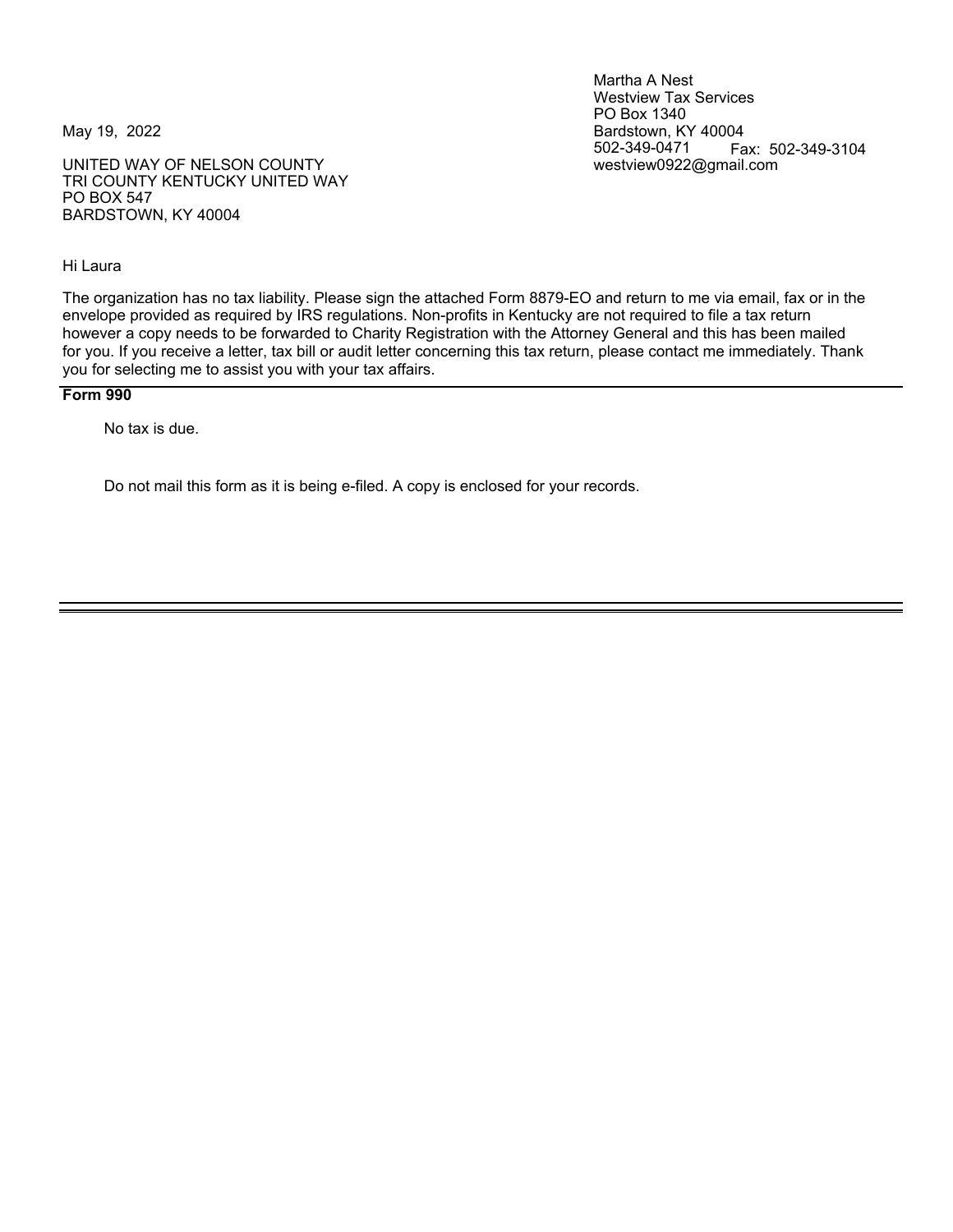**Form 990 Comparison 2021**

|         | 34-1512648                                                                                        |                         | <b>Prior Year</b> | <b>Current Year</b> | <b>Difference</b> | %       |
|---------|---------------------------------------------------------------------------------------------------|-------------------------|-------------------|---------------------|-------------------|---------|
|         | 1a Federated campaigns.                                                                           | 1a                      |                   | 45,867              | 45,867            |         |
|         |                                                                                                   | 1 <sub>b</sub>          |                   |                     |                   |         |
|         |                                                                                                   | 1 <sub>c</sub>          | 33,216            |                     | $-33,216$         | $-100%$ |
|         | d Related organizations 1d                                                                        |                         |                   |                     |                   |         |
|         | e Government grants (contributions).                                                              | 1e                      | 79,032            |                     | $-79,032$         | $-100%$ |
|         | f All other contributions, gifts, grants,                                                         |                         |                   |                     |                   |         |
|         | and similar amounts not included above 1f                                                         |                         | 262,720           | 230,254             | $-32,466$         | $-12%$  |
|         | <b>g</b> Total (add lines 1a through 1f) $\ldots$ $\ldots$ $\ldots$ $\ldots$ $\ldots$ $\ldots$ 1g |                         | 374,968           | 276,121             | $-98,847$         | $-26%$  |
|         | 2 Program service revenue:                                                                        |                         |                   |                     |                   |         |
|         | а                                                                                                 | 2a                      |                   |                     |                   |         |
|         | b                                                                                                 | 2 <sub>b</sub>          |                   |                     |                   |         |
|         | c                                                                                                 | 2 <sub>c</sub>          |                   |                     |                   |         |
|         | d                                                                                                 | 2d                      |                   |                     |                   |         |
|         | е                                                                                                 | 2e                      |                   |                     |                   |         |
|         | f All other program service revenue                                                               | 2f                      |                   |                     |                   |         |
|         | g Total (add lines 2a through 2f).                                                                | 2g                      |                   |                     |                   |         |
|         | 3 Investment income                                                                               |                         |                   |                     |                   |         |
|         | (including dividends, interest and other similar amounts).                                        | $\mathbf{3}$            | 14,425            | 45,987              | 31,562            | 219%    |
|         | 4 Income from investment of tax-exempt bond proceeds                                              | $\overline{\mathbf{4}}$ |                   |                     |                   |         |
| Revenue | 5.                                                                                                | $5\phantom{.0}$         |                   |                     |                   |         |
|         | 6a Gross rents (real and personal).                                                               | 6a                      |                   |                     |                   |         |
|         | b Less: rental expenses                                                                           | 6 <sub>b</sub>          |                   |                     |                   |         |
|         | c Net rental income or (loss)                                                                     | 6c                      |                   |                     |                   |         |
|         | 7a Gross amount from sales of assets (other than inventory). .                                    | 7a                      |                   |                     |                   |         |
|         | <b>b</b> Less: cost or other basis and sales expenses                                             | 7b                      |                   |                     |                   |         |
|         | c Net gain or (loss) from sales of assets.                                                        | 7c                      |                   |                     |                   |         |
|         | 8a Gross income from fundraising events                                                           | <b>8a</b>               | 33,216            | 23,060              | $-10,156$         | $-31%$  |
|         | b Less: direct expenses                                                                           | 8b                      |                   |                     |                   |         |
|         | c Net income or (loss) from fundraising events                                                    | 8c                      | 33,216            | 23,060              | $-10,156$         | $-31%$  |
|         | 9a Gross revenue from gaming activities                                                           | 9a                      |                   |                     |                   |         |
|         | b Less: direct expenses                                                                           | 9b                      |                   |                     |                   |         |
|         | c Net income or (loss) from gaming activities                                                     | 9c                      |                   |                     |                   |         |
|         | 10a Gross sales of inventory, less returns and allowances                                         | 10a                     |                   |                     |                   |         |
|         | <b>b</b> Less: cost of goods sold                                                                 | 10 <sub>b</sub>         |                   |                     |                   |         |
|         | c Net income or (loss) from sales of inventory                                                    | 10 <sub>c</sub>         |                   |                     |                   |         |
|         | Miscellaneous Revenue                                                                             |                         |                   |                     |                   |         |
|         | 11a                                                                                               | 11a                     |                   |                     |                   |         |
|         | b                                                                                                 | 11 <sub>b</sub>         |                   |                     |                   |         |
|         | c                                                                                                 | 11c                     |                   |                     |                   |         |
|         | <b>d</b> All other revenue $\ldots$ $\ldots$ $\ldots$ $\ldots$ $\ldots$ $\ldots$ $\ldots$         | 11d                     |                   |                     |                   |         |
|         | <b>e</b> Total                                                                                    | 11e                     |                   |                     |                   |         |
|         | 12 Total revenue:                                                                                 |                         |                   |                     |                   |         |
|         | Add lines 1g, 2g, 3, 4, 5, 6c, 7c, 8c, 9c, 10c, and 11e                                           | 12                      | 422,609           | 345,168             | $-77,441$         | $-18%$  |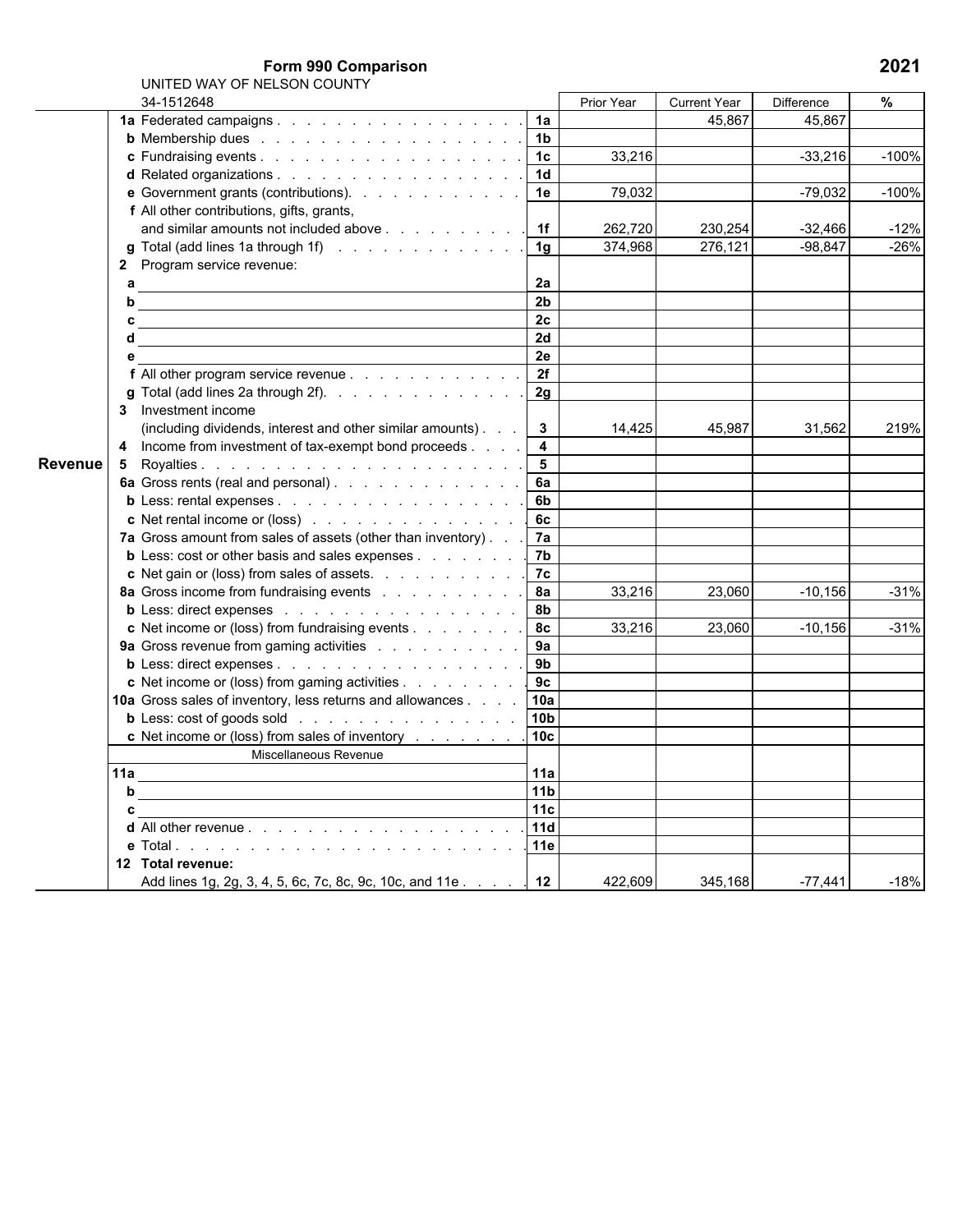| 34-1512648 |  |
|------------|--|
|------------|--|

|                 |                                                 |                                                            |                              | Prior Year | <b>Current Year</b> | <b>Difference</b> | %       |  |
|-----------------|-------------------------------------------------|------------------------------------------------------------|------------------------------|------------|---------------------|-------------------|---------|--|
|                 | Grants and other assistance to domestic -       |                                                            |                              |            |                     |                   |         |  |
|                 |                                                 | organizations and domestic governments.                    | $\mathbf{1}$                 |            |                     |                   |         |  |
|                 | 2 Grants and other assistance to domestic-      |                                                            |                              |            |                     |                   |         |  |
|                 |                                                 |                                                            | $\overline{2}$               |            |                     |                   |         |  |
|                 | 3 Grants and other assistance to foreign -      |                                                            |                              |            |                     |                   |         |  |
|                 | organizations, foreign governments, and         |                                                            |                              |            |                     |                   |         |  |
|                 | 4                                               | Benefits paid to or for members                            | 3<br>$\overline{\mathbf{4}}$ | 313,390    | 235,180             | $-78,210$         | $-25%$  |  |
|                 | 5 Compensation -                                |                                                            |                              |            |                     |                   |         |  |
|                 |                                                 | current officers, directors, trustees, and key employees   | 5                            | 24,250     | 24,250              |                   |         |  |
|                 | 6 Compensation -                                |                                                            |                              |            |                     |                   |         |  |
|                 | not included above, to disqualified persons     |                                                            |                              |            |                     |                   |         |  |
|                 |                                                 | (as defined under sections $4958(f)(1)$ and $(c)(3)(B))$ . | 6                            |            |                     |                   |         |  |
|                 |                                                 | 7 Other salaries and wages                                 | $\overline{7}$               |            |                     |                   |         |  |
|                 |                                                 | 8 Pension plan contributions (include 401(k) and 403(b)).  | 8                            |            |                     |                   |         |  |
|                 |                                                 |                                                            | 9                            |            | 584                 | 584               |         |  |
|                 |                                                 |                                                            | 10                           | 1,897      | 1.897               |                   |         |  |
|                 | 11 Fees for services (non-employees):           |                                                            |                              |            |                     |                   |         |  |
|                 |                                                 |                                                            | <b>11a</b>                   | 975        |                     | $-975$            | $-100%$ |  |
| Funct-          |                                                 |                                                            | 11b                          | 425        | 475                 | 50                | 12%     |  |
| ional           |                                                 |                                                            | 11c<br>11d                   |            |                     |                   |         |  |
| <b>Expenses</b> |                                                 | e Professional fundraising fees                            | <b>11e</b>                   |            |                     |                   |         |  |
|                 |                                                 | f Investment management fees                               | 11f                          | 7,333      |                     | $-7,333$          | $-100%$ |  |
|                 |                                                 |                                                            | 11g                          |            |                     |                   |         |  |
|                 |                                                 | 12 Advertising and promotion                               | 12                           | 764        | 1,200               | 436               | 57%     |  |
|                 |                                                 |                                                            | 13                           | 1,497      | 3,727               | 2,230             | 149%    |  |
|                 |                                                 | 14 Information technology.                                 | 14                           | 669        |                     | $-669$            | $-100%$ |  |
|                 |                                                 |                                                            | 15                           |            |                     |                   |         |  |
|                 |                                                 |                                                            | 16                           |            |                     |                   |         |  |
|                 |                                                 |                                                            | 17                           | 464        |                     | $-464$            | $-100%$ |  |
|                 | 18 Payments of travel or entertainment expenses |                                                            |                              |            |                     |                   |         |  |
|                 |                                                 | for any federal, state, or local public officials          | 18                           |            |                     |                   |         |  |
|                 |                                                 | 19 Conferences, conventions, and meetings                  | 19                           | 197        | 30                  | $-167$            | $-85%$  |  |
|                 |                                                 |                                                            | 20                           |            |                     |                   |         |  |
|                 |                                                 |                                                            |                              |            |                     |                   |         |  |
|                 |                                                 |                                                            | 21                           |            |                     |                   |         |  |
|                 |                                                 | 22 Depreciation, depletion, and amortization               | 22                           |            |                     |                   |         |  |
|                 |                                                 |                                                            | 23                           | 1.223      | 938                 | $-285$            | $-23%$  |  |
|                 | 24 Other expenses not covered above:            |                                                            |                              |            |                     |                   |         |  |
|                 | a Dues                                          |                                                            | 24a                          | 3,831      | 5,370               | 1,539             | 40%     |  |
|                 | <b>b</b> 5k race expenses                       |                                                            | 24 <sub>b</sub>              | 2,765      | 2,065               | $-700$            | $-25%$  |  |
|                 | c Scholarship                                   |                                                            | 24c                          | 33         | 25,761              | 25,728            | 77964%  |  |
|                 | d Internet                                      |                                                            | <b>24d</b>                   |            | 725                 | 725               |         |  |
|                 | e board lunches                                 |                                                            | 24e                          |            | 199                 | 199               |         |  |
|                 |                                                 | 25 Total functional expenses (add lines 1 through 24e)     | 25                           | 359,713    | 302,401             | $-57,312$         | $-16%$  |  |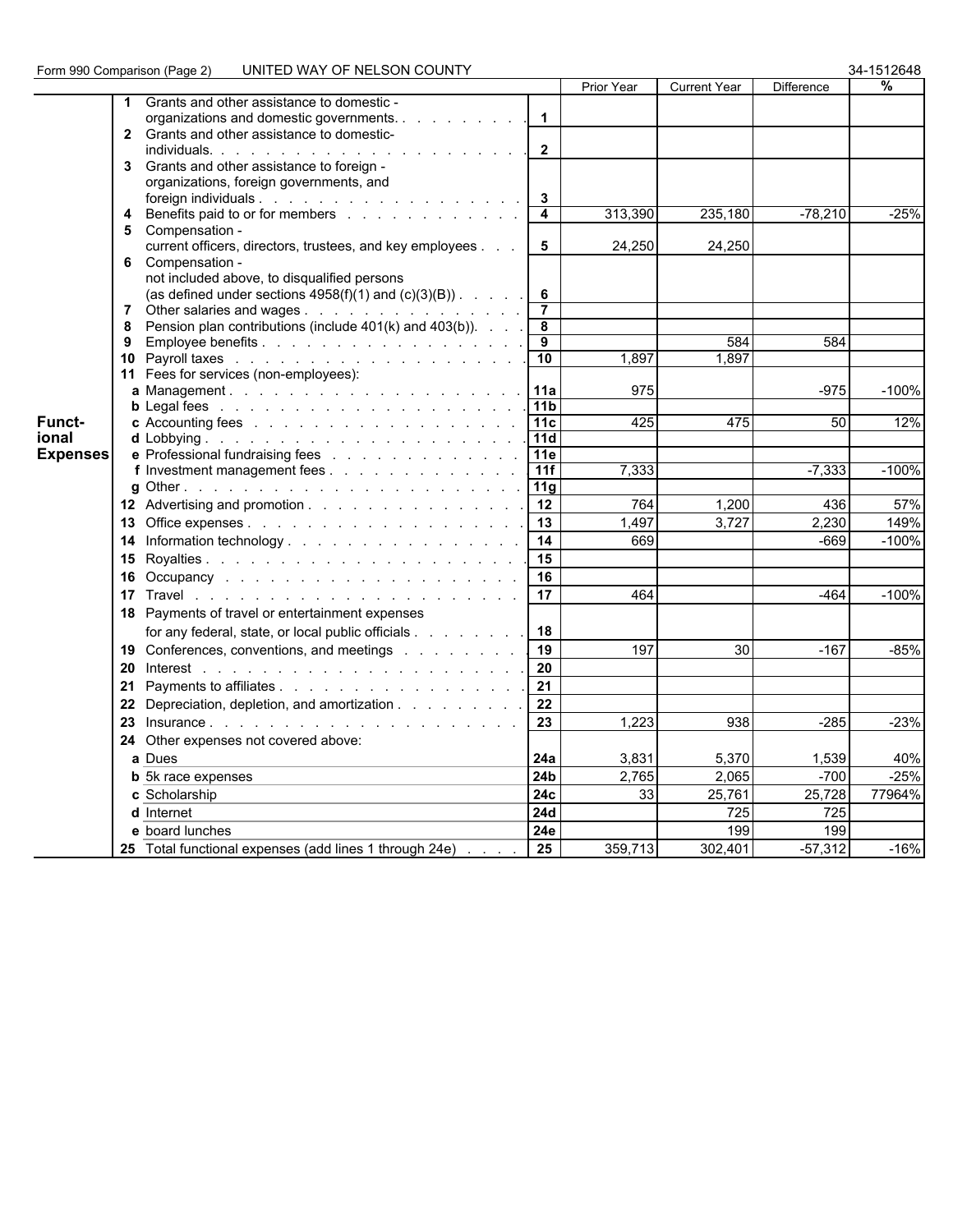#### Form 990 Comparison (Page 3) UNITED WAY OF NELSON COUNTY 34-1512648

|                 |              | <b>Balance Sheets (end of year figures)</b>                                                                     |                         |            |                     |                   |       |
|-----------------|--------------|-----------------------------------------------------------------------------------------------------------------|-------------------------|------------|---------------------|-------------------|-------|
|                 |              |                                                                                                                 |                         | Prior Year | <b>Current Year</b> | <b>Difference</b> | %     |
|                 | 1            | Cash - non-interest-bearing                                                                                     | $\mathbf{1}$            | 88,723     | 102,594             | 13,871            | 16%   |
|                 | $\mathbf{2}$ | Savings and temporary cash investments                                                                          | $\mathbf{2}$            | 27,817     | 26,985              | -832              | $-3%$ |
|                 | 3            | Pledges and grants receivable, net                                                                              | $\mathbf{3}$            |            |                     |                   |       |
|                 | 4            | Accounts receivable, net                                                                                        | $\overline{\mathbf{4}}$ |            |                     |                   |       |
|                 |              | 5 Loans and other receivables from current and former                                                           |                         |            |                     |                   |       |
|                 |              | officers, directors, trustees, key employees, or other                                                          |                         |            |                     |                   |       |
|                 |              |                                                                                                                 | 5                       |            |                     |                   |       |
| <b>Assets</b>   |              | 6 Loans and other receivables from other disqualified                                                           |                         |            |                     |                   |       |
|                 |              |                                                                                                                 | 6                       |            |                     |                   |       |
|                 | 7            | Notes and loans receivable, net                                                                                 | $\overline{7}$          |            |                     |                   |       |
|                 | 8            | Inventories for sale or use                                                                                     | 8                       |            |                     |                   |       |
|                 | 9            | Prepaid expenses and deferred charges                                                                           | 9                       |            |                     |                   |       |
|                 | 10           | Land, buildings, and equipment, net of accum. dep.                                                              | 10                      |            |                     |                   |       |
|                 | 11           | Investments - publicly-traded securities                                                                        | 11                      | 407.301    | 437.029             | 29.728            | 7%    |
|                 |              | Investments - other securities                                                                                  | 12                      |            |                     |                   |       |
|                 |              | Investments - program-related                                                                                   | 13                      |            |                     |                   |       |
|                 | 14           |                                                                                                                 | 14                      |            |                     |                   |       |
|                 | 15           | Other assets in the contract of the contract of the contract of the contract of the contract of the contract of | 15                      |            |                     |                   |       |
|                 | 16.          | Total assets (add lines 1 through 15)                                                                           | 16                      | 523,841    | 566,608             | 42,767            | 8%    |
|                 |              | 17 Accounts payable and accrued expenses                                                                        | 17                      |            |                     |                   |       |
|                 |              |                                                                                                                 | 18                      |            |                     |                   |       |
|                 | 19           |                                                                                                                 | 19                      |            |                     |                   |       |
|                 | 20           | Tax-exempt bond liabilities                                                                                     | 20                      |            |                     |                   |       |
| Liab-           |              | 21 Escrow account liability                                                                                     | 21                      |            |                     |                   |       |
| ilities         |              | 22 Loans and other payables to current/former officers,                                                         |                         |            |                     |                   |       |
|                 |              | directors, trustees, key employees, highest compensated                                                         |                         |            |                     |                   |       |
|                 |              | employees, disqualified persons.                                                                                | 22                      |            |                     |                   |       |
|                 |              | 23 Secured mortgages and notes payable to unrelated 3rd parties.                                                | 23                      |            |                     |                   |       |
|                 |              | 24 Unsecured notes and loans payable                                                                            | 24                      |            |                     |                   |       |
|                 | 25           |                                                                                                                 | 25                      |            |                     |                   |       |
|                 |              | 26 Total liabilities (add lines 17 through 25)                                                                  | 26                      |            |                     |                   |       |
|                 |              | Organizations that follow SFAS 117 (ASC 958):                                                                   |                         |            |                     |                   |       |
|                 |              | 27 Net assets without donor restrictions                                                                        | 27                      |            |                     |                   |       |
| <b>Assets</b>   |              | 28 Net assets with donor restrictions                                                                           | 28                      |            |                     |                   |       |
| or              |              | Organizations that do not follow SFAS 117 (ASC 958):                                                            |                         |            |                     |                   |       |
| <b>Fund</b>     |              | 29 Capital stock, trust principal, or current funds                                                             | 29                      |            |                     |                   |       |
| <b>Balances</b> |              | 30 Paid-in or capital surplus, or land, building, and equipment fund.                                           | 30                      |            |                     |                   |       |
|                 |              | 31 Retained earnings, endowment, accum. income, or other funds.                                                 | 31                      | 523,841    | 566,608             | 42,767            | 8%    |
|                 |              | 32 Total net assets or fund balances                                                                            | 32                      | 523,841    | 566,608             | 42,767            | 8%    |
|                 |              | 33 Total liab and net assets/fund balances (add lines 26 and 32)                                                | 33                      | 523,841    | 566,608             | 42,767            | 8%    |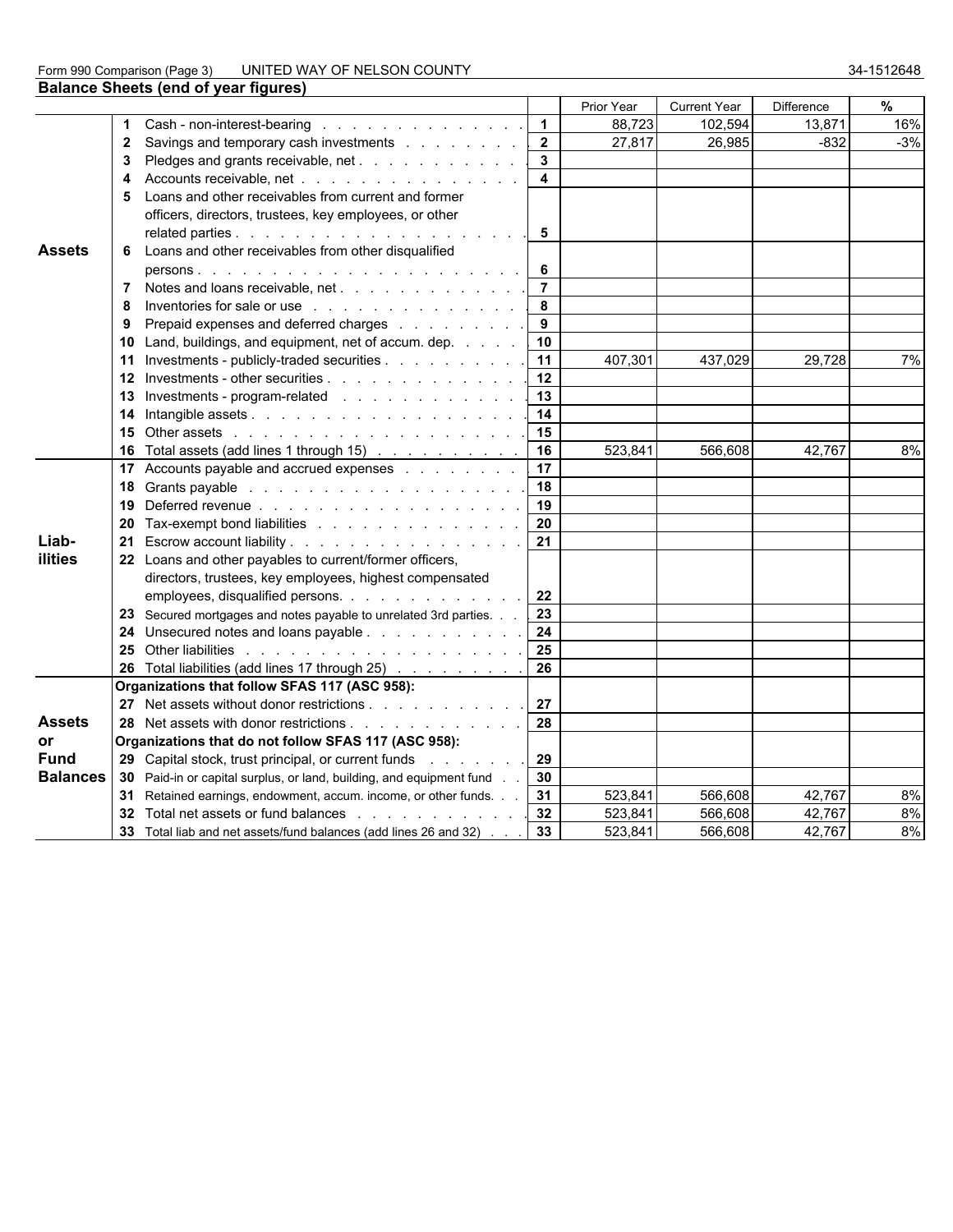## Form  $\left\{\frac{\text{990}}{\text{Number section 501(c)}\ 527\ \text{or 4947(a)(1) of the internal Revenue Code (except private foundations)}\right\}$

**Under section 501(c), 527, or 4947(a)(1) of the Internal Revenue Code (except private foundations) 2021**  $\blacktriangleright$ 

Department of the Treasury

| Do not enter social security numbers on this form as it may be made public.            | <b>Open to Public</b> |
|----------------------------------------------------------------------------------------|-----------------------|
| $\triangleright$ Co to www.irs gov/Form000 for instructions and the latest information | Inenoction            |

|                                | Internal Revenue Service | Department of the Treasury |                                                                                                                                                              | Go to www.irs.gov/Form990 for instructions and the latest information.                                          |                                                      |                                                     |                         | <b>Inspection</b>          |
|--------------------------------|--------------------------|----------------------------|--------------------------------------------------------------------------------------------------------------------------------------------------------------|-----------------------------------------------------------------------------------------------------------------|------------------------------------------------------|-----------------------------------------------------|-------------------------|----------------------------|
|                                |                          |                            | For the 2021 calendar year, or tax year beginning                                                                                                            |                                                                                                                 | and ending                                           |                                                     |                         |                            |
| в                              |                          | Check if applicable:       | C Name of organization                                                                                                                                       | UNITED WAY OF NELSON COUNTY                                                                                     |                                                      | D Employer identification number                    |                         |                            |
|                                | Address change           |                            | Doing business as                                                                                                                                            | TRI COUNTY KENTUCKY UNITED WAY                                                                                  |                                                      |                                                     |                         |                            |
|                                | Name change              |                            | Number and street (or P.O. box if mail is not delivered to street address)                                                                                   |                                                                                                                 | Room/suite                                           | 34-1512648                                          |                         |                            |
|                                |                          |                            | <b>PO BOX 547</b>                                                                                                                                            |                                                                                                                 |                                                      | E Telephone number                                  |                         |                            |
|                                | Initial return           |                            | City or town<br><b>BARDSTOWN</b>                                                                                                                             | State<br>ZIP code<br><b>KY</b><br>40004                                                                         |                                                      | 502-348-1891                                        |                         |                            |
|                                |                          | Final return/terminated    | Foreign country name                                                                                                                                         | Foreign province/state/county                                                                                   | Foreign postal code                                  |                                                     |                         |                            |
|                                | Amended return           |                            |                                                                                                                                                              |                                                                                                                 |                                                      | <b>G</b> Gross receipts \$                          |                         | 345,168                    |
|                                |                          |                            |                                                                                                                                                              |                                                                                                                 |                                                      |                                                     |                         |                            |
|                                |                          | Application pending        | F Name and address of principal officer:                                                                                                                     |                                                                                                                 |                                                      | H(a) Is this a group return for subordinates?       |                         | $Yes$ $X$ No               |
|                                |                          |                            | LAURA SEDLATSCHEK 321 SOUTH THIRD STREET, BARDSTOWN, M H(b) Are all subordinates included?                                                                   |                                                                                                                 |                                                      |                                                     |                         | Yes<br><b>No</b>           |
|                                |                          | Tax-exempt status:         | $X \mid 501(c)(3)$<br>501(c)                                                                                                                                 | 4947(a)(1) or<br>$\blacktriangleleft$ (insert no.)                                                              | 527                                                  | If "No," attach a list. See instructions            |                         |                            |
|                                |                          |                            | website: ▶ www.tricountykyuw.com                                                                                                                             |                                                                                                                 |                                                      | $H(c)$ Group exemption number $\blacktriangleright$ |                         |                            |
|                                |                          | K Form of organization:    | $X$ Corporation<br>Trust                                                                                                                                     | Other $\blacktriangleright$<br>Association                                                                      | L Year of formation:                                 |                                                     |                         | M State of legal domicile: |
|                                |                          |                            |                                                                                                                                                              |                                                                                                                 |                                                      | 1989                                                |                         | KY                         |
|                                | Part I                   |                            | <b>Summary</b>                                                                                                                                               |                                                                                                                 |                                                      |                                                     |                         |                            |
|                                | $\mathbf 1$              |                            | Briefly describe the organization's mission or most significant activities:                                                                                  |                                                                                                                 |                                                      | fundraising organization for other 501(c)3          |                         |                            |
|                                |                          |                            | human and health service agencies serving Marion, Nelson and Washingon Counties in Kentucky                                                                  |                                                                                                                 |                                                      |                                                     |                         |                            |
| Governance                     |                          |                            |                                                                                                                                                              |                                                                                                                 |                                                      |                                                     |                         |                            |
|                                | $\mathbf{2}$             |                            | Check this box $\blacktriangleright$ if the organization discontinued its operations or disposed of more than 25% of its net assets.                         |                                                                                                                 |                                                      |                                                     |                         |                            |
|                                | -3                       |                            | Number of voting members of the governing body (Part VI, line 1a)                                                                                            |                                                                                                                 |                                                      |                                                     | 3                       | 12                         |
| Activities &                   | 4                        |                            | Number of independent voting members of the governing body (Part VI, line 1b)                                                                                |                                                                                                                 |                                                      |                                                     | $\overline{\mathbf{4}}$ | 12                         |
|                                | 5                        |                            | Total number of individuals employed in calendar year 2021 (Part V, line 2a).                                                                                |                                                                                                                 |                                                      |                                                     | $5\phantom{a}$          |                            |
|                                |                          |                            | Total number of volunteers (estimate if necessary). .                                                                                                        |                                                                                                                 | and the company of the company                       |                                                     | 6                       |                            |
|                                | 7a                       |                            | Total unrelated business revenue from Part VIII, column (C), line 12.                                                                                        |                                                                                                                 | <sup>3</sup> a di dina masa da masa kalendar da kasa |                                                     | 7a                      |                            |
|                                | b                        |                            | Net unrelated business taxable income from Form 990-T, Part I, line 11.                                                                                      |                                                                                                                 |                                                      |                                                     | $\overline{7b}$         |                            |
|                                |                          |                            |                                                                                                                                                              |                                                                                                                 |                                                      | <b>Prior Year</b>                                   |                         | <b>Current Year</b>        |
|                                | 8                        |                            |                                                                                                                                                              |                                                                                                                 |                                                      |                                                     | 374,968                 | 276,121                    |
| Revenue                        | -9                       |                            |                                                                                                                                                              |                                                                                                                 |                                                      |                                                     |                         |                            |
|                                | 10                       |                            | Investment income (Part VIII, column (A), lines $3, 4$ , and $7d$ ).                                                                                         |                                                                                                                 |                                                      |                                                     | 14,425                  | 45,987                     |
|                                | 11                       |                            | Other revenue (Part VIII, column (A), lines 5, 6d, 8c, 9c, 10c, and 11e)                                                                                     |                                                                                                                 |                                                      |                                                     | 33,216                  | 23,060                     |
|                                | 12                       |                            | Total revenue—add lines 8 through 11 (must equal Part VIII, column (A), line 12). .                                                                          |                                                                                                                 |                                                      |                                                     | 422,609                 | 345,168                    |
|                                | 13                       |                            | Grants and similar amounts paid (Part IX, column (A), lines 1-3).                                                                                            |                                                                                                                 |                                                      |                                                     |                         |                            |
|                                | 14                       |                            | Benefits paid to or for members (Part IX, column (A), line 4).                                                                                               | and a series of the                                                                                             |                                                      |                                                     | 313,390                 | 235,180                    |
|                                | 15                       |                            | Salaries, other compensation, employee benefits (Part IX, column (A), lines 5-10).                                                                           |                                                                                                                 |                                                      |                                                     | 26,147                  | 26,731                     |
|                                | 16a                      |                            | Professional fundraising fees (Part IX, column (A), line 11e)                                                                                                |                                                                                                                 |                                                      |                                                     |                         |                            |
| Expenses                       | b                        |                            | Total fundraising expenses (Part IX, column (D), line 25) ▶                                                                                                  |                                                                                                                 |                                                      |                                                     |                         |                            |
|                                | 17                       |                            | Other expenses (Part IX, column (A), lines 11a-11d, 11f-24e)                                                                                                 |                                                                                                                 |                                                      |                                                     | 20,176                  | 40,490                     |
|                                | 18                       |                            | Total expenses. Add lines 13-17 (must equal Part IX, column (A), line 25). .                                                                                 |                                                                                                                 |                                                      |                                                     | 359,713                 | 302,401                    |
|                                | 19                       |                            | Revenue less expenses. Subtract line 18 from line 12.                                                                                                        |                                                                                                                 |                                                      |                                                     | 62,896                  | 42,767                     |
|                                |                          |                            |                                                                                                                                                              |                                                                                                                 |                                                      | <b>Beginning of Current Year</b>                    |                         | <b>End of Year</b>         |
| Net Assets or<br>Fund Balances | 20                       |                            | Total assets (Part X, line 16)                                                                                                                               | and the state of the state of the state of the state of the state of the state of the state of the state of the |                                                      |                                                     | 523,841                 | 566,608                    |
|                                | 21                       |                            | Total liabilities (Part X, line 26).                                                                                                                         |                                                                                                                 |                                                      |                                                     |                         |                            |
|                                | 22                       |                            | Net assets or fund balances. Subtract line 21 from line 20                                                                                                   |                                                                                                                 |                                                      |                                                     | 523,841                 | 566,608                    |
|                                | Part II                  |                            | <b>Signature Block</b>                                                                                                                                       |                                                                                                                 |                                                      |                                                     |                         |                            |
|                                |                          |                            | Under penalties of perjury, I declare that I have examined this return, including accompanying schedules and statements, and to the best of my knowledge     |                                                                                                                 |                                                      |                                                     |                         |                            |
|                                |                          |                            | and belief, it is true, correct, and complete. Declaration of preparer (other than officer) is based on all information of which preparer has any knowledge. |                                                                                                                 |                                                      |                                                     |                         |                            |
| Sign                           |                          |                            |                                                                                                                                                              |                                                                                                                 |                                                      |                                                     |                         | 5/8/2022                   |
| Here                           |                          |                            | Signature of officer                                                                                                                                         |                                                                                                                 |                                                      | Date                                                |                         |                            |
|                                |                          |                            | LAURA SEDLATSCHEK                                                                                                                                            |                                                                                                                 |                                                      | <b>EXECUTIVE DIRECTOR</b>                           |                         |                            |
|                                |                          |                            | Type or print name and title                                                                                                                                 |                                                                                                                 |                                                      |                                                     |                         |                            |
|                                |                          |                            | Print/Type preparer's name                                                                                                                                   | Preparer's signature                                                                                            |                                                      | Date                                                | Check $\overline{X}$ if | <b>PTIN</b>                |
| Paid                           |                          |                            | Martha A Nest                                                                                                                                                | Martha A Nest                                                                                                   |                                                      | 5/19/2022                                           | self-employed           | P00005612                  |
|                                | Preparer                 |                            | ▶ Westview Tax Services<br>Firm's name                                                                                                                       |                                                                                                                 |                                                      | Firm's EIN ▶ 01-0521157                             |                         |                            |
|                                | <b>Use Only</b>          |                            |                                                                                                                                                              |                                                                                                                 |                                                      |                                                     |                         |                            |
|                                |                          |                            | Firm's address > PO Box 1340, Bardstown, KY 40004                                                                                                            |                                                                                                                 |                                                      | Phone no.                                           | 502-349-0471            |                            |
|                                |                          |                            | May the IRS discuss this return with the preparer shown above? See instructions                                                                              |                                                                                                                 |                                                      |                                                     |                         | $X$ Yes<br><b>No</b>       |

**For Paperwork Reduction Act Notice, see the separate instructions.** Form 390 (2021) HTA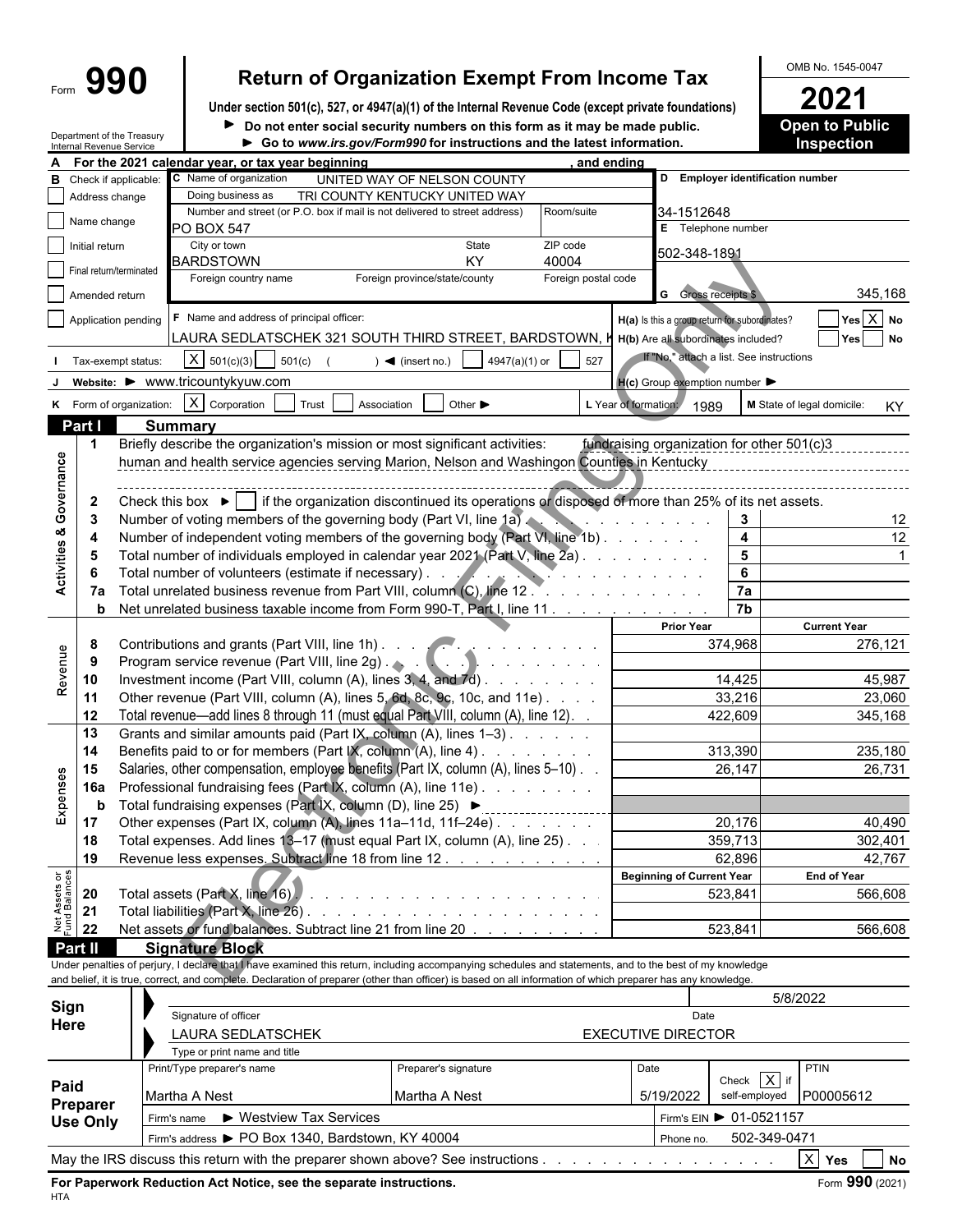|     | Form 990 (2021) | UNITED WAY OF NELSON COUNTY                                                                                                                                                                                                                                                                                                                                                                                                                                                          | 34-1512648 | Page 2              |
|-----|-----------------|--------------------------------------------------------------------------------------------------------------------------------------------------------------------------------------------------------------------------------------------------------------------------------------------------------------------------------------------------------------------------------------------------------------------------------------------------------------------------------------|------------|---------------------|
|     | Part III        | <b>Statement of Program Service Accomplishments</b>                                                                                                                                                                                                                                                                                                                                                                                                                                  |            |                     |
|     |                 | Check if Schedule O contains a response or note to any line in this Part III.                                                                                                                                                                                                                                                                                                                                                                                                        |            | $\lfloor x \rfloor$ |
|     |                 | Briefly describe the organization's mission:<br>Marion, Nelson and Washingon Counties in Kentucky                                                                                                                                                                                                                                                                                                                                                                                    |            |                     |
| -2  |                 | Did the organization undertake any significant program services during the year which were not listed on<br>If "Yes," describe these new services on Schedule O.                                                                                                                                                                                                                                                                                                                     |            | Yes $ X $ No        |
| 3   |                 | Did the organization cease conducting, or make significant changes in how it conducts, any program                                                                                                                                                                                                                                                                                                                                                                                   |            | Yes $ X $ No        |
|     |                 | If "Yes," describe these changes on Schedule O.<br>Describe the organization's program service accomplishments for each of its three largest program services, as measured by<br>expenses. Section 501(c)(3) and 501(c)(4) organizations are required to report the amount of grants and allocations to others,<br>the total expenses, and revenue, if any, for each program service reported.                                                                                       |            |                     |
| 4a  | County          | 25,000 ) (Revenue \$<br>(Code: Code: (Expenses \$ _______________ including grants of \$<br>BETHANY HAVEN provides transitional and emergency services for the homeless population in Nelson<br><u> 1989 - Januar Amerikaanse konstantinopoli</u>                                                                                                                                                                                                                                    |            |                     |
|     |                 | $\blacktriangleright$ $\blacktriangleright$ $\blacktriangleright$ $\blacktriangleright$ $\dashv$ $\dashv$ $\dashv$ $\dashv$ $\dashv$ $\dashv$ $\dashv$ $\dashv$ $\dashv$ $\dashv$ $\dashv$ $\dashv$ $\dashv$ $\dashv$ $\dashv$ $\dashv$ $\dashv$ $\dashv$ $\dashv$ $\dashv$ $\dashv$ $\dashv$ $\dashv$ $\dashv$ $\dashv$ $\dashv$ $\dashv$ $\dashv$ $\dashv$ $\dashv$ $\dashv$ $\dash$                                                                                               |            |                     |
|     |                 | -------------------- <del>----------</del> -                                                                                                                                                                                                                                                                                                                                                                                                                                         |            |                     |
| 4b. |                 | (Code: ________________) (Expenses \$ _________________ including grants of \$ _________25,000 ) (Revenue \$ ____________________)<br>NELCASA promoting and protecting the best interests of children who have been neglected and/or<br>NELCASA promoting and protecting the best interests of children who have been neglected and/or<br>abused and to help them find safe, permanent, loving homes through the use of volunteers who act<br>as advocates fo the children.          |            |                     |
|     |                 |                                                                                                                                                                                                                                                                                                                                                                                                                                                                                      |            |                     |
|     |                 |                                                                                                                                                                                                                                                                                                                                                                                                                                                                                      |            |                     |
| 4c  | (Code:          | $\left($ $\Box$ $\right)$ (Expenses \$<br>1990 (Revenue \$ 1000 millions of \$ 1,000 millions and \$ 1,000 millions \$ 1,000 millions \$<br>NELSON COUNTY COMMUNITY CLINIC providing medical, dental and vision services as well as<br>prescription medications to eligible working, uninsured or underinsured individuals and to provide<br>information counseling and assistance with enrollment in Medicare, senior citizens and/or disabled<br>individuals regardless of income. |            |                     |
|     |                 |                                                                                                                                                                                                                                                                                                                                                                                                                                                                                      |            |                     |
|     |                 |                                                                                                                                                                                                                                                                                                                                                                                                                                                                                      |            |                     |
| 4d  | (Expenses \$    | Other program services (Describe on Schedule O.)<br>157,990 ) (Revenue \$<br>including grants of \$                                                                                                                                                                                                                                                                                                                                                                                  |            |                     |
| 4e  |                 | Total program service expenses<br>▶                                                                                                                                                                                                                                                                                                                                                                                                                                                  |            |                     |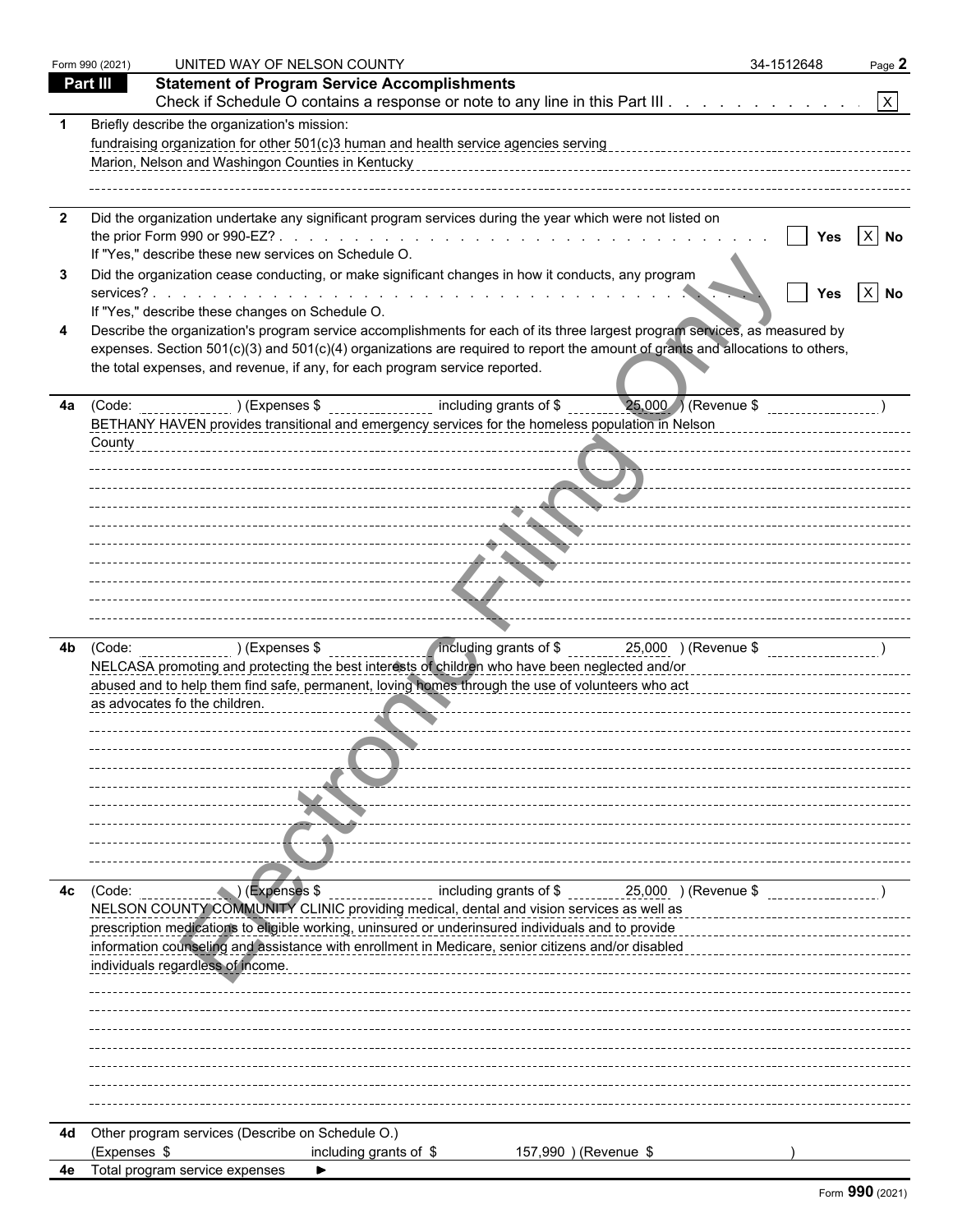Form 990 UNITED WAY OF NELSON COUNTY And the state of the state of the state of the state of the state of the state of the state of the state of the state of the state of the state of the state of the state of the state of

|    | <b>Checklist of Required Schedules</b><br><b>Part IV</b>                                                                                                                                                               |   |                         |                           |                           |
|----|------------------------------------------------------------------------------------------------------------------------------------------------------------------------------------------------------------------------|---|-------------------------|---------------------------|---------------------------|
|    |                                                                                                                                                                                                                        |   |                         | Yes                       | No                        |
|    | Is the organization described in section $501(c)(3)$ or $4947(a)(1)$ (other than a private foundation)? If "Yes,"<br>complete Schedule A.                                                                              |   |                         | $\times$                  |                           |
|    | Is the organization required to complete Schedule B, Schedule of Contributors? See instructions                                                                                                                        |   | $\overline{2}$          | $\boldsymbol{\mathsf{X}}$ |                           |
|    |                                                                                                                                                                                                                        |   |                         |                           |                           |
|    | Did the organization engage in direct or indirect political campaign activities on behalf of or in opposition to                                                                                                       |   | $\mathbf{3}$            |                           | $\times$                  |
|    | Section 501(c)(3) organizations. Did the organization engage in lobbying activities, or have a section 501(h)                                                                                                          |   | $\overline{\mathbf{4}}$ |                           | $\times$                  |
| 5. | Is the organization a section 501(c)(4), 501(c)(5), or 501(c)(6) organization that receives membership dues.                                                                                                           |   |                         |                           |                           |
|    | assessments, or similar amounts as defined in Rev. Proc. 98-19? If "Yes," complete Schedule C, Part III.                                                                                                               |   | 5                       |                           | $\mathsf{X}$              |
|    | Did the organization maintain any donor advised funds or any similar funds or accounts for which donors                                                                                                                |   |                         |                           |                           |
|    | have the right to provide advice on the distribution or investment of amounts in such funds or accounts? If                                                                                                            |   | 6                       |                           | $\boldsymbol{\mathsf{X}}$ |
|    | Did the organization receive or hold a conservation easement, including easements to preserve open space,                                                                                                              |   |                         |                           |                           |
|    | the environment, historic land areas, or historic structures? If "Yes," complete Schedule D, Part II                                                                                                                   |   | $\overline{7}$          |                           | $\times$                  |
|    | Did the organization maintain collections of works of art, historical treasures, or other similar assets? If "Yes,"                                                                                                    |   | 8                       |                           | $\times$                  |
|    | Did the organization report an amount in Part X, line 21, for escrow or custodial account liability, serve as a                                                                                                        |   |                         |                           |                           |
|    | custodian for amounts not listed in Part X; or provide credit counseling, debt management, credit repair, or debt                                                                                                      |   |                         |                           |                           |
|    |                                                                                                                                                                                                                        |   | 9                       |                           | $\times$                  |
| 10 | Did the organization, directly or through a related organization, hold assets in donor-restricted endowments<br>or in quasi endowments? If "Yes," complete Schedule D, Part V.                                         |   | 10                      |                           | $\times$                  |
|    | 11 If the organization's answer to any of the following questions is "Yes," then complete Schedule D, Parts VI,<br>VII, VIII, IX, or X, as applicable.                                                                 |   |                         |                           |                           |
|    | a Did the organization report an amount for land, buildings, and equipment in Part X, line 10? If "Yes," complete<br>Schedule D, Part VI.                                                                              |   | <b>11a</b>              |                           | $\times$                  |
|    | <b>b</b> Did the organization report an amount for investments—other securities in Part X, line 12, that is 5% or more<br>of its total assets reported in Part X, line 16? If "Yes," complete Schedule D, Part VII.    |   | 11b                     |                           | $\times$                  |
|    | c Did the organization report an amount for investments—program related in Part X, line 13, that is 5% or more<br>of its total assets reported in Part X, line 16? If "Yes," complete Schedule D, Part VIII.           |   | 11c                     |                           | $\times$                  |
|    | <b>d</b> Did the organization report an amount for other assets in Part X, line 15, that is 5% or more of its total assets<br>reported in Part X, line 16? If "Yes," complete Schedule D, Part IX. .                   | . | 11d                     |                           | $\mathsf{X}$              |
|    | e Did the organization report an amount for other liabilities in Part X, line 25? If "Yes," complete Schedule D, Part X                                                                                                |   | 11e                     |                           | $\mathsf{X}$              |
|    | f Did the organization's separate or consolidated financial statements for the tax year include a footnote that addresses                                                                                              |   |                         |                           |                           |
|    | the organization's liability for uncertain tax positions under FIN 48 (ASC 740)? If "Yes," complete Schedule D, Part X.                                                                                                |   | 11f                     |                           | $\mathsf{X}$              |
|    | 12a Did the organization obtain separate, independent audited financial statements for the tax year? If "Yes," complete                                                                                                |   |                         |                           |                           |
|    |                                                                                                                                                                                                                        |   | 112a                    |                           | X                         |
|    | b Was the organization included in consolidated, independent audited financial statements for the tax year? If "Yes,"                                                                                                  |   |                         |                           |                           |
|    | and if the organization answered "No" to line 12a, then completing Schedule D, Parts XI and XII is optional                                                                                                            |   | 12 <sub>b</sub>         |                           | $\mathsf{X}$              |
| 13 | Is the organization a school described in section $170(b)(1)(A)(ii)$ ? If "Yes," complete Schedule E.                                                                                                                  |   | 13                      |                           | $\boldsymbol{X}$          |
|    | 14a Did the organization maintain an office, employees, or agents outside of the United States?                                                                                                                        |   | 14a                     |                           | $\mathsf{X}$              |
|    | <b>b</b> Did the organization have aggregate revenues or expenses of more than \$10,000 from grantmaking,<br>fundraising, business, investment, and program service activities outside the United States, or aggregate |   |                         |                           |                           |
| 15 | foreign investments valued at \$100,000 or more? If "Yes," complete Schedule F, Parts I and IV.<br>Did the organization report on Part IX, column (A), line 3, more than \$5,000 of grants or other assistance to or   |   | 14b                     |                           | $\mathsf{X}$              |
| 16 | Did the organization report on Part IX, column (A), line 3, more than \$5,000 of aggregate grants or other                                                                                                             |   | 15                      |                           | $\mathsf{X}$              |
| 17 | assistance to or for foreign individuals? If "Yes," complete Schedule F, Parts III and IV.<br>Did the organization report a total of more than \$15,000 of expenses for professional fundraising services              |   | 16                      |                           | $\mathsf{X}$              |
| 18 | on Part IX, column (A), lines 6 and 11e? If "Yes," complete Schedule G, Part I. See instructions.<br>Did the organization report more than \$15,000 total of fundraising event gross income and contributions on       |   | 17                      | $\mathsf{X}$              |                           |
| 19 | Did the organization report more than \$15,000 of gross income from gaming activities on Part VIII, line 9a?                                                                                                           |   | 18                      | $\mathsf{X}$              |                           |
|    |                                                                                                                                                                                                                        |   | 19                      |                           | $\mathsf{X}$              |
|    | 20a Did the organization operate one or more hospital facilities? If "Yes," complete Schedule H.                                                                                                                       |   | 20a                     |                           | $\boldsymbol{X}$          |
|    | <b>b</b> If "Yes" to line 20a, did the organization attach a copy of its audited financial statements to this return?                                                                                                  |   | 20b                     |                           |                           |
|    | 21 Did the organization report more than \$5,000 of grants or other assistance to any domestic organization or<br>domestic government on Part IX, column (A), line 1? If "Yes," complete Schedule I, Parts I and II.   |   | 21                      |                           |                           |

Form **990** (2021)

| Form 990 (202 |  |
|---------------|--|
|               |  |
|               |  |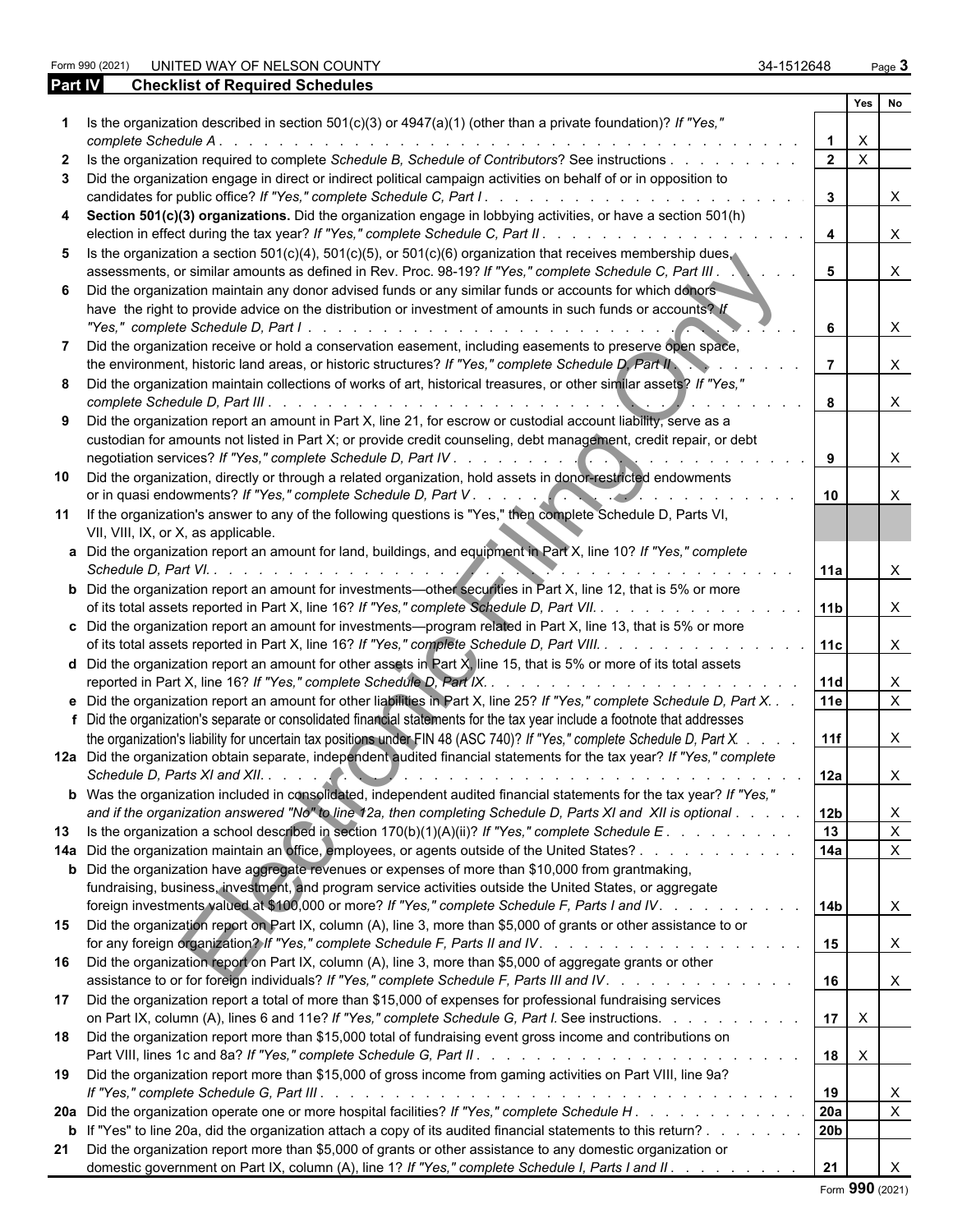|     |                                                                                                                                                                                                                           | Yes                                         |        | No                        |
|-----|---------------------------------------------------------------------------------------------------------------------------------------------------------------------------------------------------------------------------|---------------------------------------------|--------|---------------------------|
| 22  | Did the organization report more than \$5,000 of grants or other assistance to or for domestic individuals on                                                                                                             | 22                                          |        | $\boldsymbol{\mathsf{X}}$ |
| 23  | Did the organization answer "Yes" to Part VII, Section A, line 3, 4, or 5, about compensation of the                                                                                                                      |                                             |        |                           |
|     | organization's current and former officers, directors, trustees, key employees, and highest compensated                                                                                                                   |                                             |        |                           |
|     | employees? If "Yes," complete Schedule J.                                                                                                                                                                                 | 23<br>$\mathsf{X}$                          |        |                           |
|     | 24a Did the organization have a tax-exempt bond issue with an outstanding principal amount of more than                                                                                                                   |                                             |        |                           |
|     | \$100,000 as of the last day of the year, that was issued after December 31, 2002? If "Yes," answer lines                                                                                                                 |                                             |        |                           |
|     | 24b through 24d and complete Schedule K. If "No," go to line 25a.<br>24a<br>and a straight and a straight and                                                                                                             |                                             |        | $\mathsf{X}$              |
|     | 24 <sub>b</sub><br>b Did the organization invest any proceeds of tax-exempt bonds beyond a temporary period exception?.                                                                                                   |                                             |        | $\overline{\mathsf{x}}$   |
|     | c Did the organization maintain an escrow account other than a refunding escrow at any time during the year<br>to defease any tax-exempt bonds?.<br>24c                                                                   |                                             |        | X                         |
|     | <b>24d</b><br>d Did the organization act as an "on behalf of" issuer for bonds outstanding at any time during the year?                                                                                                   |                                             |        | $\mathsf{X}$              |
|     | 25a Section 501(c)(3), 501(c)(4), and 501(c)(29) organizations. Did the organization engage in an excess benefit<br>transaction with a disqualified person during the year? If "Yes," complete Schedule L, Part I.<br>25a |                                             |        | $\mathsf{X}$              |
|     | <b>b</b> Is the organization aware that it engaged in an excess benefit transaction with a disqualified person in a                                                                                                       |                                             |        |                           |
|     | prior year, and that the transaction has not been reported on any of the organization's prior Forms 990 or                                                                                                                |                                             |        |                           |
|     | 990-EZ? If "Yes," complete Schedule L, Part I.                                                                                                                                                                            | 25 <sub>b</sub>                             |        | $\boldsymbol{\mathsf{X}}$ |
| -26 | Did the organization report any amount on Part X, line 5 or 22, for receivables from or payables to any current                                                                                                           |                                             |        |                           |
|     | or former officer, director, trustee, key employee, creator or founder, substantial contributor, or 35%                                                                                                                   |                                             |        |                           |
|     | controlled entity or family member of any of these persons? If "Yes," complete Schedule L, Part II.                                                                                                                       | 26                                          |        | $\boldsymbol{\mathsf{X}}$ |
| 27  | Did the organization provide a grant or other assistance to any current or former officer, director, trustee, key                                                                                                         |                                             |        |                           |
|     | employee, creator or founder, substantial contributor or employee thereof, a grant selection committee                                                                                                                    |                                             |        |                           |
|     | member, or to a 35% controlled entity (including an employee thereof) or family member of any of these                                                                                                                    |                                             |        |                           |
|     | persons? If "Yes," complete Schedule L, Part III                                                                                                                                                                          | 27                                          |        | X                         |
|     | 28 Was the organization a party to a business transaction with one of the following parties (see the Schedule L,<br>Part IV, instructions for applicable filing thresholds, conditions, and exceptions):                  |                                             |        |                           |
|     | a A current or former officer, director, trustee, key employee, creator or founder, or substantial contributor? If                                                                                                        |                                             |        |                           |
|     | "Yes," complete Schedule L, Part IV.<br>l 28a                                                                                                                                                                             |                                             |        | $\mathsf{X}$              |
|     | 28b<br><b>b</b> A family member of any individual described in line 28a? If "Yes," complete Schedule L, Part IV                                                                                                           |                                             |        | $\overline{\mathsf{x}}$   |
|     | c A 35% controlled entity of one or more individuals and/or organizations described in line 28a or 28b? If<br>"Yes," complete Schedule L, Part IV.                                                                        | 28c                                         |        | $\mathsf{X}$              |
| 29  | Did the organization receive more than \$25,000 in non-cash contributions? If "Yes," complete Schedule M. .                                                                                                               | 29                                          |        | $\overline{X}$            |
| 30  | Did the organization receive contributions of art, historical treasures, or other similar assets, or qualified                                                                                                            |                                             |        |                           |
|     | conservation contributions? If "Yes," complete Schedule M.                                                                                                                                                                | 30                                          |        | $\mathsf{X}$              |
| 31  | Did the organization liquidate, terminate, or dissolve and cease operations? If "Yes," complete Schedule N, Part I.                                                                                                       | 31                                          |        | $\overline{X}$            |
| 32  | Did the organization sell, exchange, dispose of, or transfer more than 25% of its net assets? If "Yes,"                                                                                                                   |                                             |        |                           |
|     |                                                                                                                                                                                                                           |                                             |        | $\sim$                    |
|     | Did the organization own 100% of an entity disregarded as separate from the organization under Regulations                                                                                                                |                                             |        |                           |
|     |                                                                                                                                                                                                                           | 33                                          |        | $\mathsf{X}$              |
|     | 34 Was the organization related to any tax-exempt or taxable entity? If "Yes," complete Schedule R, Part II,                                                                                                              |                                             |        |                           |
|     | III, or IV, and Part V, line 1.<br>34                                                                                                                                                                                     |                                             |        | $\mathsf{X}$              |
|     | 35a<br>35a Did the organization have a controlled entity within the meaning of section 512(b)(13)?                                                                                                                        |                                             |        | $\overline{X}$            |
|     | b If "Yes" to line 35a, did the organization receive any payment from or engage in any transaction with a controlled                                                                                                      |                                             |        |                           |
|     | entity within the meaning of section 512(b)(13)? If "Yes," complete Schedule R, Part V, line 2<br>35b                                                                                                                     |                                             |        |                           |
|     | 36 Section 501(c)(3) organizations. Did the organization make any transfers to an exempt non-charitable related                                                                                                           |                                             |        |                           |
|     |                                                                                                                                                                                                                           | 36                                          |        | X                         |
| 37  | Did the organization conduct more than 5% of its activities through an entity that is not a related organization                                                                                                          |                                             |        |                           |
|     | and that is treated as a partnership for federal income tax purposes? If "Yes," complete Schedule R, Part VI.<br>37                                                                                                       |                                             |        | $\mathsf{X}$              |
| 38  | Did the organization complete Schedule O and provide explanations on Schedule O for Part VI, lines 11b and                                                                                                                | $\boldsymbol{\mathsf{X}}$<br>38             |        |                           |
|     | <b>Part V</b><br><b>Statements Regarding Other IRS Filings and Tax Compliance</b>                                                                                                                                         |                                             |        |                           |
|     | Check if Schedule O contains a response or note to any line in this Part V                                                                                                                                                |                                             |        |                           |
|     |                                                                                                                                                                                                                           |                                             | Yes No |                           |
| 1a  | Enter the number reported in box 3 of Form 1096. Enter -0- if not applicable<br>1a                                                                                                                                        |                                             |        |                           |
| b   | 1 <sub>b</sub><br>Enter the number of Forms W-2G included on line 1a. Enter -0- if not applicable                                                                                                                         |                                             |        |                           |
|     | Did the organization comply with backup withholding rules for reportable payments to vendors and                                                                                                                          |                                             |        |                           |
|     |                                                                                                                                                                                                                           | $\boldsymbol{\mathsf{X}}$<br>1 <sub>c</sub> |        |                           |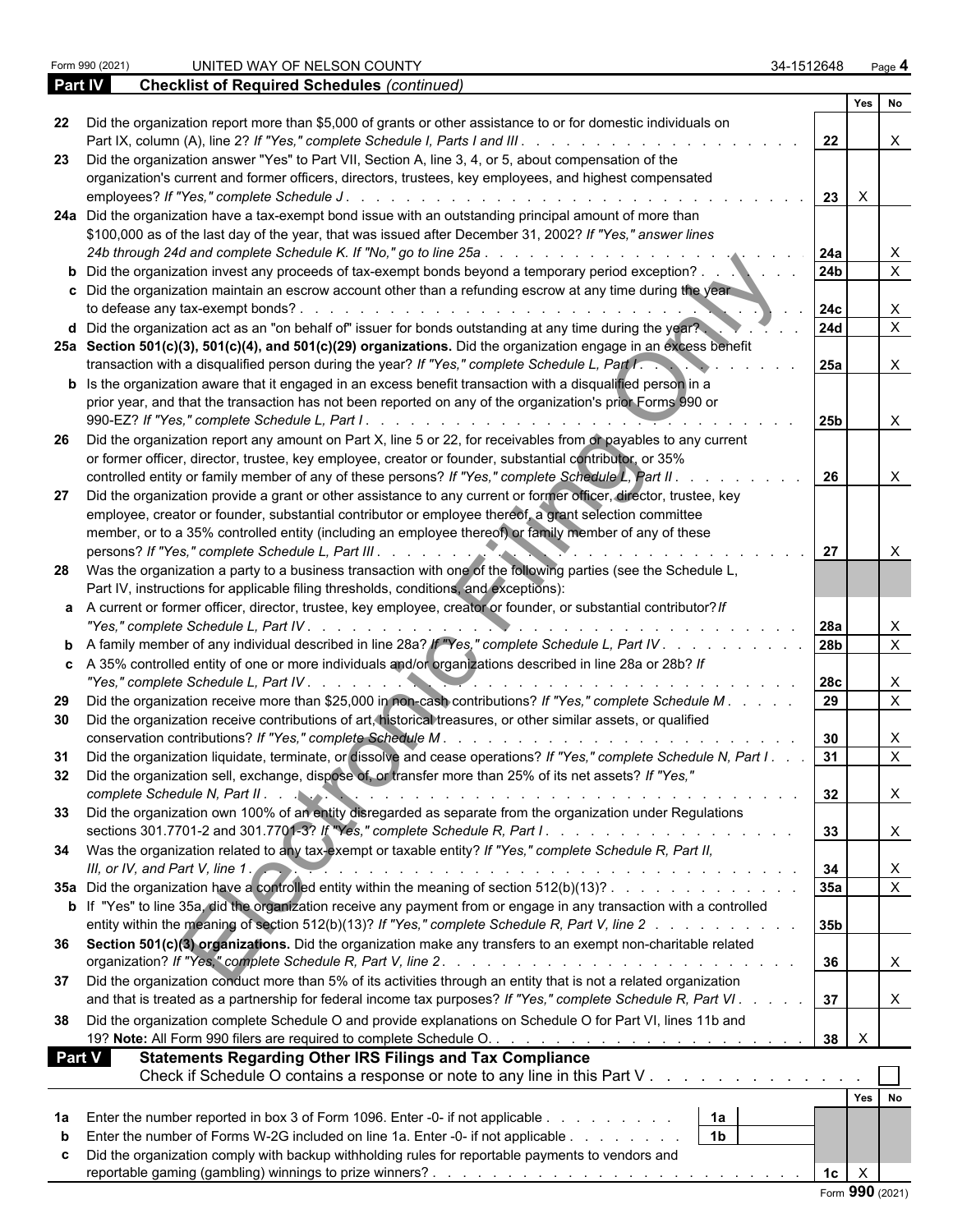|               | Form 990 (2021) | UNITED WAY OF NELSON COUNTY                                                                                                                                                      | 34-1512648      |              | Page ${\bf 5}$ |  |
|---------------|-----------------|----------------------------------------------------------------------------------------------------------------------------------------------------------------------------------|-----------------|--------------|----------------|--|
| <b>Part V</b> |                 | Statements Regarding Other IRS Filings and Tax Compliance (continued)                                                                                                            |                 | Yes No       |                |  |
|               |                 | 2a Enter the number of employees reported on Form W-3, Transmittal of Wage and Tax                                                                                               |                 |              |                |  |
|               |                 | Statements, filed for the calendar year ending with or within the year covered by this return.<br>2a                                                                             |                 |              |                |  |
|               |                 | b If at least one is reported on line 2a, did the organization file all required federal employment tax returns?.                                                                | 2b              | $\mathbf{X}$ |                |  |
|               |                 | Note: If the sum of lines 1a and 2a is greater than 250, you may be required to e-file. See instructions.                                                                        |                 |              |                |  |
| За            |                 | Did the organization have unrelated business gross income of \$1,000 or more during the year?                                                                                    | 3a              |              |                |  |
|               |                 | "Yes," has it filed a Form 990-T for this year? If "No" to line 3b, provide an explanation on Schedule O                                                                         | 3 <sub>b</sub>  |              |                |  |
| 4a            |                 | At any time during the calendar year, did the organization have an interest in, or a signature or other authority over,                                                          |                 |              |                |  |
|               |                 | a financial account in a foreign country (such as a bank account, securities account, or other financial account)?.                                                              | 4a              |              |                |  |
|               |                 | <b>b</b> If "Yes," enter the name of the foreign country ▶                                                                                                                       |                 |              |                |  |
|               |                 | See instructions for filing requirements for FinCEN Form 114, Report of Foreign Bank and Financial Accounts (FBAR).                                                              |                 |              |                |  |
| 5a            |                 | Was the organization a party to a prohibited tax shelter transaction at any time during the tax year?                                                                            | 5a              |              |                |  |
|               |                 | Did any taxable party notify the organization that it was or is a party to a prohibited tax shelter transaction?                                                                 | 5 <sub>b</sub>  |              |                |  |
|               |                 |                                                                                                                                                                                  | 5 <sub>c</sub>  |              |                |  |
| 6а            |                 | Does the organization have annual gross receipts that are normally greater than \$100,000, and did the                                                                           |                 |              |                |  |
|               |                 | organization solicit any contributions that were not tax deductible as charitable contributions?                                                                                 | 6а              |              |                |  |
| <b>b</b> If   |                 | "Yes," did the organization include with every solicitation an express statement that such contributions or                                                                      |                 |              |                |  |
|               |                 |                                                                                                                                                                                  | 6b              |              |                |  |
|               |                 | Organizations that may receive deductible contributions under section 170(c).                                                                                                    |                 |              |                |  |
| a             |                 | Did the organization receive a payment in excess of \$75 made partly as a contribution and partly for goods                                                                      |                 |              |                |  |
|               |                 |                                                                                                                                                                                  | 7a              |              |                |  |
|               |                 | "Yes," did the organization notify the donor of the value of the goods or services provided?                                                                                     | 7 <sub>b</sub>  |              |                |  |
|               |                 | c Did the organization sell, exchange, or otherwise dispose of tangible personal property for which it was                                                                       |                 |              |                |  |
|               |                 |                                                                                                                                                                                  | 7c              |              |                |  |
| d             |                 | "Yes," indicate the number of Forms 8282 filed during the year<br>  7d                                                                                                           |                 |              |                |  |
| e             |                 | Did the organization receive any funds, directly or indirectly, to pay premiums on a personal benefit contract?                                                                  | 7e              |              |                |  |
|               |                 | Did the organization, during the year, pay premiums, directly or indirectly, on a personal benefit contract?.                                                                    | 7f              |              |                |  |
| q             |                 | If the organization received a contribution of qualified intellectual property, did the organization file Form 8899 as required?                                                 | 7g              |              |                |  |
|               |                 | If the organization received a contribution of cars, boats, airplanes, or other vehicles, did the organization file a Form 1098-C?.                                              | 7 <sub>h</sub>  |              |                |  |
|               |                 | Sponsoring organizations maintaining donor advised funds. Did a donor advised fund maintained by the                                                                             |                 |              |                |  |
|               |                 | sponsoring organization have excess business holdings at any time during the year?<br>and the company of the company of the                                                      | 8               |              |                |  |
|               |                 | Sponsoring organizations maintaining donor advised funds.                                                                                                                        |                 |              |                |  |
|               |                 | Did the sponsoring organization make any taxable distributions under section 4966? .<br>$\mathbf{r}$ , and $\mathbf{r}$ , and $\mathbf{r}$ , and $\mathbf{r}$ , and $\mathbf{r}$ | 9а              |              |                |  |
| b             |                 | Did the sponsoring organization make a distribution to a donor, donor advisor, or related person?                                                                                | 9 <sub>b</sub>  |              |                |  |
| 10            |                 | Section 501(c)(7) organizations. Enter:                                                                                                                                          |                 |              |                |  |
|               |                 | Initiation fees and capital contributions included on Part VIII, line 12.<br>  10a<br>$\mathbf{r}$ , and $\mathbf{r}$ , and $\mathbf{r}$ , and $\mathbf{r}$                      |                 |              |                |  |
|               |                 | 10 <sub>h</sub><br>Gross receipts, included on Form 990, Part VIII, line 12, for public use of club facilities                                                                   |                 |              |                |  |
| 11            |                 | Section 501(c)(12) organizations. Enter                                                                                                                                          |                 |              |                |  |
|               |                 | Gross income from members or shareholders.<br>11a                                                                                                                                |                 |              |                |  |
| $\mathbf{b}$  |                 | Gross income from other sources (Do not net amounts due or paid to other sources                                                                                                 |                 |              |                |  |
|               |                 | against amounts due or received from them.).<br> 11b <br>and the state of the state of the state of the state of the state of the state of the state of the state of the         |                 |              |                |  |
| 12a           |                 | Section 4947(a)(1) non-exempt charitable trusts. Is the organization filing Form 990 in lieu of Form 1041?.                                                                      | 12a             |              |                |  |
| b             |                 | If "Yes," enter the amount of tax-exempt interest received or accrued during the year<br>12 <sub>b</sub>                                                                         |                 |              |                |  |
| 13            |                 | Section 501(c)(29) qualified nonprofit health insurance issuers.                                                                                                                 |                 |              |                |  |
| а             |                 | Is the organization licensed to issue qualified health plans in more than one state?.                                                                                            | 13a             |              |                |  |
|               |                 | Note: See the instructions for additional information the organization must report on Schedule O.                                                                                |                 |              |                |  |
|               |                 | <b>b</b> Enter the amount of reserves the organization is required to maintain by the states in which                                                                            |                 |              |                |  |
|               |                 | the organization is licensed to issue qualified health plans $\ldots$ , $\ldots$ , $\ldots$ , $\ldots$ , $\ldots$ , $\ldots$                                                     |                 |              |                |  |
| c.            |                 | 13 <sub>c</sub>                                                                                                                                                                  |                 |              |                |  |
|               |                 | Did the organization receive any payments for indoor tanning services during the tax year?                                                                                       | 14a             |              |                |  |
| <b>b</b>      |                 | If "Yes," has it filed a Form 720 to report these payments? If "No," provide an explanation on Schedule O.                                                                       | 14 <sub>b</sub> |              |                |  |
| 15            |                 | Is the organization subject to the section 4960 tax on payment(s) of more than \$1,000,000 in remuneration or                                                                    |                 |              |                |  |
|               |                 |                                                                                                                                                                                  | 15              |              |                |  |
|               |                 | If "Yes," see the instructions and file Form 4720, Schedule N.                                                                                                                   |                 |              |                |  |
| 16            |                 | Is the organization an educational institution subject to the section 4968 excise tax on net investment income?                                                                  | 16              |              |                |  |
|               |                 | If "Yes," complete Form 4720, Schedule O.                                                                                                                                        |                 |              |                |  |
| 17            |                 | Section 501(c)(21) organizations. Did the trust, any disqualified person, or mine operator engage in any                                                                         |                 |              |                |  |
|               |                 | activities that would result in the imposition of an excise tax under section 4951, 4952 or 4953?                                                                                | 17              |              |                |  |
|               |                 | If "Yes," complete Form 6069.                                                                                                                                                    |                 |              |                |  |
|               |                 |                                                                                                                                                                                  |                 |              |                |  |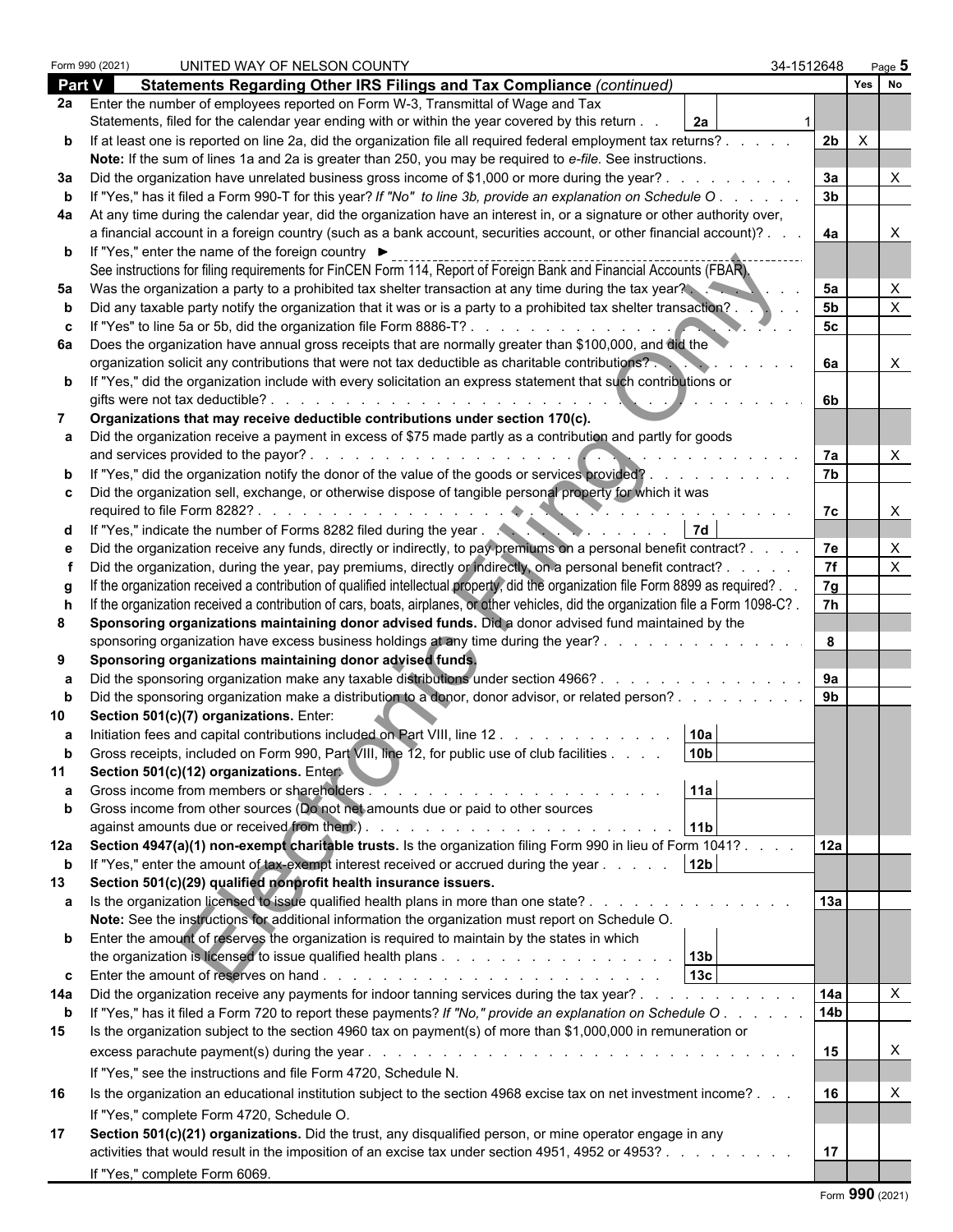|    | Form 990 (2021)<br><b>Part VI</b> | UNITED WAY OF NELSON COUNTY<br>Governance, Management, and Disclosure For each "Yes" response to lines 2 through 7b below, and for a "No"<br>response to line 8a, 8b, or 10b below, describe the circumstances, processes, or changes on Schedule O. See instructions.<br>Check if Schedule O contains a response or note to any line in this Part VI. | 34-1512648              |                              | Page $6$     |  |
|----|-----------------------------------|--------------------------------------------------------------------------------------------------------------------------------------------------------------------------------------------------------------------------------------------------------------------------------------------------------------------------------------------------------|-------------------------|------------------------------|--------------|--|
|    |                                   | <b>Section A. Governing Body and Management</b>                                                                                                                                                                                                                                                                                                        |                         |                              |              |  |
|    |                                   |                                                                                                                                                                                                                                                                                                                                                        |                         | Yes                          |              |  |
|    |                                   | 1a Enter the number of voting members of the governing body at the end of the tax year<br>1a<br>If there are material differences in voting rights among members of the governing body, or<br>if the governing body delegated broad authority to an executive committee or similar<br>committee, explain on Schedule O.                                | 12                      |                              |              |  |
|    |                                   | Enter the number of voting members included on line 1a, above, who are independent.<br>l 1b<br>Did any officer, director, trustee, or key employee have a family relationship or a business relationship with                                                                                                                                          | 12<br>$\overline{2}$    |                              |              |  |
| 3  |                                   | Did the organization delegate control over management duties customarily performed by or under the direct<br>supervision of officers, directors, trustees, or key employees to a management company or other person?                                                                                                                                   | $3^{\circ}$             |                              | X            |  |
|    |                                   | Did the organization make any significant changes to its governing documents since the prior Form 990 was filed?.                                                                                                                                                                                                                                      | $\overline{\mathbf{4}}$ |                              | X            |  |
|    |                                   | Did the organization become aware during the year of a significant diversion of the organization's assets? .                                                                                                                                                                                                                                           | 5                       |                              |              |  |
|    |                                   |                                                                                                                                                                                                                                                                                                                                                        | 6                       |                              | X            |  |
|    |                                   | 7a Did the organization have members, stockholders, or other persons who had the power to elect of appoint                                                                                                                                                                                                                                             | 7a                      |                              |              |  |
|    |                                   | <b>b</b> Are any governance decisions of the organization reserved to (or subject to approval by) members,                                                                                                                                                                                                                                             |                         |                              |              |  |
| 8  |                                   | Did the organization contemporaneously document the meetings held or written actions undertaken during<br>the year by the following:                                                                                                                                                                                                                   | 7b                      |                              |              |  |
|    |                                   | <b>a</b> The governing body?.<br>.                                                                                                                                                                                                                                                                                                                     | 8а                      | $\mathsf{X}$                 |              |  |
|    |                                   | Each committee with authority to act on behalf of the governing body?                                                                                                                                                                                                                                                                                  | 8 <sub>b</sub>          | $\mathsf{X}$                 |              |  |
|    |                                   | Is there any officer, director, trustee, or key employee listed in Part VII, Section A, who cannot be reached                                                                                                                                                                                                                                          |                         |                              |              |  |
|    |                                   | at the organization's mailing address? If "Yes," provide the names and addresses on Schedule O.                                                                                                                                                                                                                                                        |                         |                              | $\times$     |  |
|    |                                   | Section B. Policies (This Section B requests information about policies not required by the Internal Revenue Code.)                                                                                                                                                                                                                                    |                         | Yes                          | No           |  |
|    |                                   |                                                                                                                                                                                                                                                                                                                                                        | 10a                     |                              | $\mathsf{X}$ |  |
|    |                                   | <b>b</b> If "Yes," did the organization have written policies and procedures governing the activities of such chapters,                                                                                                                                                                                                                                |                         |                              |              |  |
|    |                                   | affiliates, and branches to ensure their operations are consistent with the organization's exempt purposes?                                                                                                                                                                                                                                            | 10 <sub>b</sub>         |                              |              |  |
|    |                                   | 11a Has the organization provided a complete copy of this Form 990 to all members of its governing body before filing the form?                                                                                                                                                                                                                        | 11a $\overline{X}$      |                              |              |  |
|    |                                   | Describe on Schedule O the process, if any, used by the organization to review this Form 990.                                                                                                                                                                                                                                                          |                         |                              |              |  |
|    |                                   | 12a Did the organization have a written conflict of interest policy? If "No," go to line 13.<br>b Were officers, directors, or trustees, and key employees required to disclose annually interests that could give rise to conflicts?                                                                                                                  | 12a<br>12 <sub>b</sub>  | $\mathsf{X}$<br>$\mathsf{X}$ |              |  |
|    |                                   | c Did the organization regularly and consistently monitor and enforce compliance with the policy? If "Yes,<br>describe on Schedule O how this was done.                                                                                                                                                                                                |                         |                              |              |  |
| 13 |                                   |                                                                                                                                                                                                                                                                                                                                                        | 12c<br>13               | $\mathsf{X}$<br>$\mathsf{X}$ |              |  |
|    |                                   | Did the organization have a written document retention and destruction policy?                                                                                                                                                                                                                                                                         | 14                      | $\mathsf{X}$                 |              |  |
| 15 |                                   | Did the process for determining compensation of the following persons include a review and approval by                                                                                                                                                                                                                                                 |                         |                              |              |  |
|    |                                   | independent persons, comparability data, and contemporaneous substantiation of the deliberation and decision?                                                                                                                                                                                                                                          |                         |                              |              |  |
|    |                                   |                                                                                                                                                                                                                                                                                                                                                        | 15a                     | $\mathsf{X}$                 |              |  |
|    |                                   | If "Yes" to line 15a or 15b, describe the process on Schedule O. See instructions.                                                                                                                                                                                                                                                                     | $15b$ $X$               |                              |              |  |
|    |                                   | 16a Did the organization invest in, contribute assets to, or participate in a joint venture or similar arrangement                                                                                                                                                                                                                                     |                         |                              |              |  |
|    |                                   | with a taxable entity during the year?.<br>and a constitution of the constitution of the constitution of the constitution of the constitution of the constitution of the constitution of the constitution of the constitution of the constitution of the constitution of                                                                               | 16a                     |                              |              |  |
|    |                                   | <b>b</b> If "Yes," did the organization follow a written policy or procedure requiring the organization to evaluate its<br>participation in joint venture arrangements under applicable federal tax law, and take steps to safeguard                                                                                                                   |                         |                              |              |  |
|    |                                   |                                                                                                                                                                                                                                                                                                                                                        | 16 <sub>b</sub>         |                              |              |  |
| 17 |                                   | <b>Section C. Disclosure</b><br>List the states with which a copy of this Form 990 is required to be filed ► KY                                                                                                                                                                                                                                        |                         |                              |              |  |
| 18 |                                   | Section 6104 requires an organization to make its Forms 1023 (1024 or 1024-A, if applicable), 990, and 990-T (section 501(c)                                                                                                                                                                                                                           |                         |                              |              |  |
|    |                                   | (3) sonly) available for public inspection. Indicate how you made these available. Check all that apply.                                                                                                                                                                                                                                               |                         |                              |              |  |
| 19 |                                   | X Upon request<br>Own website<br>Another's website<br>Other (explain on Schedule O)<br>Describe on Schedule O whether (and if so, how) the organization made its governing documents, conflict of interest policy,                                                                                                                                     |                         |                              |              |  |
|    |                                   | and financial statements available to the public during the tax year.                                                                                                                                                                                                                                                                                  |                         |                              |              |  |
| 20 |                                   | State the name, address, and telephone number of the person who possesses the organization's books and records<br>Vivian Fleenor<br>502-507-3655                                                                                                                                                                                                       |                         |                              |              |  |
|    |                                   | ------------<br>129 Edgewood Drive, Bardstown, KY 40004                                                                                                                                                                                                                                                                                                | -------------------     |                              |              |  |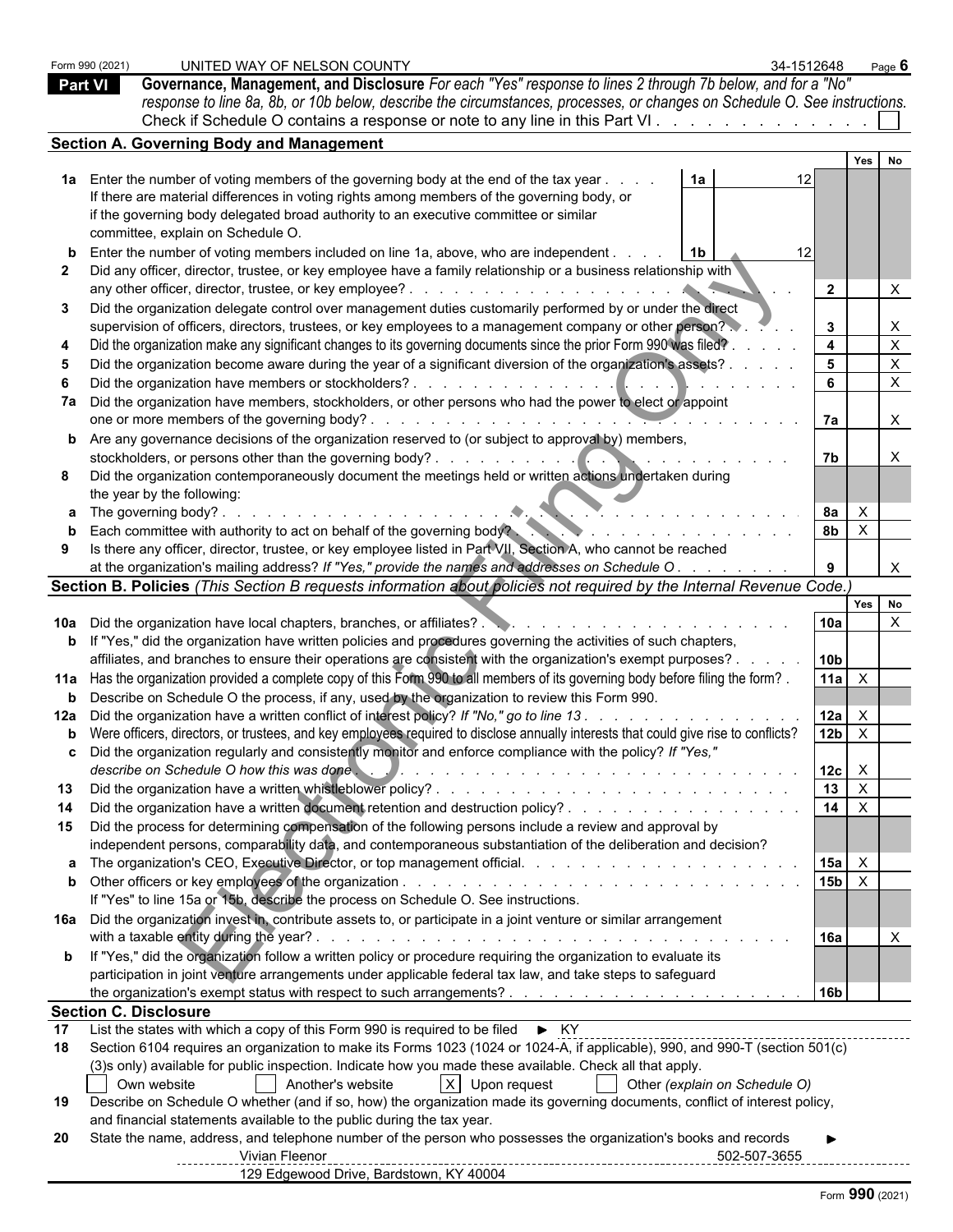| Form 990 (2021)          | UNITED WAY OF NELSON COUNTY                                                                                                       | 34-1512648 | Page 7 |
|--------------------------|-----------------------------------------------------------------------------------------------------------------------------------|------------|--------|
| Part VII                 | <b>Compensation of Officers, Directors, Trustees, Key Employees, Highest Compensated</b>                                          |            |        |
|                          | <b>Employees, and Independent Contractors</b><br>Check if Schedule O contains a response or note to any line in this Part VII. 1  |            |        |
|                          | Section A. Officers, Directors, Trustees, Key Employees, and Highest Compensated Employees                                        |            |        |
| organization's tax year. | 1a Complete this table for all persons required to be listed. Report compensation for the calendar year ending with or within the |            |        |

List all of the organization's **current** officers, directors, trustees (whether individuals or organizations), regardless of amount of compensation. Enter -0- in columns (D), (E), and (F) if no compensation was paid.

List all of the organization's **current** key employees, if any. See the instructions for definition of "key employee."

List the organization's five **current** highest compensated employees (other than an officer, director, trustee, or key employee) who received reportable compensation (box 5 of Form W-2, Form 1099-MISC, and/or box 1 of Form 1099-NEC) of more than \$100,000 from the organization and any related organizations.

| $\bullet$ List the organization's five current highest compensated employees (other than an officer, director, trustee, or key employee)<br>who received reportable compensation (box 5 of Form W-2, Form 1099-MISC, and/or box 1 of Form 1099-NEC) of more than |                          |                                   |                       |         |              |                                                                  |        |                                  |                                   |                                     |
|------------------------------------------------------------------------------------------------------------------------------------------------------------------------------------------------------------------------------------------------------------------|--------------------------|-----------------------------------|-----------------------|---------|--------------|------------------------------------------------------------------|--------|----------------------------------|-----------------------------------|-------------------------------------|
| \$100,000 from the organization and any related organizations.                                                                                                                                                                                                   |                          |                                   |                       |         |              |                                                                  |        |                                  |                                   |                                     |
| • List all of the organization's former officers, key employees, and highest compensated employees who received more than<br>\$100,000 of reportable compensation from the organization and any related organizations.                                           |                          |                                   |                       |         |              |                                                                  |        |                                  |                                   |                                     |
| • List all of the organization's former directors or trustees that received, in the capacity as a former director or trustee of the                                                                                                                              |                          |                                   |                       |         |              |                                                                  |        |                                  |                                   |                                     |
| organization, more than \$10,000 of reportable compensation from the organization and any related organizations.                                                                                                                                                 |                          |                                   |                       |         |              |                                                                  |        |                                  |                                   |                                     |
| See the instructions for the order in which to list the persons above.                                                                                                                                                                                           |                          |                                   |                       |         |              |                                                                  |        |                                  |                                   |                                     |
| Check this box if neither the organization nor any related organization compensated any current officer, director, or trustee.                                                                                                                                   |                          |                                   |                       |         |              |                                                                  |        |                                  |                                   |                                     |
|                                                                                                                                                                                                                                                                  |                          |                                   |                       |         | (C)          |                                                                  |        |                                  |                                   |                                     |
|                                                                                                                                                                                                                                                                  |                          |                                   |                       |         | Position     |                                                                  |        |                                  |                                   |                                     |
| (A)                                                                                                                                                                                                                                                              | (B)                      |                                   |                       |         |              | (do not check more than one                                      |        | (D)                              | (E)                               | (F)                                 |
| Name and title                                                                                                                                                                                                                                                   | Average<br>hours         |                                   |                       |         |              | box, unless person is both an<br>officer and a director/trustee) |        | Reportable<br>compensation       | Reportable<br>compensation        | <b>Estimated amount</b><br>of other |
|                                                                                                                                                                                                                                                                  | per week                 |                                   |                       |         |              |                                                                  |        | from the                         | from related                      | compensation                        |
|                                                                                                                                                                                                                                                                  | (list any<br>hours for   | or director<br>Individual trustee | Institutional trustee | Officer | Key employee | Highest compensated<br>employee                                  | Former | organization (W-2/<br>1099-MISC/ | organizations (W-2/<br>1099-MISC/ | from the<br>organization and        |
|                                                                                                                                                                                                                                                                  | related<br>organizations |                                   |                       |         |              |                                                                  |        | 1099-NEC)                        | 1099-NEC)                         | related organizations               |
|                                                                                                                                                                                                                                                                  | below                    |                                   |                       |         |              |                                                                  |        |                                  |                                   |                                     |
|                                                                                                                                                                                                                                                                  | dotted line)             |                                   |                       |         |              |                                                                  |        |                                  |                                   |                                     |
|                                                                                                                                                                                                                                                                  |                          |                                   |                       |         |              |                                                                  |        |                                  |                                   |                                     |
| Laura Sedlatschek<br>(1)                                                                                                                                                                                                                                         | 40.00                    |                                   |                       |         |              |                                                                  |        |                                  |                                   |                                     |
| <b>Executive Director</b>                                                                                                                                                                                                                                        |                          | X                                 |                       |         | X            | X                                                                |        | 24,250                           |                                   |                                     |
| (2) Sharon Bach                                                                                                                                                                                                                                                  | 4.00                     |                                   |                       |         |              |                                                                  |        |                                  |                                   |                                     |
| President                                                                                                                                                                                                                                                        |                          | ΙX                                |                       | X       |              |                                                                  |        |                                  |                                   |                                     |
| (3) Jan Hedgepeth                                                                                                                                                                                                                                                | 4.00                     |                                   |                       |         |              |                                                                  |        |                                  |                                   |                                     |
| Vice President                                                                                                                                                                                                                                                   |                          | X                                 |                       | X       |              |                                                                  |        |                                  |                                   |                                     |
| (4) Jessica Spalding Brickett                                                                                                                                                                                                                                    | 2.00                     |                                   |                       |         |              |                                                                  |        |                                  |                                   |                                     |
| <b>Board Member</b>                                                                                                                                                                                                                                              |                          | X                                 |                       |         |              |                                                                  |        |                                  |                                   |                                     |
| (5) Tom Donan                                                                                                                                                                                                                                                    | 2.00                     |                                   |                       |         |              |                                                                  |        |                                  |                                   |                                     |
| <b>Assistant Secretary</b>                                                                                                                                                                                                                                       |                          | X                                 |                       | X       |              |                                                                  |        |                                  |                                   |                                     |
| (6) Vivian Fleenor                                                                                                                                                                                                                                               | 4.00                     |                                   |                       |         |              |                                                                  |        |                                  |                                   |                                     |
| Treasurer                                                                                                                                                                                                                                                        |                          | X                                 |                       | Χ       |              |                                                                  |        |                                  |                                   |                                     |
| <b>Dooley Mattingly</b><br>(7)<br><b>Board Member</b>                                                                                                                                                                                                            | 2.00                     | X                                 |                       |         |              |                                                                  |        |                                  |                                   |                                     |
| (8) John Mattingly                                                                                                                                                                                                                                               | 2.00                     |                                   |                       |         |              |                                                                  |        |                                  |                                   |                                     |
| <b>Board Member</b>                                                                                                                                                                                                                                              |                          | X                                 |                       |         |              |                                                                  | X      |                                  |                                   |                                     |
| (9) Cabrina Buckman                                                                                                                                                                                                                                              | 3.00                     |                                   |                       |         |              |                                                                  |        |                                  |                                   |                                     |
| <b>Allocations Chair</b>                                                                                                                                                                                                                                         |                          | X                                 |                       |         |              |                                                                  |        |                                  |                                   |                                     |
| (10) Sherri Hamilton                                                                                                                                                                                                                                             | 2.00                     |                                   |                       |         |              |                                                                  |        |                                  |                                   |                                     |
| <b>Board Member</b>                                                                                                                                                                                                                                              |                          | X                                 |                       |         |              |                                                                  |        |                                  |                                   |                                     |
| (11) Josh Eckhardt                                                                                                                                                                                                                                               | 4.00                     |                                   |                       |         |              |                                                                  |        |                                  |                                   |                                     |
| Secretary                                                                                                                                                                                                                                                        |                          | X                                 |                       | X       |              |                                                                  |        |                                  |                                   |                                     |
| (12) Cindy Hutchins                                                                                                                                                                                                                                              | 2.00                     |                                   |                       |         |              |                                                                  |        |                                  |                                   |                                     |
| <b>Board Member</b>                                                                                                                                                                                                                                              |                          | X                                 |                       |         |              |                                                                  |        |                                  |                                   |                                     |
| (13) Chris Yates                                                                                                                                                                                                                                                 | 2.00                     |                                   |                       |         |              |                                                                  |        |                                  |                                   |                                     |
| <b>Board Member</b>                                                                                                                                                                                                                                              |                          | X                                 |                       |         |              |                                                                  |        |                                  |                                   |                                     |
| (14)                                                                                                                                                                                                                                                             |                          |                                   |                       |         |              |                                                                  |        |                                  |                                   |                                     |
|                                                                                                                                                                                                                                                                  |                          |                                   |                       |         |              |                                                                  |        |                                  |                                   |                                     |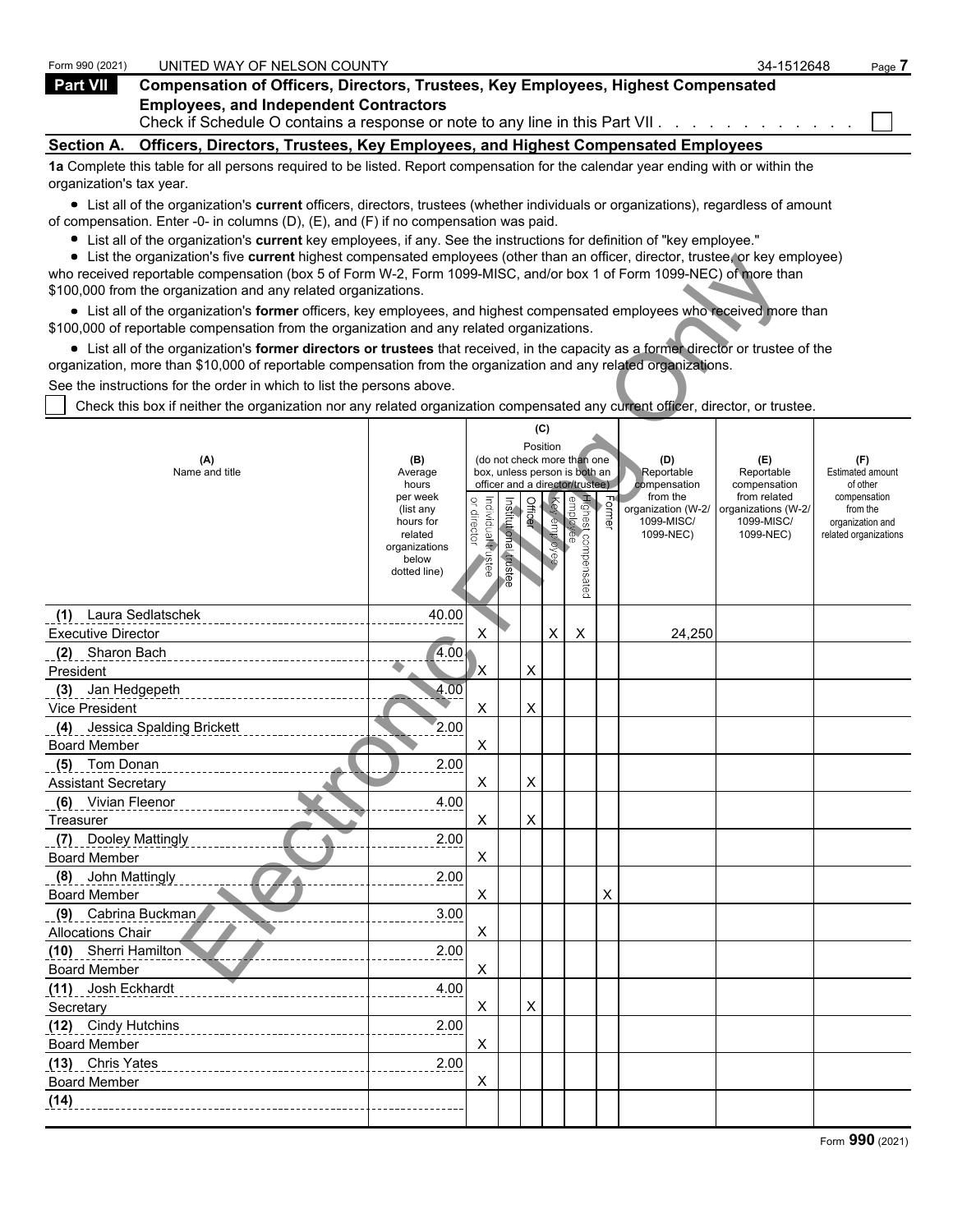|                   | Form 990 (2021)<br>UNITED WAY OF NELSON COUNTY                                                                                                                                                                                                                                        |                                                                                           |                                   |                       |                                   |              |                                                                                                                                                         |                                                                                                | 34-1512648                                                                                          |                                                                                                                     | Page 8      |
|-------------------|---------------------------------------------------------------------------------------------------------------------------------------------------------------------------------------------------------------------------------------------------------------------------------------|-------------------------------------------------------------------------------------------|-----------------------------------|-----------------------|-----------------------------------|--------------|---------------------------------------------------------------------------------------------------------------------------------------------------------|------------------------------------------------------------------------------------------------|-----------------------------------------------------------------------------------------------------|---------------------------------------------------------------------------------------------------------------------|-------------|
|                   | <b>Part VII</b><br>Section A. Officers, Directors, Trustees, Key Employees, and Highest Compensated Employees (continued)                                                                                                                                                             |                                                                                           |                                   |                       |                                   |              |                                                                                                                                                         |                                                                                                |                                                                                                     |                                                                                                                     |             |
|                   | (A)<br>Name and title                                                                                                                                                                                                                                                                 | (B)<br>Average<br>hours<br>per week<br>(list any<br>hours for<br>related<br>organizations | or director<br>Individual trustee | Institutional trustee | (C)<br>Position<br><b>Officer</b> | Key employee | (do not check more than one<br>box, unless person is both an<br>officer and a director/trustee)<br>  Former<br>  Highest compensated<br> <br>  employee | (D)<br>Reportable<br>compensation<br>from the<br>organization (W-2/<br>1099-MISC/<br>1099-NEC) | (E)<br>Reportable<br>compensation<br>from related<br>organizations (W-2/<br>1099-MISC/<br>1099-NEC) | (F)<br><b>Estimated amount</b><br>of other<br>compensation<br>from the<br>organization and<br>related organizations |             |
|                   |                                                                                                                                                                                                                                                                                       | below<br>dotted line)                                                                     |                                   |                       |                                   |              |                                                                                                                                                         |                                                                                                |                                                                                                     |                                                                                                                     |             |
| (15)              |                                                                                                                                                                                                                                                                                       |                                                                                           |                                   |                       |                                   |              |                                                                                                                                                         |                                                                                                |                                                                                                     |                                                                                                                     |             |
| (16)              |                                                                                                                                                                                                                                                                                       |                                                                                           |                                   |                       |                                   |              |                                                                                                                                                         |                                                                                                |                                                                                                     |                                                                                                                     |             |
| (17)              |                                                                                                                                                                                                                                                                                       |                                                                                           |                                   |                       |                                   |              |                                                                                                                                                         |                                                                                                |                                                                                                     |                                                                                                                     |             |
|                   | (18)                                                                                                                                                                                                                                                                                  |                                                                                           |                                   |                       |                                   |              |                                                                                                                                                         |                                                                                                |                                                                                                     |                                                                                                                     |             |
|                   | (19)                                                                                                                                                                                                                                                                                  |                                                                                           |                                   |                       |                                   |              |                                                                                                                                                         |                                                                                                |                                                                                                     |                                                                                                                     |             |
|                   | (20)                                                                                                                                                                                                                                                                                  |                                                                                           |                                   |                       |                                   |              |                                                                                                                                                         |                                                                                                |                                                                                                     |                                                                                                                     |             |
|                   | (21)                                                                                                                                                                                                                                                                                  |                                                                                           |                                   |                       |                                   |              |                                                                                                                                                         |                                                                                                |                                                                                                     |                                                                                                                     |             |
|                   | (22)                                                                                                                                                                                                                                                                                  |                                                                                           |                                   |                       |                                   |              |                                                                                                                                                         |                                                                                                |                                                                                                     |                                                                                                                     |             |
|                   | (23)                                                                                                                                                                                                                                                                                  |                                                                                           |                                   |                       |                                   |              |                                                                                                                                                         |                                                                                                |                                                                                                     |                                                                                                                     |             |
|                   | (24)                                                                                                                                                                                                                                                                                  |                                                                                           |                                   |                       |                                   |              |                                                                                                                                                         |                                                                                                |                                                                                                     |                                                                                                                     |             |
| (25)              |                                                                                                                                                                                                                                                                                       |                                                                                           |                                   |                       |                                   |              |                                                                                                                                                         |                                                                                                |                                                                                                     |                                                                                                                     |             |
| 1b                | Subtotal<br>Total from continuation sheets to Part VII, Section A.                                                                                                                                                                                                                    |                                                                                           |                                   |                       |                                   |              |                                                                                                                                                         | 24,250<br>24,250                                                                               |                                                                                                     |                                                                                                                     |             |
| d<br>$\mathbf{2}$ | Total (add lines 1b and 1c) contract to the contract of the state of the state of the state of the state of the<br>Total number of individuals (including but not limited to those listed above) who received more than \$100,000 of<br>reportable compensation from the organization | <b>A.</b>                                                                                 |                                   |                       |                                   |              |                                                                                                                                                         |                                                                                                |                                                                                                     |                                                                                                                     |             |
| 3                 | Did the organization list any former officer, director, trustee, key employee, or highest compensated<br>employee on line 1a? If "Yes," complete Schedule J for such individual                                                                                                       |                                                                                           |                                   |                       |                                   |              |                                                                                                                                                         |                                                                                                |                                                                                                     | X<br>3                                                                                                              | Yes No      |
| 4                 | For any individual listed on line 1a, is the sum of reportable compensation and other compensation from<br>the organization and related organizations greater than \$150,000? If "Yes," complete Schedule J for such                                                                  |                                                                                           |                                   |                       |                                   |              |                                                                                                                                                         |                                                                                                |                                                                                                     | $\boldsymbol{\mathsf{X}}$<br>4                                                                                      |             |
| 5                 | Did any person listed on line 1a receive or accrue compensation from any unrelated organization or individual<br>for services rendered to the organization? If "Yes," complete Schedule J for such person                                                                             |                                                                                           |                                   |                       |                                   |              |                                                                                                                                                         |                                                                                                |                                                                                                     | 5                                                                                                                   | $\mathsf X$ |
|                   | <b>Section B. Independent Contractors</b><br>Complete this table for your five highest compensated independent contractors that received more than \$100,000 of                                                                                                                       |                                                                                           |                                   |                       |                                   |              |                                                                                                                                                         |                                                                                                |                                                                                                     |                                                                                                                     |             |
|                   | compensation from the organization. Report compensation for the calendar year ending with or within the organization's tax year.<br>(A)                                                                                                                                               |                                                                                           |                                   |                       |                                   |              |                                                                                                                                                         | (B)                                                                                            |                                                                                                     | (C)                                                                                                                 |             |
|                   | Name and business address                                                                                                                                                                                                                                                             |                                                                                           |                                   |                       |                                   |              |                                                                                                                                                         | Description of services                                                                        |                                                                                                     | Compensation                                                                                                        |             |
|                   |                                                                                                                                                                                                                                                                                       |                                                                                           |                                   |                       |                                   |              |                                                                                                                                                         |                                                                                                |                                                                                                     |                                                                                                                     |             |
|                   |                                                                                                                                                                                                                                                                                       |                                                                                           |                                   |                       |                                   |              |                                                                                                                                                         |                                                                                                |                                                                                                     |                                                                                                                     |             |
| $\mathbf{2}$      | Total number of independent contractors (including but not limited to those listed above) who received                                                                                                                                                                                |                                                                                           |                                   |                       |                                   |              |                                                                                                                                                         |                                                                                                |                                                                                                     |                                                                                                                     |             |

 $\blacktriangleright$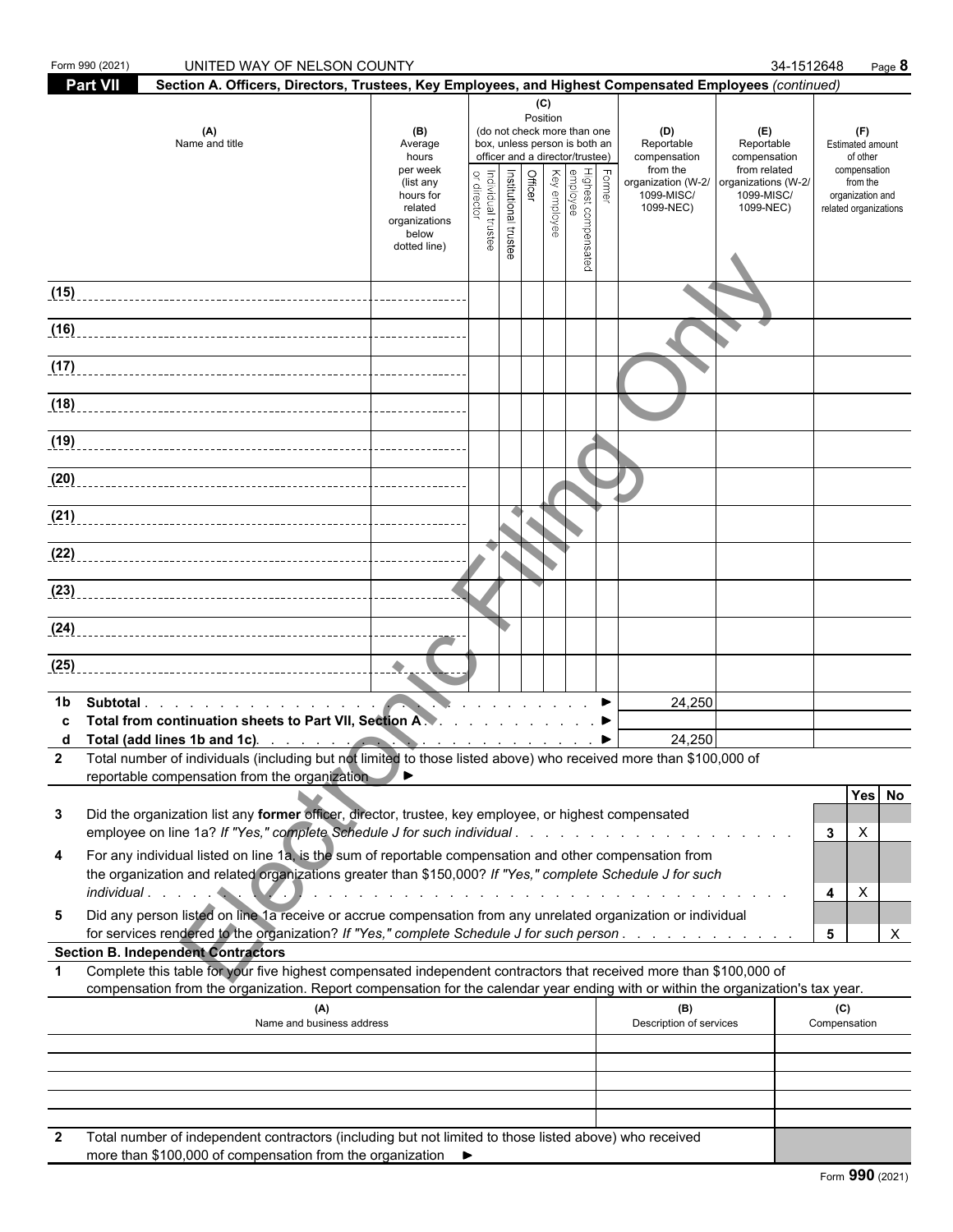|                                                           | Form 990 (2021)  | UNITED WAY OF NELSON COUNTY                                                           |                      |                          | 34-1512648       | Page 9                  |
|-----------------------------------------------------------|------------------|---------------------------------------------------------------------------------------|----------------------|--------------------------|------------------|-------------------------|
|                                                           | <b>Part VIII</b> | <b>Statement of Revenue</b>                                                           |                      |                          |                  |                         |
|                                                           |                  |                                                                                       |                      |                          |                  |                         |
|                                                           |                  |                                                                                       | (A)<br>Total revenue | (B)<br>Related or exempt | (C)<br>Unrelated | (D)<br>Revenue excluded |
|                                                           |                  |                                                                                       |                      | function revenue         | business revenue | from tax under          |
|                                                           | 1a               | Federated campaigns  <br>45,867<br><b>1a</b>                                          |                      |                          |                  | sections 512-514        |
|                                                           | b                | 1 <sub>b</sub><br>Membership dues                                                     |                      |                          |                  |                         |
|                                                           | c                | 1 <sub>c</sub><br>Fundraising events                                                  |                      |                          |                  |                         |
|                                                           | d                | $\overline{1d}$<br>Related organizations                                              |                      |                          |                  |                         |
|                                                           | е                | 1e<br>Government grants (contributions)                                               |                      |                          |                  |                         |
| Contributions, Gifts, Grants<br>and Other Similar Amounts |                  | f All other contributions, gifts, grants, and                                         |                      |                          |                  |                         |
|                                                           |                  | similar amounts not included above<br>1f<br>230,254                                   |                      |                          |                  |                         |
|                                                           | q                | Noncash contributions included in<br>$1g$ \$<br>lines $1a-1f$ .                       |                      |                          |                  |                         |
|                                                           |                  | h Total. Add lines 1a-1f<br>▶                                                         | 276,121              |                          |                  |                         |
|                                                           |                  | <b>Business Code</b>                                                                  |                      |                          |                  |                         |
|                                                           | 2a               |                                                                                       |                      |                          |                  |                         |
|                                                           | b                |                                                                                       |                      |                          |                  |                         |
| Program Service<br>Revenue                                | C                |                                                                                       |                      |                          |                  |                         |
|                                                           |                  |                                                                                       |                      |                          |                  |                         |
|                                                           | e                | All other program service revenue                                                     |                      |                          |                  |                         |
|                                                           |                  | $\blacktriangleright$<br>Total. Add lines 2a-2f.                                      |                      |                          |                  |                         |
|                                                           | 3                | Investment income (including dividends, interest, and                                 |                      |                          |                  |                         |
|                                                           |                  | other similar amounts).                                                               | 45,987               |                          |                  |                         |
|                                                           | 4                |                                                                                       |                      |                          |                  |                         |
|                                                           | 5                | Royalties <u>.</u><br>(i) Real<br>(ii) Personal                                       |                      |                          |                  |                         |
|                                                           | 6a               | Gross rents<br>6а                                                                     |                      |                          |                  |                         |
|                                                           |                  | Less: rental expenses.<br>6b                                                          |                      |                          |                  |                         |
|                                                           |                  | 6c<br>Rental income or (loss)                                                         |                      |                          |                  |                         |
|                                                           |                  | Net rental income or (loss)<br>▶                                                      |                      |                          |                  |                         |
|                                                           |                  | (i) Securities<br>(ii) Other<br>7a Gross amount from                                  |                      |                          |                  |                         |
|                                                           |                  | sales of assets                                                                       |                      |                          |                  |                         |
|                                                           |                  | other than inventory<br>7a                                                            |                      |                          |                  |                         |
| nue                                                       | b                | Less: cost or other basis<br>and sales expenses                                       |                      |                          |                  |                         |
|                                                           |                  | 7b<br><b>c</b> Gain or (loss) $\ldots$ $\boxed{7c}$                                   |                      |                          |                  |                         |
|                                                           | d                | - 7                                                                                   |                      |                          |                  |                         |
| Other Reve                                                |                  | 8a Gross income from fundraising                                                      |                      |                          |                  |                         |
|                                                           |                  | events (not including \$                                                              |                      |                          |                  |                         |
|                                                           |                  | of contributions reported on line 1c).                                                |                      |                          |                  |                         |
|                                                           |                  | See Part IV, line 18.<br><b>8a</b><br>23,060<br>b Less: direct expenses<br>8 <b>b</b> |                      |                          |                  |                         |
|                                                           | c                | Net income or (loss) from fundraising events<br>▶                                     | 23,060               |                          |                  |                         |
|                                                           |                  | 9a Gross income from gaming activities.                                               |                      |                          |                  |                         |
|                                                           |                  | See Part IV, line 19.<br>9a                                                           |                      |                          |                  |                         |
|                                                           |                  | b Less: direct expenses.<br>9 <sub>b</sub>                                            |                      |                          |                  |                         |
|                                                           |                  | c Net income or (loss) from gaming activities<br>▶                                    |                      |                          |                  |                         |
|                                                           |                  | 10a Gross sales of inventory, less                                                    |                      |                          |                  |                         |
|                                                           |                  | returns and allowances<br>10a                                                         |                      |                          |                  |                         |
|                                                           |                  | 10 <sub>b</sub><br><b>b</b> Less: $\cosh$ of goods $\sinh$                            |                      |                          |                  |                         |
|                                                           |                  | c Net income or (loss) from sales of inventory<br><b>Business Code</b>                |                      |                          |                  |                         |
| Miscellaneous<br>Revenue                                  | 11a              |                                                                                       |                      |                          |                  |                         |
|                                                           | b                |                                                                                       |                      |                          |                  |                         |
|                                                           |                  |                                                                                       |                      |                          |                  |                         |
|                                                           | d                | All other revenue                                                                     |                      |                          |                  |                         |
|                                                           | e                | Total. Add lines 11a-11d<br>▶                                                         |                      |                          |                  |                         |
|                                                           |                  |                                                                                       | 345,168              |                          |                  |                         |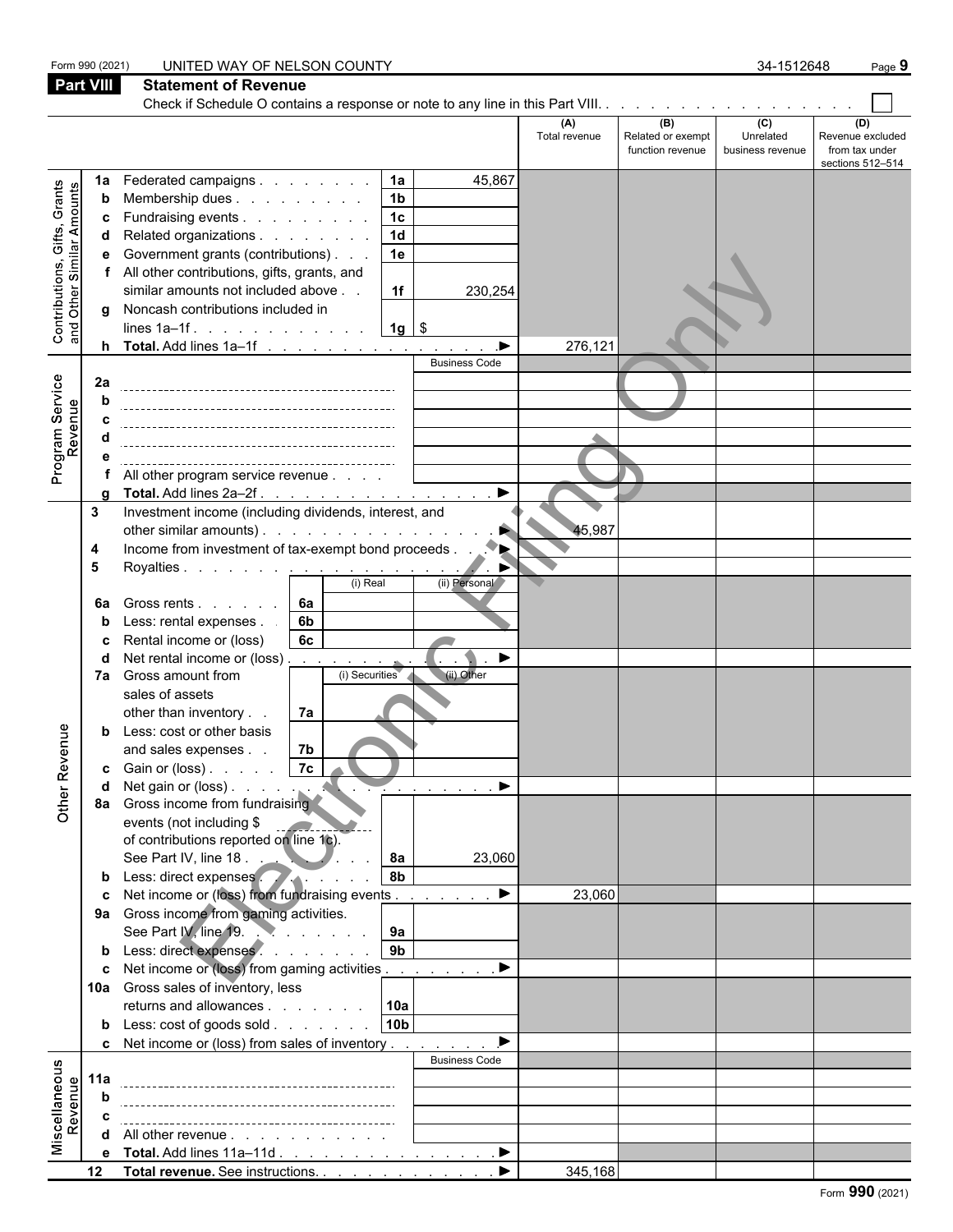#### Form 990 (2021) UNITED WAY OF NELSON COUNTY 34-1512648 Page **10**

|                                                                                                                                                                                                     | Part IX<br><b>Statement of Functional Expenses</b>                                                                         |         |     |     |     |  |  |  |  |  |  |  |
|-----------------------------------------------------------------------------------------------------------------------------------------------------------------------------------------------------|----------------------------------------------------------------------------------------------------------------------------|---------|-----|-----|-----|--|--|--|--|--|--|--|
|                                                                                                                                                                                                     | Section 501(c)(3) and 501(c)(4) organizations must complete all columns. All other organizations must complete column (A). |         |     |     |     |  |  |  |  |  |  |  |
|                                                                                                                                                                                                     |                                                                                                                            |         |     |     |     |  |  |  |  |  |  |  |
|                                                                                                                                                                                                     |                                                                                                                            | (A)     | (B) | (C) | (D) |  |  |  |  |  |  |  |
| Do not include amounts reported on lines 6b, 7b,<br>Program service<br>Management and<br>Fundraising<br>Total expenses<br>8b, 9b, and 10b of Part VIII.<br>general expenses<br>expenses<br>expenses |                                                                                                                            |         |     |     |     |  |  |  |  |  |  |  |
|                                                                                                                                                                                                     | Grants and other assistance to domestic organizations                                                                      |         |     |     |     |  |  |  |  |  |  |  |
|                                                                                                                                                                                                     | domestic governments. See Part IV, line 21                                                                                 |         |     |     |     |  |  |  |  |  |  |  |
| $\mathbf{2}$                                                                                                                                                                                        | Grants and other assistance to domestic                                                                                    |         |     |     |     |  |  |  |  |  |  |  |
|                                                                                                                                                                                                     | individuals. See Part IV, line 22.<br>and the company of the company                                                       |         |     |     |     |  |  |  |  |  |  |  |
| 3.                                                                                                                                                                                                  | Grants and other assistance to foreign                                                                                     |         |     |     |     |  |  |  |  |  |  |  |
|                                                                                                                                                                                                     | organizations, foreign governments, and foreign                                                                            |         |     |     |     |  |  |  |  |  |  |  |
|                                                                                                                                                                                                     | individuals. See Part IV, lines 15 and 16                                                                                  |         |     |     |     |  |  |  |  |  |  |  |
|                                                                                                                                                                                                     | Benefits paid to or for members                                                                                            | 235,180 |     |     |     |  |  |  |  |  |  |  |
|                                                                                                                                                                                                     | Compensation of current officers, directors,                                                                               |         |     |     |     |  |  |  |  |  |  |  |
|                                                                                                                                                                                                     | trustees, and key employees                                                                                                | 24,250  |     |     |     |  |  |  |  |  |  |  |
| 6                                                                                                                                                                                                   | Compensation not included above to disqualified                                                                            |         |     |     |     |  |  |  |  |  |  |  |
|                                                                                                                                                                                                     | persons (as defined under section 4958(f)(1)) and                                                                          |         |     |     |     |  |  |  |  |  |  |  |
|                                                                                                                                                                                                     | persons described in section $4958(c)(3)(B)$ .                                                                             |         |     |     |     |  |  |  |  |  |  |  |
|                                                                                                                                                                                                     | Other salaries and wages                                                                                                   |         |     |     |     |  |  |  |  |  |  |  |
|                                                                                                                                                                                                     | Pension plan accruals and contributions (include                                                                           |         |     |     |     |  |  |  |  |  |  |  |
|                                                                                                                                                                                                     | section 401(k) and 403(b) employer contributions).                                                                         |         |     |     |     |  |  |  |  |  |  |  |
| 9                                                                                                                                                                                                   | Other employee benefits                                                                                                    | 584     |     |     |     |  |  |  |  |  |  |  |
| 10                                                                                                                                                                                                  |                                                                                                                            | 1,897   |     |     |     |  |  |  |  |  |  |  |
| 11                                                                                                                                                                                                  | Fees for services (nonemployees):                                                                                          | ۰       |     |     |     |  |  |  |  |  |  |  |
| a                                                                                                                                                                                                   | Management.                                                                                                                |         |     |     |     |  |  |  |  |  |  |  |
|                                                                                                                                                                                                     |                                                                                                                            |         |     |     |     |  |  |  |  |  |  |  |
|                                                                                                                                                                                                     |                                                                                                                            | 475     |     |     |     |  |  |  |  |  |  |  |
|                                                                                                                                                                                                     |                                                                                                                            |         |     |     |     |  |  |  |  |  |  |  |
|                                                                                                                                                                                                     | Professional fundraising services. See Part IV, line 17.                                                                   |         |     |     |     |  |  |  |  |  |  |  |
|                                                                                                                                                                                                     | Investment management fees                                                                                                 |         |     |     |     |  |  |  |  |  |  |  |
| g                                                                                                                                                                                                   | Other. (If line 11g amount exceeds 10% of line 25, column                                                                  |         |     |     |     |  |  |  |  |  |  |  |
|                                                                                                                                                                                                     | (A), amount, list line 11g expenses on Schedule O.)                                                                        |         |     |     |     |  |  |  |  |  |  |  |
| $12 \,$                                                                                                                                                                                             |                                                                                                                            | 1,200   |     |     |     |  |  |  |  |  |  |  |
| 13                                                                                                                                                                                                  | Office expenses                                                                                                            | 3,727   |     |     |     |  |  |  |  |  |  |  |
| 14                                                                                                                                                                                                  |                                                                                                                            |         |     |     |     |  |  |  |  |  |  |  |
| 15                                                                                                                                                                                                  | Royalties                                                                                                                  |         |     |     |     |  |  |  |  |  |  |  |
| 16                                                                                                                                                                                                  | Occupancy                                                                                                                  |         |     |     |     |  |  |  |  |  |  |  |
| 17                                                                                                                                                                                                  | Payments of travel or entertainment expenses                                                                               |         |     |     |     |  |  |  |  |  |  |  |
| 18                                                                                                                                                                                                  | for any federal, state, or local public officials                                                                          |         |     |     |     |  |  |  |  |  |  |  |
| 19                                                                                                                                                                                                  | Conferences, conventions, and meetings.                                                                                    | 30      |     |     |     |  |  |  |  |  |  |  |
| 20                                                                                                                                                                                                  | Interest.                                                                                                                  |         |     |     |     |  |  |  |  |  |  |  |
| 21                                                                                                                                                                                                  |                                                                                                                            |         |     |     |     |  |  |  |  |  |  |  |
| 22                                                                                                                                                                                                  | Depreciation, depletion, and amortization                                                                                  |         |     |     |     |  |  |  |  |  |  |  |
| 23                                                                                                                                                                                                  | Insurance $\cdots$ $\cdots$ $\cdots$ $\cdots$ $\cdots$                                                                     | 938     |     |     |     |  |  |  |  |  |  |  |
| 24                                                                                                                                                                                                  | Other expenses. Itemize expenses not covered                                                                               |         |     |     |     |  |  |  |  |  |  |  |
|                                                                                                                                                                                                     | above. (List miscellaneous expenses on line 24e. If                                                                        |         |     |     |     |  |  |  |  |  |  |  |
|                                                                                                                                                                                                     | line 24e amount exceeds 10% of line 25, column                                                                             |         |     |     |     |  |  |  |  |  |  |  |
|                                                                                                                                                                                                     | (A), amount, list line 24e expenses on Schedule O.)                                                                        |         |     |     |     |  |  |  |  |  |  |  |
|                                                                                                                                                                                                     | a Dues for local organizations<br><u>contact</u> :<br>a Dues for local organizations                                       | 5,370   |     |     |     |  |  |  |  |  |  |  |
| b                                                                                                                                                                                                   |                                                                                                                            | 2,065   |     |     |     |  |  |  |  |  |  |  |
|                                                                                                                                                                                                     |                                                                                                                            | 25,761  |     |     |     |  |  |  |  |  |  |  |
|                                                                                                                                                                                                     | Internet                                                                                                                   | 725     |     |     |     |  |  |  |  |  |  |  |
| е                                                                                                                                                                                                   | All other expenses board lunches                                                                                           | 199     |     |     |     |  |  |  |  |  |  |  |
| 25                                                                                                                                                                                                  | Total functional expenses. Add lines 1 through 24e                                                                         | 302,401 |     |     |     |  |  |  |  |  |  |  |
| 26                                                                                                                                                                                                  | Joint costs. Complete this line only if the                                                                                |         |     |     |     |  |  |  |  |  |  |  |
|                                                                                                                                                                                                     | organization reported in column (B) joint costs                                                                            |         |     |     |     |  |  |  |  |  |  |  |
|                                                                                                                                                                                                     | from a combined educational campaign and                                                                                   |         |     |     |     |  |  |  |  |  |  |  |
|                                                                                                                                                                                                     | fundraising solicitation. Check here $\blacktriangleright \Box$ if                                                         |         |     |     |     |  |  |  |  |  |  |  |
|                                                                                                                                                                                                     | following SOP 98-2 (ASC 958-720)                                                                                           |         |     |     |     |  |  |  |  |  |  |  |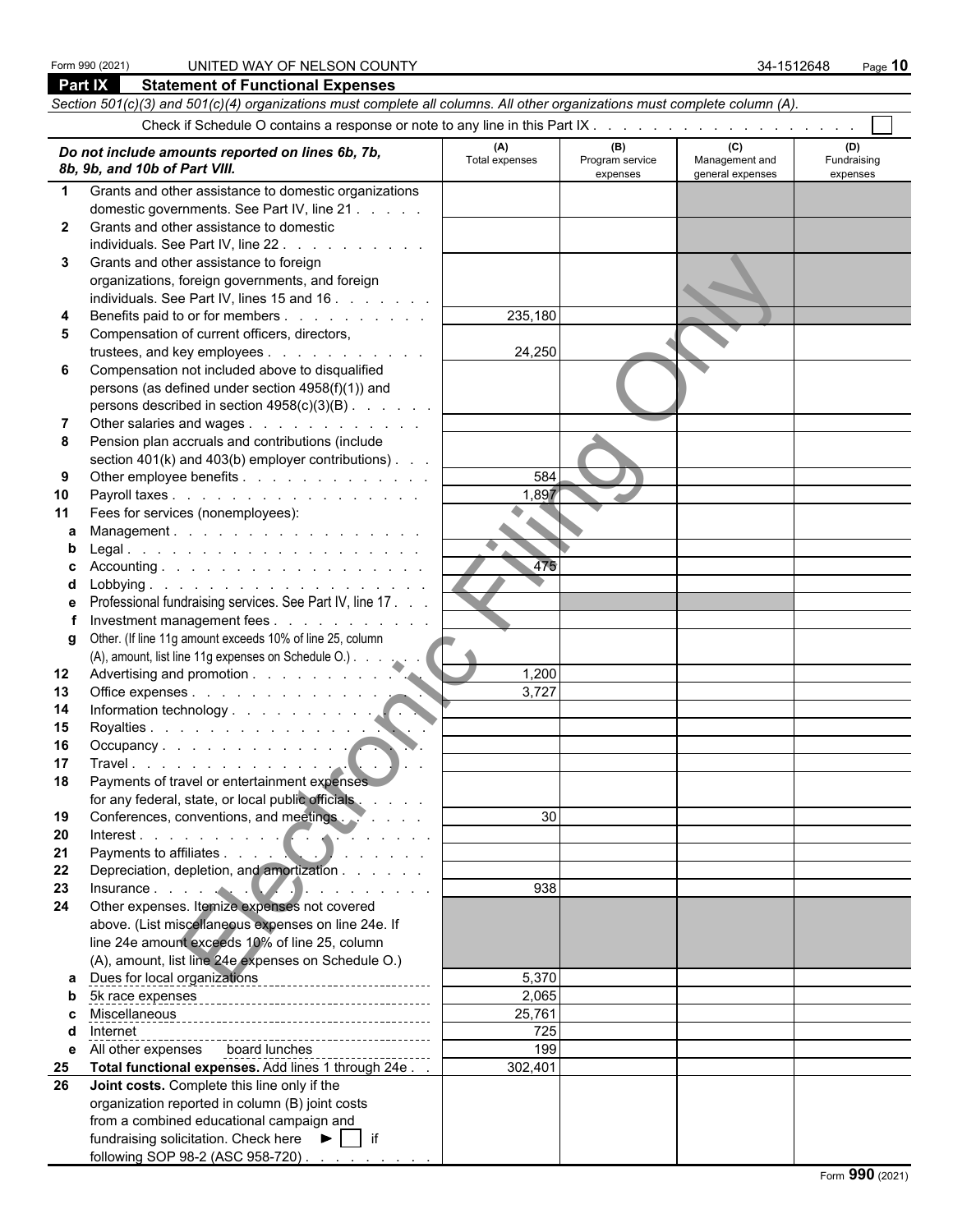| Form 990 (2021)         |     | UNITED WAY OF NELSON COUNTY                                                                        |                          |                         | 34-1512648<br>Page 11 |
|-------------------------|-----|----------------------------------------------------------------------------------------------------|--------------------------|-------------------------|-----------------------|
| <b>Part X</b>           |     | <b>Balance Sheet</b>                                                                               |                          |                         |                       |
|                         |     |                                                                                                    |                          |                         |                       |
|                         |     |                                                                                                    | (A)<br>Beginning of year |                         | (B)<br>End of year    |
|                         |     |                                                                                                    | 88,723                   | $\overline{\mathbf{1}}$ | 102,594               |
| $\mathbf{2}$            |     |                                                                                                    | 27,817                   | $\overline{\mathbf{2}}$ | 26,985                |
| 3                       |     |                                                                                                    |                          | $\overline{\mathbf{3}}$ |                       |
| 4                       |     |                                                                                                    |                          | $\overline{\mathbf{4}}$ |                       |
| 5                       |     | Loans and other receivables from any current or former officer, director,                          |                          |                         |                       |
|                         |     | trustee, key employee, creator or founder, substantial contributor, or 35%                         |                          |                         |                       |
|                         |     | controlled entity or family member of any of these persons                                         |                          | $5\phantom{.}$          |                       |
| 6                       |     | Loans and other receivables from other disqualified persons (as defined                            |                          |                         |                       |
|                         |     | under section $4958(f)(1)$ , and persons described in section $4958(c)(3)(B)$                      |                          | 6                       |                       |
| $\overline{7}$          |     |                                                                                                    |                          | 7⊤                      |                       |
| Assets<br>8             |     |                                                                                                    |                          | 8                       |                       |
| 9                       |     | Prepaid expenses and deferred charges                                                              |                          | 9                       |                       |
|                         | 10a | Land, buildings, and equipment: cost or                                                            |                          |                         |                       |
|                         |     | other basis. Complete Part VI of Schedule D<br>10a                                                 |                          |                         |                       |
|                         | b   | 10 <sub>b</sub><br>Less: accumulated depreciation                                                  |                          | 10 <sub>c</sub>         |                       |
| 11                      |     | Investments—publicly traded securities                                                             | 407,301                  | 11                      | 437,029               |
| 12                      |     |                                                                                                    |                          | 12                      |                       |
| 13                      |     | Investments—program-related. See Part IV, line 11                                                  |                          | 13                      |                       |
| 14                      |     |                                                                                                    |                          | 14                      |                       |
| 15                      |     | Intangible assets<br>Other assets. See Part IV, line 11.                                           |                          | 15                      |                       |
| 16                      |     | Total assets. Add lines 1 through 15 (must equal line 33) .                                        | 523,841                  | 16                      | 566,608               |
| 17                      |     | Total assets. Add lines it unough to process and accrued expenses and accrued expenses             |                          | 17<br>18                |                       |
| 18                      |     |                                                                                                    |                          | 19                      |                       |
| 19<br>20                |     |                                                                                                    |                          | 20                      |                       |
| 21                      |     | Escrow or custodial account liability. Complete Part IV of Schedule D                              |                          | 21                      |                       |
| 22                      |     | Loans and other payables to any current or former officer, director,                               |                          |                         |                       |
| Liabilities             |     | trustee, key employee, creator or founder, substantial contributor, or 35%                         |                          |                         |                       |
|                         |     | controlled entity or family member of any of these persons                                         |                          | 22                      |                       |
| 23                      |     | Secured mortgages and notes payable to unrelated third parties                                     |                          | 23                      |                       |
| 24                      |     | Unsecured notes and loans payable to unrelated third parties                                       |                          | 24                      |                       |
| 25                      |     | Other liabilities (including federal income tax, payables to related third                         |                          |                         |                       |
|                         |     | parties, and other liabilities not included on lines 17-24). Complete                              |                          |                         |                       |
|                         |     |                                                                                                    |                          | 25                      |                       |
| 26                      |     | Total liabilities. Add lines 17 through 25.                                                        |                          | 26                      |                       |
|                         |     | Organizations that follow FASB ASC 958, check here $\blacktriangleright$                           |                          |                         |                       |
|                         |     | and complete lines 27, 28, 32, and 33.                                                             |                          |                         |                       |
| 27                      |     |                                                                                                    |                          | 27                      |                       |
| or Fund Balances<br>28  |     |                                                                                                    |                          | 28                      |                       |
|                         |     | Organizations that do not follow FASB ASC 958, check here $\blacktriangleright \lvert \chi \rvert$ |                          |                         |                       |
|                         |     | and complete lines 29 through 33.                                                                  |                          |                         |                       |
| 29                      |     | Capital stock or trust principal, or current funds                                                 |                          | 29                      |                       |
| 30                      |     | Paid-in or capital surplus, or land, building, or equipment fund                                   |                          | 30                      |                       |
| 31                      |     | Retained earnings, endowment, accumulated income, or other funds                                   | $523,841$ 31             |                         | 566,608               |
| 32                      |     |                                                                                                    | $523,841$ 32             |                         | 566,608               |
| <b>Net Assets</b><br>33 |     | Total liabilities and net assets/fund balances                                                     | $523,841$ 33             |                         | 566,608               |
|                         |     |                                                                                                    |                          |                         | Form 990 (2021)       |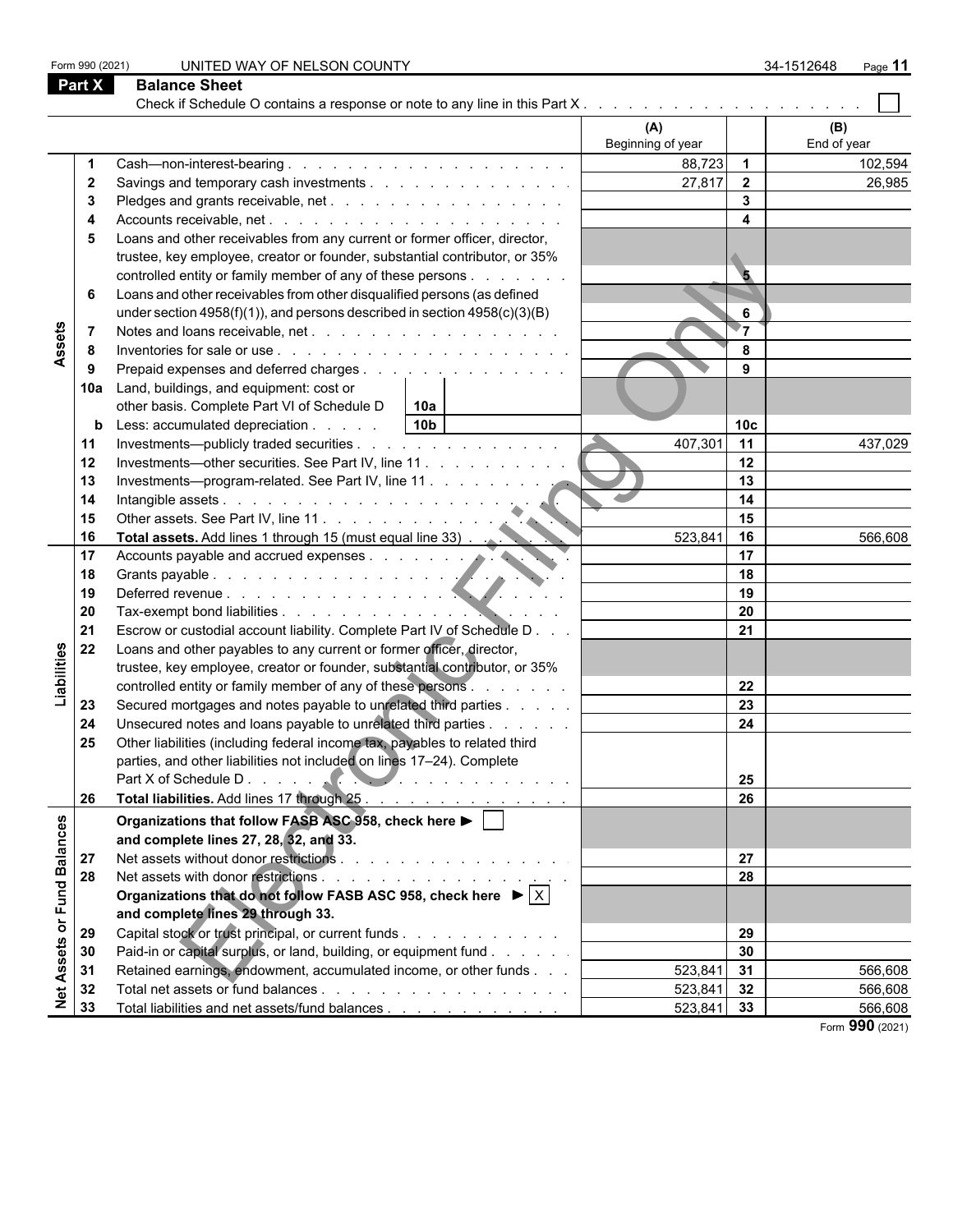|                | Form 990 (2021)<br>UNITED WAY OF NELSON COUNTY                                                                                                               | 34-1512648     |                 | Page 12      |
|----------------|--------------------------------------------------------------------------------------------------------------------------------------------------------------|----------------|-----------------|--------------|
| <b>Part XI</b> | <b>Reconciliation of Net Assets</b>                                                                                                                          |                |                 |              |
|                | Check if Schedule O contains a response or note to any line in this Part XI.                                                                                 |                |                 |              |
|                | $\mathbf 1$                                                                                                                                                  |                |                 | 345,168      |
|                | $\overline{2}$                                                                                                                                               |                |                 | 302,401      |
| з              | $\mathbf{3}$                                                                                                                                                 |                |                 | 42,767       |
|                | $\overline{\mathbf{4}}$<br>Net assets or fund balances at beginning of year (must equal Part X, line 32, column (A))                                         |                |                 | 523,841      |
| 5              | 5                                                                                                                                                            |                |                 |              |
|                | 6                                                                                                                                                            |                |                 |              |
|                | $\overline{7}$                                                                                                                                               |                |                 |              |
| -8             | 8                                                                                                                                                            |                |                 |              |
|                | Other changes in net assets or fund balances (explain on Schedule O).<br>$\overline{9}$                                                                      |                |                 |              |
| 10             | Net assets or fund balances at end of year. Combine lines 3 through 9 (must equal Part X, line 32,<br>10                                                     |                |                 | 566,608      |
|                | <b>Part XII Financial Statements and Reporting</b><br>Check if Schedule O contains a response or note to any line in this Part XII.                          |                |                 |              |
|                |                                                                                                                                                              |                |                 |              |
|                | $X$ Cash<br><b>Other</b><br>Accounting method used to prepare the Form 990:<br>Accrual                                                                       |                | Yes             | No           |
|                | If the organization changed its method of accounting from a prior year or checked "Other," explain on                                                        |                |                 |              |
|                | Schedule O.                                                                                                                                                  |                |                 |              |
| 2a             | Were the organization's financial statements compiled or reviewed by an independent accountant? .                                                            | 2a             | $\mathsf{X}$    |              |
|                | If "Yes," check a box below to indicate whether the financial statements for the year were compiled or                                                       |                |                 |              |
|                | reviewed on a separate basis, consolidated basis, or both:                                                                                                   |                |                 |              |
|                | $X$ Separate basis<br>Consolidated basis<br>Both consolidated and separate basis                                                                             |                |                 |              |
| b              | Were the organization's financial statements audited by an independent accountant? .                                                                         | 2 <sub>b</sub> |                 | $\times$     |
|                | If "Yes," check a box below to indicate whether the financial statements for the year were audited on a                                                      |                |                 |              |
|                | separate basis, consolidated basis, or both:                                                                                                                 |                |                 |              |
|                | Consolidated basis<br>Both consolidated and separate basis<br>Separate basis                                                                                 |                |                 |              |
|                |                                                                                                                                                              |                |                 |              |
|                | If "Yes" to line 2a or 2b, does the organization have a committee that assumes responsibility for oversight of                                               |                |                 |              |
|                | the audit, review, or compilation of its financial statements and selection of an independent accountant? .                                                  | 2c             | $\times$        |              |
|                | If the organization changed either its oversight process or selection process during the tax year, explain on<br>Schedule O.                                 |                |                 |              |
|                |                                                                                                                                                              |                |                 |              |
| За             | As a result of a federal award, was the organization required to undergo an audit or audits as set forth in<br>the Single Audit Act and OMB Circular A-133?. |                |                 | $\mathsf{X}$ |
|                | If "Yes," did the organization undergo the required audit or audits? If the organization did not undergo the                                                 | За             |                 |              |
| b              | required audit or audits, explain why on Schedule O and describe any steps taken to undergo such audits                                                      | 3 <sub>b</sub> |                 |              |
|                |                                                                                                                                                              |                | Form 990 (2021) |              |
|                |                                                                                                                                                              |                |                 |              |
|                |                                                                                                                                                              |                |                 |              |
|                |                                                                                                                                                              |                |                 |              |
|                |                                                                                                                                                              |                |                 |              |
|                |                                                                                                                                                              |                |                 |              |
|                |                                                                                                                                                              |                |                 |              |
|                | 13.00                                                                                                                                                        |                |                 |              |
|                |                                                                                                                                                              |                |                 |              |
|                |                                                                                                                                                              |                |                 |              |
|                |                                                                                                                                                              |                |                 |              |
|                |                                                                                                                                                              |                |                 |              |
|                |                                                                                                                                                              |                |                 |              |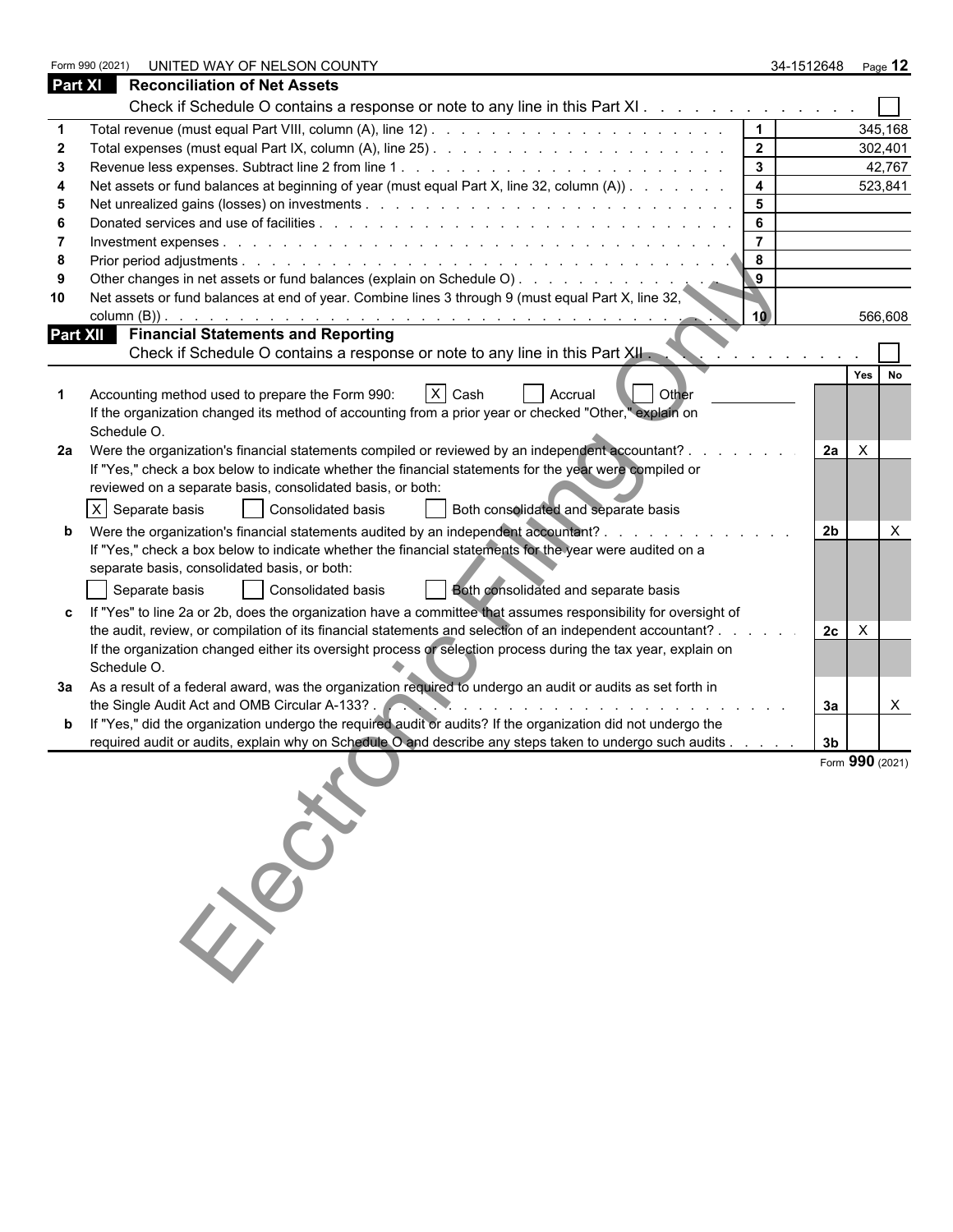| <b>SCHEDULE</b> |  |
|-----------------|--|
| (Form 990)      |  |

# **SCHEDULE A Public Charity Status and Public Support**  $\begin{array}{|c|c|c|c|}\n\hline\n\text{Form 990} & \text{OMB No. 1545-0047} \\
\hline\n\end{array}$

Complete if the organization is a section 501(c)(3) organization or a section 4947(a)(1) nonexempt charitable trust.<br> **2021** Attach to Form 990 or Form 990-EZ.

Attach to Form 990 or Form 990-EZ.

**Go to** *www.irs.gov/Form990* **for instructions and the latest information. Inspection**

| Internal Revenue Service |
|--------------------------|
| Name of the organization |

Department of the Treasury

|                |                                                                                                                                                                                                            | Name of the organization                                                                                                                                                                                                                                                                                                                                                                           |            |                            |     |                          | <b>Employer identification number</b> |                    |  |  |  |
|----------------|------------------------------------------------------------------------------------------------------------------------------------------------------------------------------------------------------------|----------------------------------------------------------------------------------------------------------------------------------------------------------------------------------------------------------------------------------------------------------------------------------------------------------------------------------------------------------------------------------------------------|------------|----------------------------|-----|--------------------------|---------------------------------------|--------------------|--|--|--|
|                |                                                                                                                                                                                                            | UNITED WAY OF NELSON COUNTY                                                                                                                                                                                                                                                                                                                                                                        |            |                            |     |                          | 34-1512648                            |                    |  |  |  |
| Part I         |                                                                                                                                                                                                            | Reason for Public Charity Status. (All organizations must complete this part.) See instructions.                                                                                                                                                                                                                                                                                                   |            |                            |     |                          |                                       |                    |  |  |  |
|                |                                                                                                                                                                                                            | The organization is not a private foundation because it is: (For lines 1 through 12, check only one box.)                                                                                                                                                                                                                                                                                          |            |                            |     |                          |                                       |                    |  |  |  |
| 1              |                                                                                                                                                                                                            | A church, convention of churches, or association of churches described in section 170(b)(1)(A)(i).                                                                                                                                                                                                                                                                                                 |            |                            |     |                          |                                       |                    |  |  |  |
| $\mathbf{2}$   |                                                                                                                                                                                                            | A school described in section 170(b)(1)(A)(ii). (Attach Schedule E (Form 990).)                                                                                                                                                                                                                                                                                                                    |            |                            |     |                          |                                       |                    |  |  |  |
| 3              |                                                                                                                                                                                                            | A hospital or a cooperative hospital service organization described in section 170(b)(1)(A)(iii).                                                                                                                                                                                                                                                                                                  |            |                            |     |                          |                                       |                    |  |  |  |
|                |                                                                                                                                                                                                            | A medical research organization operated in conjunction with a hospital described in section 170(b)(1)(A)(iii), Enter the<br>hospital's name, city, and state:                                                                                                                                                                                                                                     |            |                            |     |                          |                                       |                    |  |  |  |
| 5              |                                                                                                                                                                                                            | An organization operated for the benefit of a college or university owned or operated by a governmental unit described in<br>section 170(b)(1)(A)(iv). (Complete Part II.)                                                                                                                                                                                                                         |            |                            |     |                          |                                       |                    |  |  |  |
| 6              |                                                                                                                                                                                                            | A federal, state, or local government or governmental unit described in section 170(b)(1)(A)(v).                                                                                                                                                                                                                                                                                                   |            |                            |     |                          |                                       |                    |  |  |  |
| $\overline{7}$ | $\mathsf{X}$<br>An organization that normally receives a substantial part of its support from a governmental unit or from the general public<br>described in section 170(b)(1)(A)(vi). (Complete Part II.) |                                                                                                                                                                                                                                                                                                                                                                                                    |            |                            |     |                          |                                       |                    |  |  |  |
| 8              |                                                                                                                                                                                                            | A community trust described in section 170(b)(1)(A)(vi). (Complete Part II.)                                                                                                                                                                                                                                                                                                                       |            |                            |     |                          |                                       |                    |  |  |  |
| 9              |                                                                                                                                                                                                            | An agricultural research organization described in section 170(b)(1)(A)(ix) operated in conjunction with a land-grant college<br>or university or a non-land-grant college of agriculture (see instructions). Enter the name, city, and state of the college or<br>university:                                                                                                                     |            |                            |     |                          |                                       |                    |  |  |  |
| 10             |                                                                                                                                                                                                            | receipts from activities related to its exempt functions, subject to certain exceptions; and (2) no more than 33 1/3% of its<br>support from gross investment income and unrelated business taxable income (less section 511 tax) from businesses<br>acquired by the organization after June 30, 1975. See section 509(a)(2). (Complete Part III.)                                                 |            |                            |     |                          |                                       |                    |  |  |  |
| 11             |                                                                                                                                                                                                            | An organization organized and operated exclusively to test for public safety. See section 509(a)(4).                                                                                                                                                                                                                                                                                               |            |                            |     |                          |                                       |                    |  |  |  |
| 12             |                                                                                                                                                                                                            | An organization organized and operated exclusively for the benefit of, to perform the functions of, or to carry out the purposes<br>of one or more publicly supported organizations described in section 509(a)(1) or section 509(a)(2). See section 509(a)(3).<br>Check the box on lines 12a through 12d that describes the type of supporting organization and complete lines 12e, 12f, and 12g. |            |                            |     |                          |                                       |                    |  |  |  |
| a              |                                                                                                                                                                                                            | Type I. A supporting organization operated, supervised, or controlled by its supported organization(s), typically by giving                                                                                                                                                                                                                                                                        |            |                            |     |                          |                                       |                    |  |  |  |
|                |                                                                                                                                                                                                            | the supported organization(s) the power to regularly appoint or elect a majority of the directors or trustees of the supporting<br>organization. You must complete Part IV, Sections A and B.                                                                                                                                                                                                      |            |                            |     |                          |                                       |                    |  |  |  |
| b              |                                                                                                                                                                                                            | Type II. A supporting organization supervised or controlled in connection with its supported organization(s), by having                                                                                                                                                                                                                                                                            |            |                            |     |                          |                                       |                    |  |  |  |
|                |                                                                                                                                                                                                            | control or management of the supporting organization vested in the same persons that control or manage the supported                                                                                                                                                                                                                                                                               |            |                            |     |                          |                                       |                    |  |  |  |
| c              |                                                                                                                                                                                                            | organization(s). You must complete Part IV, Sections A and C.<br>Type III functionally integrated. A supporting organization operated in connection with, and functionally integrated with,                                                                                                                                                                                                        |            |                            |     |                          |                                       |                    |  |  |  |
|                |                                                                                                                                                                                                            | its supported organization(s) (see instructions). You must complete Part IV, Sections A, D, and E.                                                                                                                                                                                                                                                                                                 |            |                            |     |                          |                                       |                    |  |  |  |
| d              |                                                                                                                                                                                                            | Type III non-functionally integrated. A supporting organization operated in connection with its supported organization(s)<br>that is not functionally integrated. The organization generally must satisfy a distribution requirement and an attentiveness                                                                                                                                          |            |                            |     |                          |                                       |                    |  |  |  |
|                |                                                                                                                                                                                                            | requirement (see instructions). You must complete Part IV, Sections A and D, and Part V.                                                                                                                                                                                                                                                                                                           |            |                            |     |                          |                                       |                    |  |  |  |
| е              |                                                                                                                                                                                                            | Check this box if the organization received a written determination from the IRS that it is a Type I, Type II, Type III                                                                                                                                                                                                                                                                            |            |                            |     |                          |                                       |                    |  |  |  |
|                |                                                                                                                                                                                                            | functionally integrated, or Type III non-functionally integrated supporting organization.                                                                                                                                                                                                                                                                                                          |            |                            |     |                          |                                       |                    |  |  |  |
|                |                                                                                                                                                                                                            | Enter the number of supported organizations.<br>Provide the following information about the supported organization(s).                                                                                                                                                                                                                                                                             |            |                            |     |                          |                                       |                    |  |  |  |
|                |                                                                                                                                                                                                            | (i) Name of supported organization                                                                                                                                                                                                                                                                                                                                                                 | $(ii)$ EIN | (iii) Type of organization |     | (iv) Is the organization | (v) Amount of monetary                | (vi) Amount of     |  |  |  |
|                |                                                                                                                                                                                                            |                                                                                                                                                                                                                                                                                                                                                                                                    |            | (described on lines 1-10   |     | listed in your governing | support (see                          | other support (see |  |  |  |
|                |                                                                                                                                                                                                            |                                                                                                                                                                                                                                                                                                                                                                                                    |            | above (see instructions))  |     | document?                | instructions)                         | instructions)      |  |  |  |
|                |                                                                                                                                                                                                            |                                                                                                                                                                                                                                                                                                                                                                                                    |            |                            | Yes | No                       |                                       |                    |  |  |  |
| (A)            |                                                                                                                                                                                                            |                                                                                                                                                                                                                                                                                                                                                                                                    |            |                            |     |                          |                                       |                    |  |  |  |
| (B)            |                                                                                                                                                                                                            |                                                                                                                                                                                                                                                                                                                                                                                                    |            |                            |     |                          |                                       |                    |  |  |  |
| (C)            |                                                                                                                                                                                                            |                                                                                                                                                                                                                                                                                                                                                                                                    |            |                            |     |                          |                                       |                    |  |  |  |
| (D)            |                                                                                                                                                                                                            |                                                                                                                                                                                                                                                                                                                                                                                                    |            |                            |     |                          |                                       |                    |  |  |  |
| (E)            |                                                                                                                                                                                                            |                                                                                                                                                                                                                                                                                                                                                                                                    |            |                            |     |                          |                                       |                    |  |  |  |
| <b>Total</b>   |                                                                                                                                                                                                            |                                                                                                                                                                                                                                                                                                                                                                                                    |            |                            |     |                          |                                       |                    |  |  |  |
|                |                                                                                                                                                                                                            |                                                                                                                                                                                                                                                                                                                                                                                                    |            |                            |     |                          |                                       |                    |  |  |  |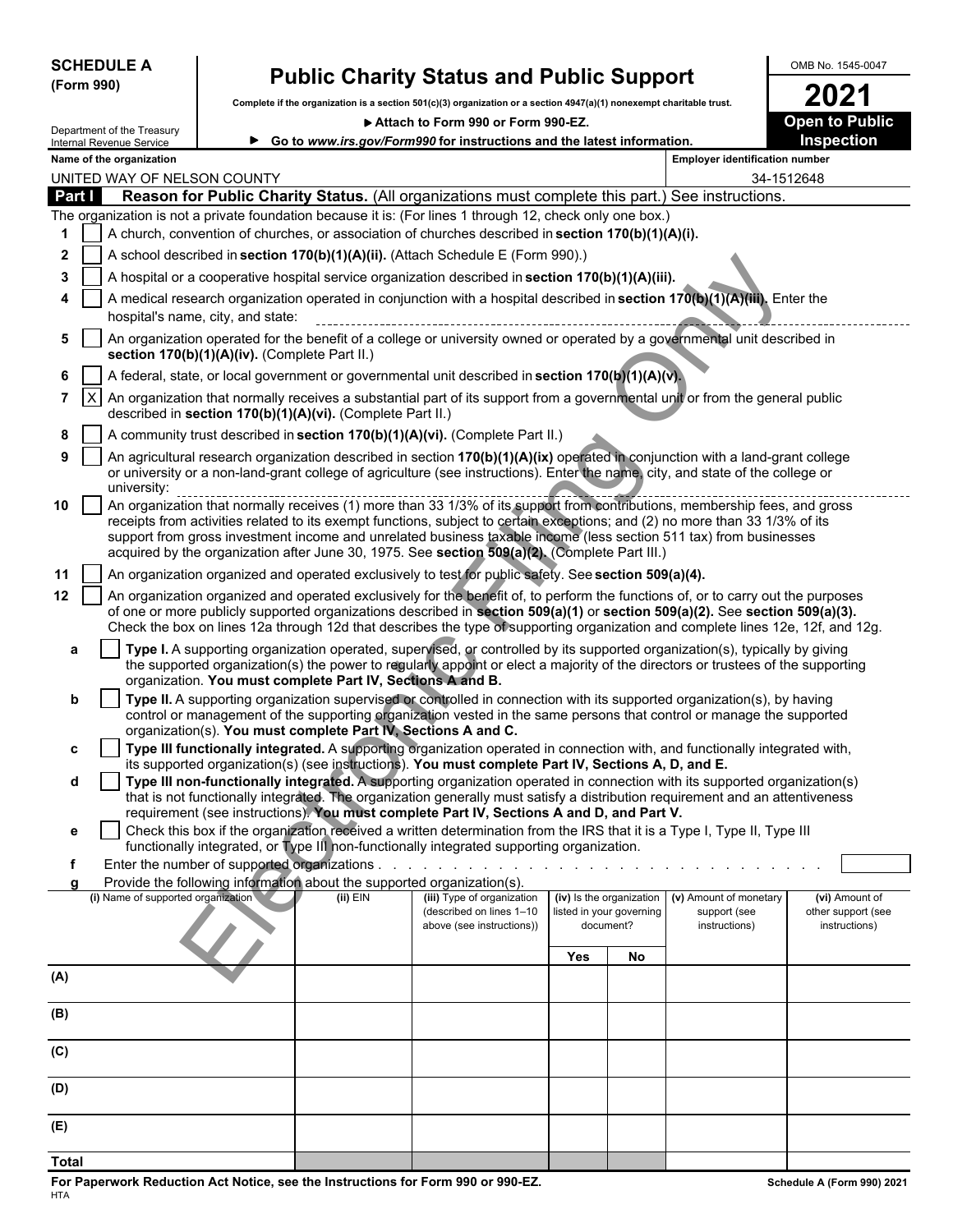|                | Schedule A (Form 990) 2021                                                                                                                                                                                                                                                                                                                                                               | UNITED WAY OF NELSON COUNTY |                   |                   |                   | 34-1512648        | Page 2                         |  |
|----------------|------------------------------------------------------------------------------------------------------------------------------------------------------------------------------------------------------------------------------------------------------------------------------------------------------------------------------------------------------------------------------------------|-----------------------------|-------------------|-------------------|-------------------|-------------------|--------------------------------|--|
|                | Support Schedule for Organizations Described in Sections 170(b)(1)(A)(iv) and 170(b)(1)(A)(vi)<br><b>Part II</b><br>(Complete only if you checked the box on line 5, 7, or 8 of Part I or if the organization failed to qualify under                                                                                                                                                    |                             |                   |                   |                   |                   |                                |  |
|                | Part III. If the organization fails to qualify under the tests listed below, please complete Part III.)                                                                                                                                                                                                                                                                                  |                             |                   |                   |                   |                   |                                |  |
|                | <b>Section A. Public Support</b><br>Calendar year (or fiscal year beginning in)                                                                                                                                                                                                                                                                                                          |                             |                   |                   |                   |                   | (f) Total                      |  |
| 1              | Gifts, grants, contributions, and<br>membership fees received. (Do not                                                                                                                                                                                                                                                                                                                   | (a) 2017                    | (b) 2018          | $(c)$ 2019        | $(d)$ 2020        | (e) 2021          |                                |  |
| 2<br>3         | include any "unusual grants.").<br>Tax revenues levied for the<br>organization's benefit and either paid<br>to or expended on its behalf<br>The value of services or facilities                                                                                                                                                                                                          | 234,566                     | 237,204           | 328,465           | 374,968           | 276,121           | 1,451,324                      |  |
|                | furnished by a governmental unit to the<br>organization without charge                                                                                                                                                                                                                                                                                                                   |                             |                   |                   |                   |                   |                                |  |
| 5              | Total. Add lines 1 through 3<br>The portion of total contributions by<br>each person (other than a<br>governmental unit or publicly<br>supported organization) included on<br>line 1 that exceeds 2% of the amount<br>shown on line 11, column $(f)$ .                                                                                                                                   | 234,566                     | 237,204           | 328,465           | 374,968           | 276,121           | 1,451,324                      |  |
| 6              | Public support. Subtract line 5 from line 4                                                                                                                                                                                                                                                                                                                                              |                             |                   |                   |                   |                   | 1,451,324                      |  |
|                | <b>Section B. Total Support</b>                                                                                                                                                                                                                                                                                                                                                          |                             |                   |                   |                   |                   |                                |  |
|                | Calendar year (or fiscal year beginning in)                                                                                                                                                                                                                                                                                                                                              | (a) 2017                    | (b) 2018          | $(c)$ 2019        | $(d)$ 2020        | (e) 2021          | (f) Total                      |  |
| 7<br>8         | Amounts from line 4.<br>Gross income from interest, dividends,<br>payments received on securities loans,<br>rents, royalties, and income from                                                                                                                                                                                                                                            | 234,566<br>6,585            | 237,204<br>12,163 | 328,465<br>12,974 | 374,968<br>14,425 | 276,121<br>45,987 | 1,451,324<br>92,134            |  |
| 9              | Net income from unrelated business<br>activities, whether or not the business is<br>regularly carried on                                                                                                                                                                                                                                                                                 |                             |                   |                   |                   |                   |                                |  |
| 10             | Other income. Do not include gain or<br>loss from the sale of capital assets<br>(Explain in Part VI.)                                                                                                                                                                                                                                                                                    |                             |                   |                   |                   |                   |                                |  |
| 11<br>12<br>13 | Total support. Add lines 7 through 10.<br>First 5 years. If the Form 990 is for the organization's first, second, third, fourth, or fifth tax year as a section 501(c)(3)                                                                                                                                                                                                                |                             |                   |                   |                   | $12 \,$           | 1,543,458                      |  |
|                | organization, check this box and stop here the state of the state of the state of the state of the state of the state of the state of the state of the state of the state of the state of the state of the state of the state                                                                                                                                                            |                             |                   |                   |                   |                   |                                |  |
|                | <b>Section C. Computation of Public Support Percentage</b>                                                                                                                                                                                                                                                                                                                               |                             |                   |                   |                   |                   |                                |  |
| 14<br>15       | Public support percentage for 2021 (line 6, column (f), divided by line 11, column (f)).<br>16a 33 1/3% support test-2021. If the organization did not check the box on line 13, and line 14 is 33 1/3% or more, check this box                                                                                                                                                          |                             |                   |                   |                   | 14<br>15          | 94.03%                         |  |
|                | <b>b</b> 33 1/3% support test-2020. If the organization did not check a box on line 13 or 16a, and line 15 is 33 1/3% or more, check this                                                                                                                                                                                                                                                |                             |                   |                   |                   |                   | $\blacktriangleright$ $\mid$ X |  |
|                | 17a 10%-facts-and-circumstances test-2021. If the organization did not check a box on line 13, 16a, or 16b, and line 14<br>10% or more, and if the organization meets the facts-and-circumstances test, check this box and stop here. Explain in<br>Part VI how the organization meets the facts-and-circumstances test. The organization qualifies as a publicly supported              |                             |                   |                   |                   |                   |                                |  |
|                | <b>b 10%-facts-and-circumstances test-2020.</b> If the organization did not check a box on line 13, 16a, 16b, or 17a, and line<br>15 is 10% or more, and if the organization meets the facts-and-circumstances test, check this box and stop here. Explain<br>in Part VI how the organization meets the facts-and-circumstances test. The organization qualifies as a publicly supported |                             |                   |                   |                   |                   |                                |  |
| 18             | Private foundation. If the organization did not check a box on line 13, 16a, 16b, 17a, or 17b, check this box and see                                                                                                                                                                                                                                                                    |                             |                   |                   |                   |                   |                                |  |
|                |                                                                                                                                                                                                                                                                                                                                                                                          |                             |                   |                   |                   |                   | Schedule A (Form 990) 2021     |  |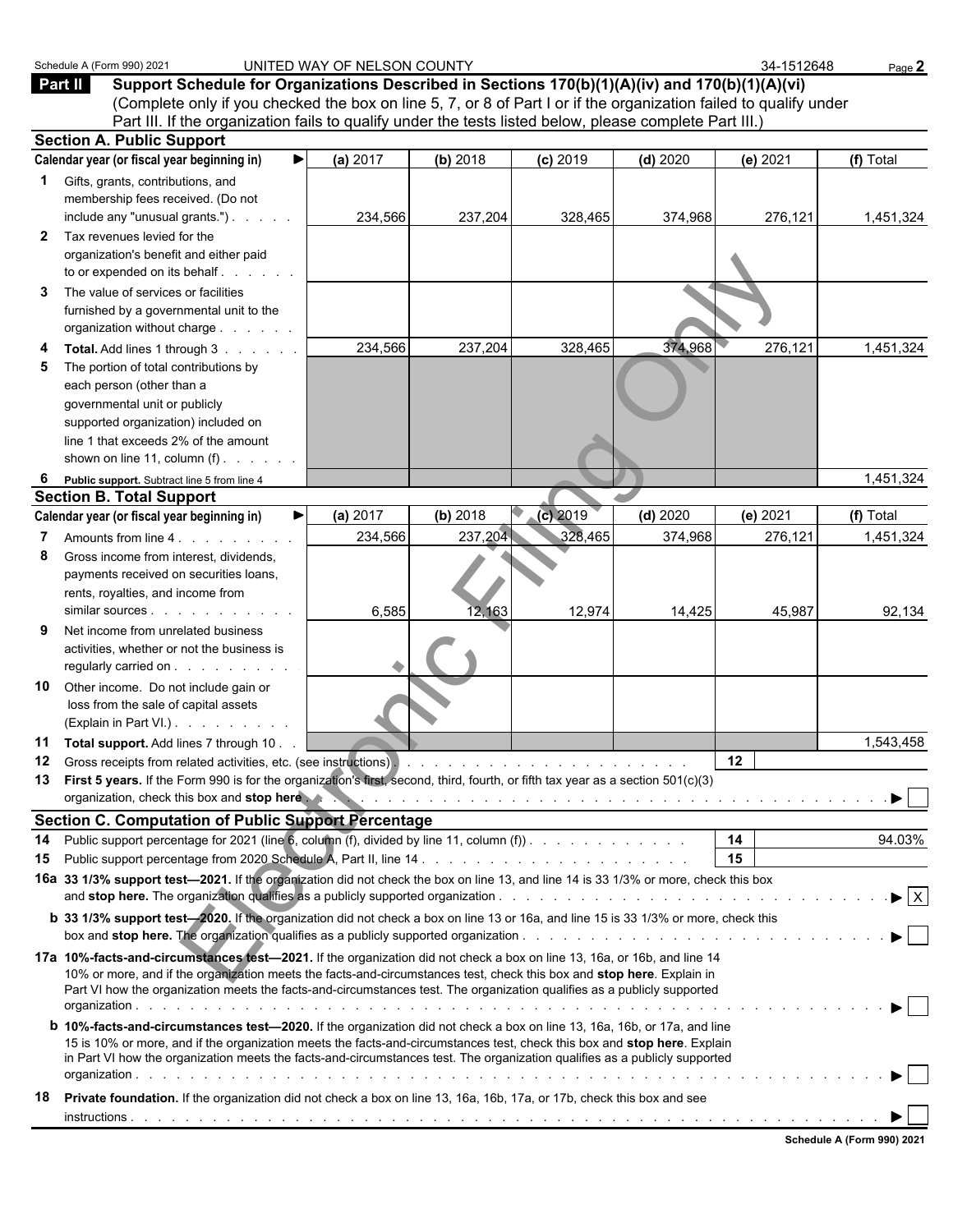|    | Schedule A (Form 990) 2021                                                                                                                   | UNITED WAY OF NELSON COUNTY |          |            |            | 34-1512648 | Page 3    |
|----|----------------------------------------------------------------------------------------------------------------------------------------------|-----------------------------|----------|------------|------------|------------|-----------|
|    | Part III<br>Support Schedule for Organizations Described in Section 509(a)(2)                                                                |                             |          |            |            |            |           |
|    | (Complete only if you checked the box on line 10 of Part I or if the organization failed to qualify under Part II.                           |                             |          |            |            |            |           |
|    | If the organization fails to qualify under the tests listed below, please complete Part II.)                                                 |                             |          |            |            |            |           |
|    | <b>Section A. Public Support</b>                                                                                                             |                             |          |            |            |            |           |
|    | Calendar year (or fiscal year beginning in)                                                                                                  | (a) 2017                    | (b) 2018 | $(c)$ 2019 | $(d)$ 2020 | (e) 2021   | (f) Total |
| 1  | Gifts, grants, contributions, and membership fees<br>received. (Do not include any "unusual grants.")                                        |                             |          |            |            |            |           |
| 2  | Gross receipts from admissions, merchandise<br>sold or services performed, or facilities<br>furnished in any activity that is related to the |                             |          |            |            |            |           |
| 3  | organization's tax-exempt purpose<br>Gross receipts from activities that are not an                                                          |                             |          |            |            |            |           |
|    | unrelated trade or business under section 513.<br>Tax revenues levied for the                                                                |                             |          |            |            |            |           |
|    | organization's benefit and either paid to<br>or expended on its behalf.                                                                      |                             |          |            |            |            |           |
| 5  | The value of services or facilities<br>furnished by a governmental unit to the<br>organization without charge                                |                             |          |            |            |            |           |
| 6  | Total. Add lines 1 through 5.                                                                                                                |                             |          |            |            |            |           |
|    | 7a Amounts included on lines 1, 2, and 3<br>received from disqualified persons                                                               |                             |          |            |            |            |           |
|    | <b>b</b> Amounts included on lines 2 and 3<br>received from other than disqualified                                                          |                             |          |            |            |            |           |
|    | persons that exceed the greater of \$5,000                                                                                                   |                             |          |            |            |            |           |
|    | or 1% of the amount on line 13 for the year                                                                                                  |                             |          |            |            |            |           |
|    | c Add lines $7a$ and $7b$ . $\ldots$ $\ldots$                                                                                                |                             |          |            |            |            |           |
| 8  | Public support (Subtract line 7c from                                                                                                        |                             |          |            |            |            |           |
|    |                                                                                                                                              |                             |          |            |            |            |           |
|    | <b>Section B. Total Support</b>                                                                                                              |                             |          |            |            |            |           |
|    | Calendar year (or fiscal year beginning in)                                                                                                  | (a) 2017                    | (b) 2018 | $(c)$ 2019 | $(d)$ 2020 | (e) 2021   | (f) Total |
| 9  | Amounts from line 6.                                                                                                                         |                             |          |            |            |            |           |
|    | <b>10a</b> Gross income from interest, dividends,<br>payments received on securities loans, rents,                                           |                             |          |            |            |            |           |
|    | royalties, and income from similar sources.                                                                                                  |                             |          |            |            |            |           |
|    | <b>b</b> Unrelated business taxable income (less                                                                                             |                             |          |            |            |            |           |
|    | section 511 taxes) from businesses                                                                                                           |                             |          |            |            |            |           |
|    | acquired after June 30, 1975                                                                                                                 |                             |          |            |            |            |           |
|    | <b>c</b> Add lines 10a and 10b $\ldots$ , $\ldots$                                                                                           |                             |          |            |            |            |           |
|    | 11 Net income from unrelated business                                                                                                        |                             |          |            |            |            |           |
|    | activities not included on line 10b, whether                                                                                                 |                             |          |            |            |            |           |
|    | or not the business is regularly carried on.                                                                                                 |                             |          |            |            |            |           |
|    | 12 Other income. Do not include gain or                                                                                                      |                             |          |            |            |            |           |
|    | loss from the sale of capital assets<br>(Explain in Part VI.).                                                                               |                             |          |            |            |            |           |
|    | 13 Total support. (Add lines 9, 10c, 11,                                                                                                     |                             |          |            |            |            |           |
|    | and 12.). $\qquad \qquad$                                                                                                                    |                             |          |            |            |            |           |
|    | 14 First 5 years. If the Form 990 is for the organization's first, second, third, fourth, or fifth tax year as a section 501(c)(3)           |                             |          |            |            |            |           |
|    |                                                                                                                                              |                             |          |            |            |            |           |
|    | <b>Section C. Computation of Public Support Percentage</b>                                                                                   |                             |          |            |            |            |           |
|    | 15 Public support percentage for 2021 (line 8, column (f), divided by line 13, column (f)).                                                  |                             |          |            |            | 15         |           |
|    |                                                                                                                                              |                             |          |            |            | 16         |           |
|    | Section D. Computation of Investment Income Percentage                                                                                       |                             |          |            |            |            |           |
| 17 | Investment income percentage for 2021 (line 10c, column (f), divided by line 13, column (f)).                                                |                             |          |            |            | 17         |           |
| 18 |                                                                                                                                              |                             |          |            |            | 18         |           |
|    | 19a 33 1/3% support tests-2021. If the organization did not check the box on line 14, and line 15 is more than 33 1/3%, and line 17 is       |                             |          |            |            |            |           |
|    |                                                                                                                                              |                             |          |            |            |            |           |
|    | b 33 1/3% support tests—2020. If the organization did not check a box on line 14 or line 19a, and line 16 is more than 33 1/3%, and          |                             |          |            |            |            |           |
| 20 |                                                                                                                                              |                             |          |            |            |            |           |
|    |                                                                                                                                              |                             |          |            |            |            |           |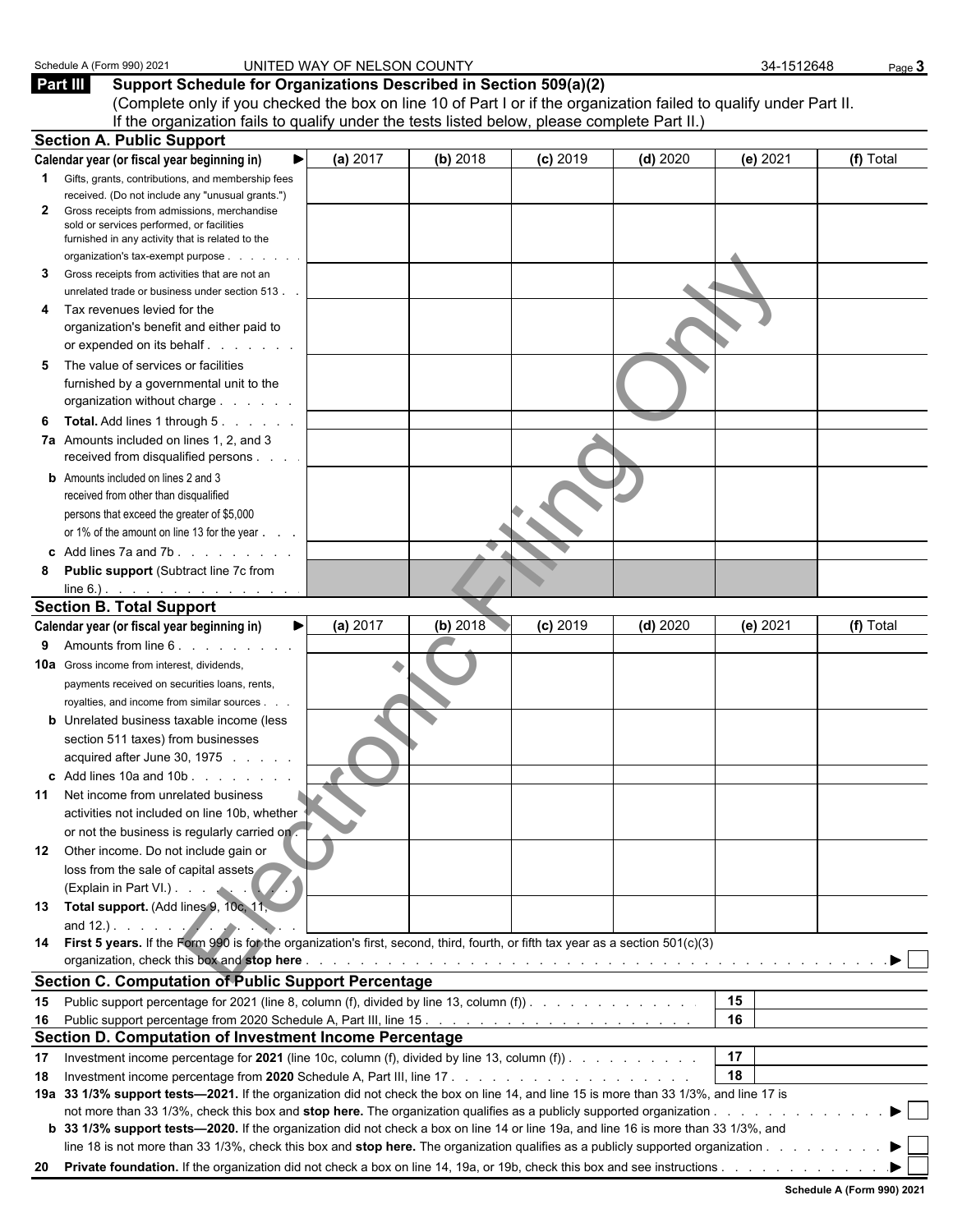#### **Part IV Supporting Organizations**

(Complete only if you checked a box in line 12 on Part I. If you checked box 12a, Part I, complete Sections A and B. If you checked box 12b, Part I, complete Sections A and C. If you checked box 12c, Part I, complete Sections A, D, and E. If you checked box 12d, Part I, complete Sections A and D, and complete Part V.)

#### **Section A. All Supporting Organizations**

- **1** Are all of the organization's supported organizations listed by name in the organization's governing documents? *If "No," describe in Part VI how the supported organizations are designated. If designated by class or purpose, describe the designation. If historic and continuing relationship, explain.* **1**
- **2** Did the organization have any supported organization that does not have an IRS determination of status under section 509(a)(1) or (2)? *If "Yes," explain in Part VI how the organization determined that the supported organization was described in section 509(a)(1) or (2).*
- **3a** Did the organization have a supported organization described in section 501(c)(4), (5), or (6)? *If "Yes," answer*  $I$ *ines 3b and 3c below.*
- **b** Did the organization confirm that each supported organization qualified under section 501(c)(4), (5), or (6) and satisfied the public support tests under section 509(a)(2)? *If "Yes," describe in Part VI when and how the organization made the determination.* **3b**
- **c** Did the organization ensure that all support to such organizations was used exclusively for section 170(c)(2) (B) purposes? *If* "*Yes,*" *explain in Part VI what controls the organization put in place to ensure such use.* **3c**
- **4a** Was any supported organization not organized in the United States ("foreign supported organization")? *If "Yes," and if you checked box 12a or 12b in Part I, answer lines 4b and 4c below.* **4a**
- **b** Did the organization have ultimate control and discretion in deciding whether to make grants to the foreign supported organization? *If* "*Yes,*" *describe in Part VI how the organization had such control and discretion despite being controlled or supervised by or in connection with its supported organizations.* **4b**
- **c** Did the organization support any foreign supported organization that does not have an IRS determination under sections 501(c)(3) and 509(a)(1) or (2)? *If* "*Yes,*" *explain in Part VI what controls the organization used to ensure that all support to the foreign supported organization was used exclusively for section 170(c)(2)(B) purposes.* **4c**
- the<br>and interesting supported to galaxial and in the distribution and the support of the support of the support of the supported to the supported to the supported that the supported that the supported that the supported th **5a** Did the organization add, substitute, or remove any supported organizations during the tax year? *If* "*Yes,*" *answer lines 5b and 5c below (if applicable). Also, provide detail in Part VI, including (i) the names and EIN numbers of the supported organizations added, substituted, or removed; (ii) the reasons for each such action; (iii) the authority under the organization's organizing document authorizing such action; and (iv) how the action was accomplished (such as by amendment to the organizing document).* **5a**
- **b Type I or Type II only.** Was any added or substituted supported organization part of a class already designated in the organization's organizing document? **5b**
- **c Substitutions only.** Was the substitution the result of an event beyond the organization's control? **5c**
- **6** Did the organization provide support (whether in the form of grants or the provision of services or facilities) to anyone other than (i) its supported organizations, (ii) individuals that are part of the charitable class benefited by one or more of its supported organizations, or (iii) other supporting organizations that also support or benefit one or more of the filing organization's supported organizations? *If "Yes," provide detail in Part VI.* **6**
- **7** Did the organization provide a grant, loan, compensation, or other similar payment to a substantial contributor (as defined in section 4958(c)(3)(C)), a family member of a substantial contributor, or a 35% controlled entity with regard to a substantial contribut*or? If "Yes," complete Part I of Schedule L (Form 990).* **7**
- **8** Did the organization make a loan to a disqualified person (as defined in section 4958) not described on line 7? *If "Yes," complete Part I of Schedule L (Form 990).* **8**
- **9a** Was the organization controlled directly or indirectly at any time during the tax year by one or more disqualified persons, as defined in section 4946 (other than foundation managers and organizations described in section 509(a)(1) or (2))? If "Yes," provide detail in Part VI.
- **b** Did one or more disqualified persons (as defined on line 9a) hold a controlling interest in any entity in which the supporting organization had an interest? *If* "*Yes,*" *provide detail in Part VI.* **9b**
- **c** Did a disqualified person (as defined on line 9a) have an ownership interest in, or derive any personal benefit from, assets in which the supporting organization also had an interest? *If* "*Yes,*" *provide detail in Part VI.* **9c**
- **10a** Was the organization subject to the excess business holdings rules of section 4943 because of section 4943(f) (regarding certain Type II supporting organizations, and all Type III non-functionally integrated supporting organizations)? If "Yes," answer line 10b below.
	- **b** Did the organization have any excess business holdings in the tax year? *(Use Schedule C, Form 4720, to determine whether the organization had excess business holdings.)*

|                 | Yes No |  |
|-----------------|--------|--|
|                 |        |  |
| 1               |        |  |
|                 |        |  |
| $\overline{2}$  |        |  |
|                 |        |  |
| <u>3a</u>       |        |  |
|                 |        |  |
| <u>3b</u>       |        |  |
|                 |        |  |
| 3c              |        |  |
|                 |        |  |
| 4a              |        |  |
|                 |        |  |
| 4 <sub>b</sub>  |        |  |
|                 |        |  |
| 4c              |        |  |
|                 |        |  |
| <u>5a</u>       |        |  |
| <u>5b</u>       |        |  |
| 5c              |        |  |
|                 |        |  |
| 6               |        |  |
|                 |        |  |
| 7               |        |  |
| 8               |        |  |
|                 |        |  |
| 9a              |        |  |
|                 |        |  |
| 9 <sub>b</sub>  |        |  |
|                 |        |  |
| <u>9c</u>       |        |  |
|                 |        |  |
| <u> 10a</u>     |        |  |
|                 |        |  |
| 10 <sub>b</sub> |        |  |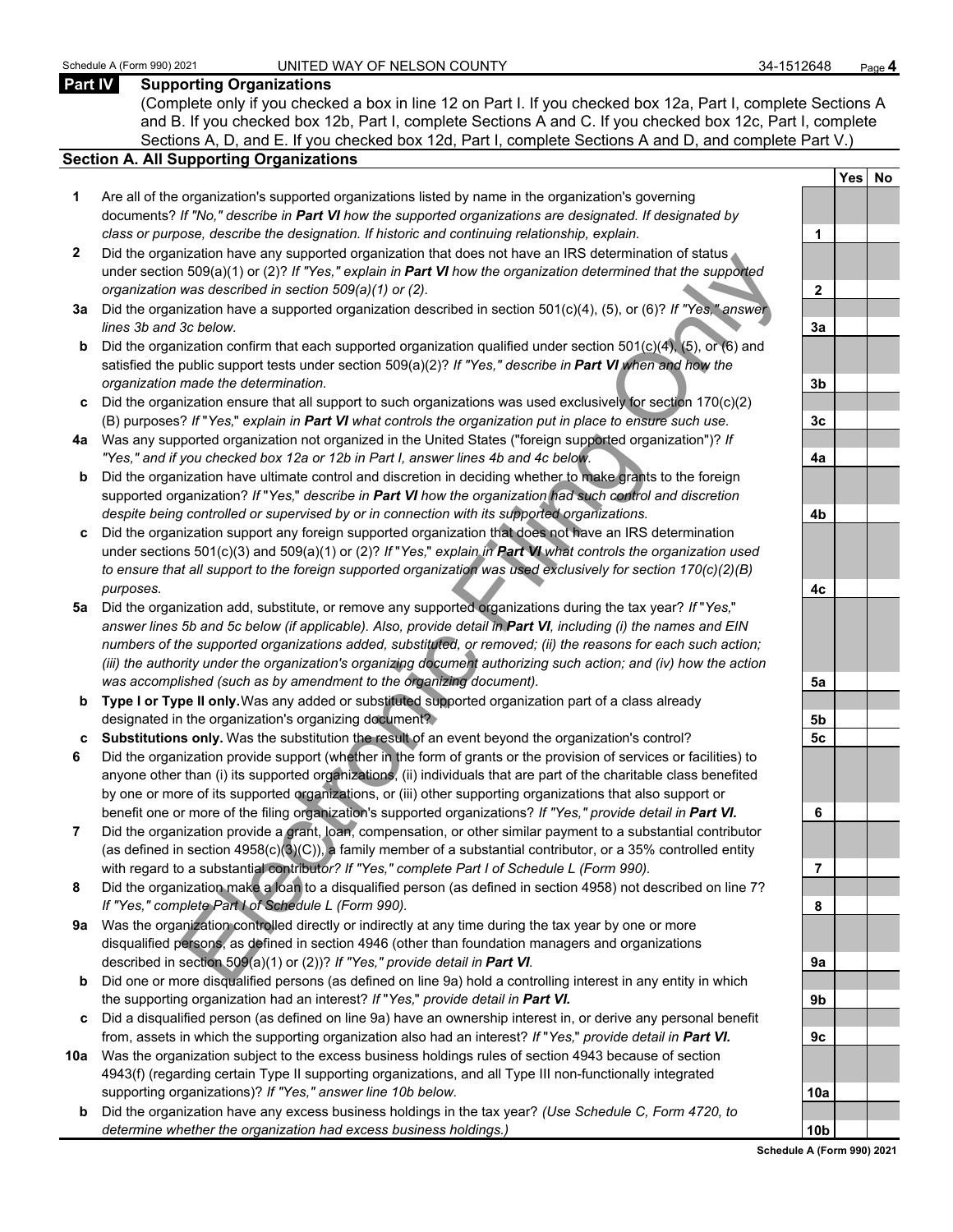|                | Schedule A (Form 990) 2021<br>UNITED WAY OF NELSON COUNTY                                                                                                                                                                                                                                                                                                                              | 34-1512648      | Page 5     |    |
|----------------|----------------------------------------------------------------------------------------------------------------------------------------------------------------------------------------------------------------------------------------------------------------------------------------------------------------------------------------------------------------------------------------|-----------------|------------|----|
| <b>Part IV</b> | <b>Supporting Organizations (continued)</b>                                                                                                                                                                                                                                                                                                                                            |                 |            |    |
|                |                                                                                                                                                                                                                                                                                                                                                                                        |                 | Yes l      | No |
| 11             | Has the organization accepted a gift or contribution from any of the following persons?                                                                                                                                                                                                                                                                                                |                 |            |    |
| a              | A person who directly or indirectly controls, either alone or together with persons described on lines 11b and                                                                                                                                                                                                                                                                         |                 |            |    |
|                | 11c below, the governing body of a supported organization?                                                                                                                                                                                                                                                                                                                             | 11a             |            |    |
| b              | A family member of a person described on line 11a above?                                                                                                                                                                                                                                                                                                                               | 11 <sub>b</sub> |            |    |
| c              | A 35% controlled entity of a person described on line 11a or 11b above? If "Yes" to line 11a, 11b, or 11c, provide                                                                                                                                                                                                                                                                     |                 |            |    |
|                | detail in <b>Part VI.</b>                                                                                                                                                                                                                                                                                                                                                              | 11c             |            |    |
|                | <b>Section B. Type I Supporting Organizations</b>                                                                                                                                                                                                                                                                                                                                      |                 |            |    |
|                |                                                                                                                                                                                                                                                                                                                                                                                        |                 | <b>Yes</b> | No |
|                | Did the governing body, members of the governing body, officers acting in their official capacity, or membership of one or<br>more supported organizations have the power to regularly appoint or elect at least a majority of the organization's officers,<br>directors, or trustees at all times during the tax year? If "No," describe in Part VI how the supported organization(s) |                 |            |    |

#### **Section C. Type II Supporting Organizations**

|                                                                                                                  | Yesl | No |
|------------------------------------------------------------------------------------------------------------------|------|----|
| Were a majority of the organization's directors or trustees during the tax year also a majority of the directors |      |    |
| or trustees of each of the organization's supported organization(s)? If "No," describe in Part VI how control    |      |    |
| or management of the supporting organization was vested in the same persons that controlled or managed           |      |    |
| the supported organization(s).                                                                                   |      |    |

#### **Section D. All Type III Supporting Organizations**

| 1            | Did the governing body, members of the governing body, officers acting in their official capacity, or membership of one or<br>more supported organizations have the power to regularly appoint or elect at least a majority of the organization's officers,<br>directors, or trustees at all times during the tax year? If "No," describe in Part VI how the supported organization(s)<br>effectively operated, supervised, or controlled the organization's activities. If the organization had more than one supported<br>organization, describe how the powers to appoint and/or remove officers, directors, or trustees were allocated among the<br>supported organizations and what conditions or restrictions, if any, applied to such powers during the tax year. | 1            |            |           |
|--------------|--------------------------------------------------------------------------------------------------------------------------------------------------------------------------------------------------------------------------------------------------------------------------------------------------------------------------------------------------------------------------------------------------------------------------------------------------------------------------------------------------------------------------------------------------------------------------------------------------------------------------------------------------------------------------------------------------------------------------------------------------------------------------|--------------|------------|-----------|
| $\mathbf{2}$ | Did the organization operate for the benefit of any supported organization other than the supported                                                                                                                                                                                                                                                                                                                                                                                                                                                                                                                                                                                                                                                                      |              |            |           |
|              | organization(s) that operated, supervised, or controlled the supporting organization? If "Yes," explain in Part                                                                                                                                                                                                                                                                                                                                                                                                                                                                                                                                                                                                                                                          |              |            |           |
|              | VI how providing such benefit carried out the purposes of the supported organization(s) that operated,                                                                                                                                                                                                                                                                                                                                                                                                                                                                                                                                                                                                                                                                   |              |            |           |
|              | supervised, or controlled the supporting organization.                                                                                                                                                                                                                                                                                                                                                                                                                                                                                                                                                                                                                                                                                                                   | $\mathbf{2}$ |            |           |
|              | <b>Section C. Type II Supporting Organizations</b>                                                                                                                                                                                                                                                                                                                                                                                                                                                                                                                                                                                                                                                                                                                       |              |            |           |
|              |                                                                                                                                                                                                                                                                                                                                                                                                                                                                                                                                                                                                                                                                                                                                                                          |              | <b>Yes</b> | <b>No</b> |
| 1            | Were a majority of the organization's directors or trustees during the tax year also a majority of the directors                                                                                                                                                                                                                                                                                                                                                                                                                                                                                                                                                                                                                                                         |              |            |           |
|              | or trustees of each of the organization's supported organization(s)? If "No," describe in Part VI how control                                                                                                                                                                                                                                                                                                                                                                                                                                                                                                                                                                                                                                                            |              |            |           |
|              | or management of the supporting organization was vested in the same persons that controlled or managed                                                                                                                                                                                                                                                                                                                                                                                                                                                                                                                                                                                                                                                                   |              |            |           |
|              | the supported organization(s).                                                                                                                                                                                                                                                                                                                                                                                                                                                                                                                                                                                                                                                                                                                                           | 1            |            |           |
|              | <b>Section D. All Type III Supporting Organizations</b>                                                                                                                                                                                                                                                                                                                                                                                                                                                                                                                                                                                                                                                                                                                  |              |            |           |
|              | Did the organization provide to each of its supported organizations, by the last day of the fifth month of the                                                                                                                                                                                                                                                                                                                                                                                                                                                                                                                                                                                                                                                           |              | Yes        | <b>No</b> |
| 1            | organization's tax year, (i) a written notice describing the type and amount of support provided during the prior tax                                                                                                                                                                                                                                                                                                                                                                                                                                                                                                                                                                                                                                                    |              |            |           |
|              | year, (ii) a copy of the Form 990 that was most recently filed as of the date of notification, and (iii) copies of the                                                                                                                                                                                                                                                                                                                                                                                                                                                                                                                                                                                                                                                   |              |            |           |
|              | organization's governing documents in effect on the date of notification, to the extent not previously provided?                                                                                                                                                                                                                                                                                                                                                                                                                                                                                                                                                                                                                                                         | 1            |            |           |
| $\mathbf{2}$ | Were any of the organization's officers, directors, or trustees either (i) appointed or elected by the supported                                                                                                                                                                                                                                                                                                                                                                                                                                                                                                                                                                                                                                                         |              |            |           |
|              | organization(s) or (ii) serving on the governing body of a supported organization? If "No," explain in Part VI how                                                                                                                                                                                                                                                                                                                                                                                                                                                                                                                                                                                                                                                       |              |            |           |
|              | the organization maintained a close and continuous working relationship with the supported organization(s).                                                                                                                                                                                                                                                                                                                                                                                                                                                                                                                                                                                                                                                              | $\mathbf{2}$ |            |           |
| 3            | By reason of the relationship described on line 2, above, did the organization's supported organizations have                                                                                                                                                                                                                                                                                                                                                                                                                                                                                                                                                                                                                                                            |              |            |           |
|              | a significant voice in the organization's investment policies and in directing the use of the organization's                                                                                                                                                                                                                                                                                                                                                                                                                                                                                                                                                                                                                                                             |              |            |           |
|              | income or assets at all times during the tax year? If "Yes," describe in Part VI the role the organization's                                                                                                                                                                                                                                                                                                                                                                                                                                                                                                                                                                                                                                                             |              |            |           |
|              | supported organizations played in this regard.                                                                                                                                                                                                                                                                                                                                                                                                                                                                                                                                                                                                                                                                                                                           | 3            |            |           |
|              | Section E. Type III Functionally Integrated Supporting Organizations                                                                                                                                                                                                                                                                                                                                                                                                                                                                                                                                                                                                                                                                                                     |              |            |           |
| 1            | Check the box next to the method that the organization used to satisfy the Integral Part Test during the year (see instructions).                                                                                                                                                                                                                                                                                                                                                                                                                                                                                                                                                                                                                                        |              |            |           |
| a            | The organization satisfied the Activities Test. Complete line 2 below.                                                                                                                                                                                                                                                                                                                                                                                                                                                                                                                                                                                                                                                                                                   |              |            |           |
| b            | The organization is the parent of each of its supported organizations. Complete line 3 below.                                                                                                                                                                                                                                                                                                                                                                                                                                                                                                                                                                                                                                                                            |              |            |           |
| C            | The organization supported a governmental entity. Describe in Part VI how you supported a governmental entity (see instructions).                                                                                                                                                                                                                                                                                                                                                                                                                                                                                                                                                                                                                                        |              |            |           |
| $\mathbf{2}$ | Activities Test. Answer lines 2a and 2b below.                                                                                                                                                                                                                                                                                                                                                                                                                                                                                                                                                                                                                                                                                                                           |              | Yesl       | No        |
| a            | Did substantially all of the organization's activities during the tax year directly further the exempt purposes of                                                                                                                                                                                                                                                                                                                                                                                                                                                                                                                                                                                                                                                       |              |            |           |
|              | the supported organization(s) to which the organization was responsive? If "Yes," then in Part VI identify                                                                                                                                                                                                                                                                                                                                                                                                                                                                                                                                                                                                                                                               |              |            |           |
|              | those supported organizations and explain how these activities directly furthered their exempt purposes,                                                                                                                                                                                                                                                                                                                                                                                                                                                                                                                                                                                                                                                                 |              |            |           |
|              | how the organization was responsive to those supported organizations, and how the organization determined                                                                                                                                                                                                                                                                                                                                                                                                                                                                                                                                                                                                                                                                |              |            |           |

#### **Section E. Type III Functionally Integrated Supporting Organizations**

- **1** *Check the box next to the method that the organization used to satisfy the Integral Part Test during the year (see instructions).*
- **a** The organization satisfied the Activities Test. *Complete line 2 below.*
- **b** The organization is the parent of each of its supported organizations. *Complete line 3 below.*
- **c** The organization supported a governmental entity. *Describe in Part VI how you supported a governmental entity (see instructions).*
- **2** Activities Test. *Answer lines 2a and 2b below.* **Yes No**
- **a** Did substantially all of the organization's activities during the tax year directly further the exempt purposes of the supported organization(s) to which the organization was responsive? *If* "*Yes,*" *then in Part VI identify those supported organizations and explain how these activities directly furthered their exempt purposes, how the organization was responsive to those supported organizations, and how the organization determined that these activities constituted substantially all of its activities.* **2a**
- **b** Did the activities described on line 2a, above, constitute activities that, but for the organization's involvement, one or more of the organization's supported organization(s) would have been engaged in? *If "Yes," explain in Part VI the reasons for the organization's position that its supported organization(s) would have engaged in these activities but for the organization's involvement.* **2b**
- **3** Parent of Supported Organizations. *Answer lines 3a and 3b below.*
- **a** Did the organization have the power to regularly appoint or elect a majority of the officers, directors, or trustees of each of the supported organizations? *If "Yes" or "No," provide details in Part VI.* **3a**
- **b** Did the organization exercise a substantial degree of direction over the policies, programs, and activities of each of its supported organizations? *If* "*Yes,*" *describe in Part VI the role played by the organization in this regard.* **3b**

**Schedule A (Form 990) 2021**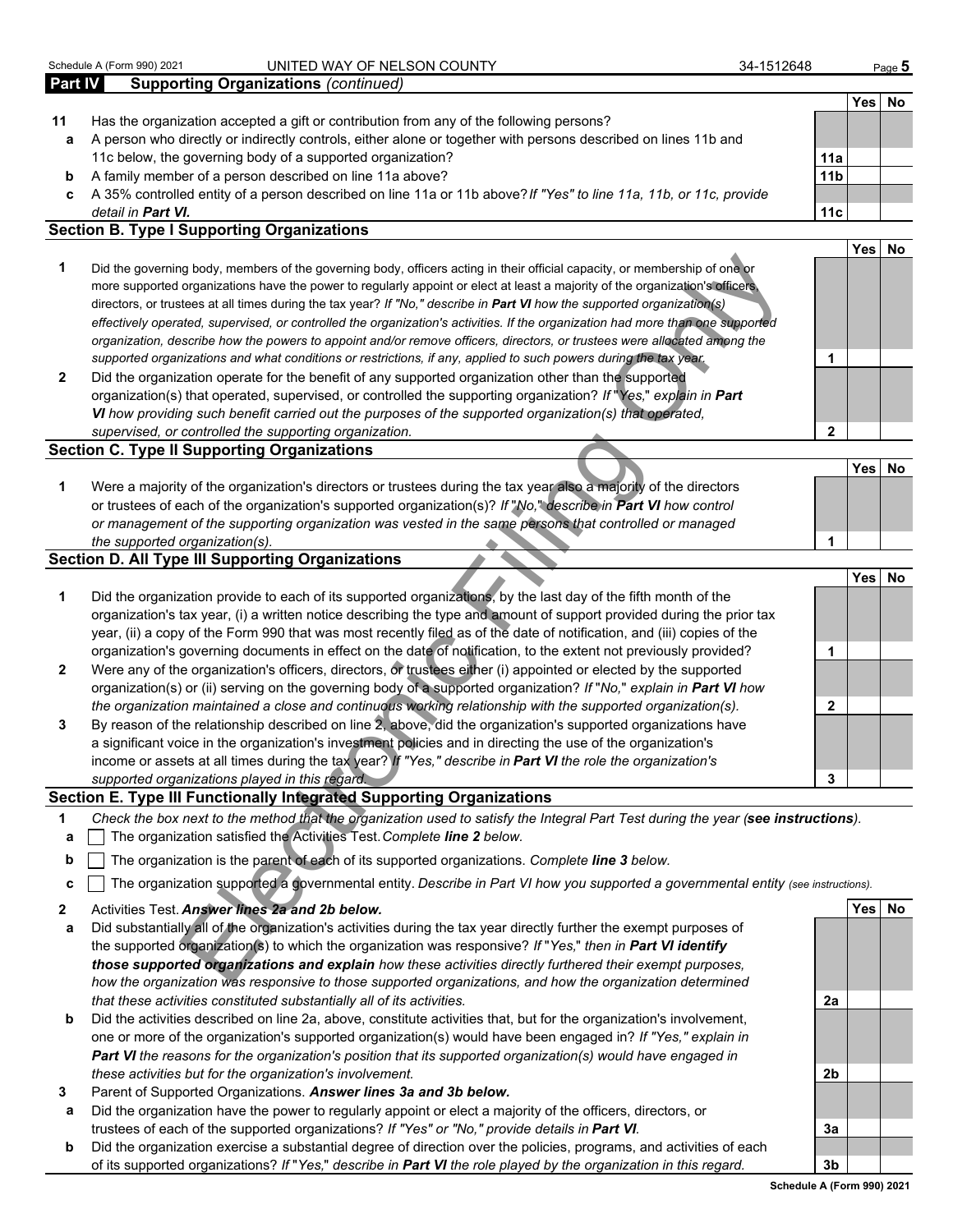| Schedule A (Form 990) 2021<br>UNITED WAY OF NELSON COUNTY                                                                                           |                         |                | 34-1512648                     | Page $6$ |
|-----------------------------------------------------------------------------------------------------------------------------------------------------|-------------------------|----------------|--------------------------------|----------|
| Part V<br>Type III Non-Functionally Integrated 509(a)(3) Supporting Organizations                                                                   |                         |                |                                |          |
| Check here if the organization satisfied the Integral Part Test as a qualifying trust on Nov. 20, 1970 (explain in Part VI). See<br>1               |                         |                |                                |          |
| instructions. All other Type III non-functionally integrated supporting organizations must complete Sections A through E.                           |                         |                |                                |          |
| <b>Section A - Adjusted Net Income</b>                                                                                                              |                         | (A) Prior Year | (B) Current Year<br>(optional) |          |
| 1 Net short-term capital gain                                                                                                                       | 1                       |                |                                |          |
| 2 Recoveries of prior-year distributions                                                                                                            | $\mathbf 2$             |                |                                |          |
| 3 Other gross income (see instructions)                                                                                                             | 3                       |                |                                |          |
| 4 Add lines 1 through 3.                                                                                                                            | 4                       |                |                                |          |
| 5 Depreciation and depletion                                                                                                                        | 5                       |                |                                |          |
| 6 Portion of operating expenses paid or incurred for production or collection of                                                                    |                         |                |                                |          |
| gross income or for management, conservation, or maintenance of property                                                                            |                         |                |                                |          |
| held for production of income (see instructions)                                                                                                    | 6                       |                |                                |          |
| 7 Other expenses (see instructions)                                                                                                                 | $\overline{7}$          |                |                                |          |
| 8 Adjusted Net Income (subtract lines 5, 6, and 7 from line 4)                                                                                      | 8                       |                |                                |          |
| <b>Section B - Minimum Asset Amount</b>                                                                                                             |                         | (A) Prior Year | (B) Current Year<br>(optional) |          |
| 1 Aggregate fair market value of all non-exempt-use assets (see                                                                                     |                         |                |                                |          |
| instructions for short tax year or assets held for part of year):                                                                                   |                         |                |                                |          |
| a Average monthly value of securities                                                                                                               | 1a                      |                |                                |          |
| <b>b</b> Average monthly cash balances                                                                                                              | 1 <sub>b</sub>          |                |                                |          |
| c Fair market value of other non-exempt-use assets                                                                                                  | <sup>1</sup> c          |                |                                |          |
| d Total (add lines 1a, 1b, and 1c)                                                                                                                  | 1d                      |                |                                |          |
| e Discount claimed for blockage or other factors                                                                                                    |                         |                |                                |          |
| (explain in detail in <b>Part VI</b> ):                                                                                                             |                         |                |                                |          |
| 2 Acquisition indebtedness applicable to non-exempt-use assets                                                                                      | $\bf{2}$                |                |                                |          |
| 3 Subtract line 2 from line 1d.                                                                                                                     | 3                       |                |                                |          |
| 4 Cash deemed held for exempt use. Enter 0.015 of line 3 (for greater amount,                                                                       |                         |                |                                |          |
| see instructions).                                                                                                                                  | 4                       |                |                                |          |
| 5 Net value of non-exempt-use assets (subtract line 4 from line 3)                                                                                  | 5                       |                |                                |          |
| 6 Multiply line 5 by 0.035.                                                                                                                         | 6                       |                |                                |          |
| 7 Recoveries of prior-year distributions                                                                                                            | $\overline{\mathbf{r}}$ |                |                                |          |
| 8 Minimum Asset Amount (add line 7 to line 6)                                                                                                       | 8                       |                |                                |          |
| <b>Section C - Distributable Amount</b>                                                                                                             |                         |                | <b>Current Year</b>            |          |
| 1 Adjusted net income for prior year (from Section A, line 8, column A)                                                                             | 1                       |                |                                |          |
| <b>2</b> Enter 0.85 of line 1.                                                                                                                      | 2                       |                |                                |          |
| 3 Minimum asset amount for prior year (from Section B, line 8, column A)                                                                            | 3                       |                |                                |          |
| 4 Enter greater of line 2 or line 3.                                                                                                                | 4                       |                |                                |          |
| 5 Income tax imposed in prior year                                                                                                                  | 5                       |                |                                |          |
| 6 Distributable Amount. Subtract line 5 from line 4, unless subject to                                                                              |                         |                |                                |          |
| emergency temporary reduction (see instructions).                                                                                                   | 6                       |                |                                |          |
| Check here if the current year is the organization's first as a non-functionally integrated Type III supporting organization (see<br>$\overline{7}$ |                         |                |                                |          |
| instructions).                                                                                                                                      |                         |                |                                |          |
|                                                                                                                                                     |                         |                | Schedule A (Form 990) 2021     |          |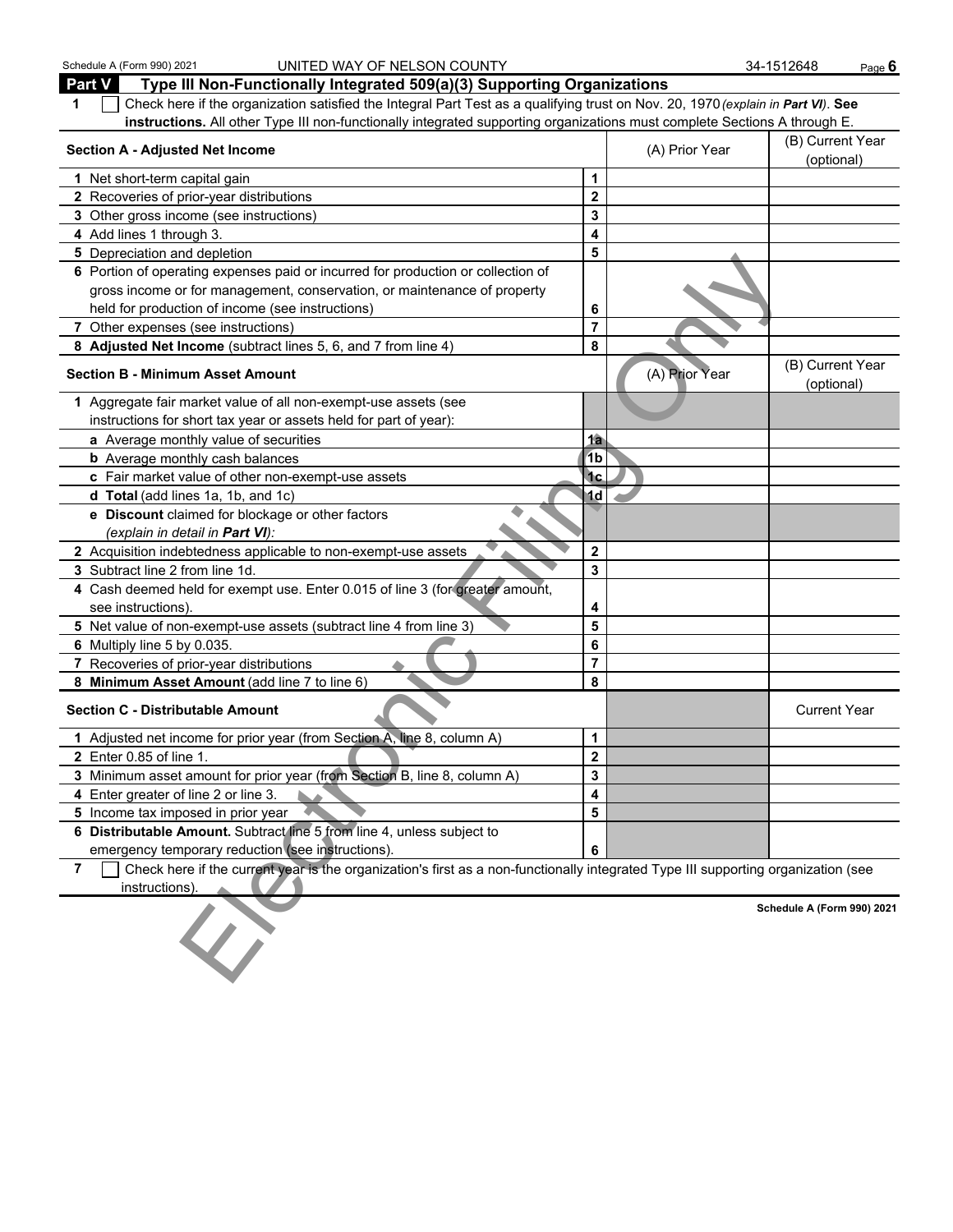| <b>Part V</b>  | Type III Non-Functionally Integrated 509(a)(3) Supporting Organizations (continued)        |                             |                                                          |          |                                                  |
|----------------|--------------------------------------------------------------------------------------------|-----------------------------|----------------------------------------------------------|----------|--------------------------------------------------|
|                | <b>Section D - Distributions</b>                                                           |                             |                                                          |          | <b>Current Year</b>                              |
| 1              | Amounts paid to supported organizations to accomplish exempt purposes                      |                             |                                                          | 1        |                                                  |
|                | 2 Amounts paid to perform activity that directly furthers exempt purposes of supported     |                             |                                                          |          |                                                  |
|                | organizations, in excess of income from activity                                           |                             |                                                          | 2        |                                                  |
|                | 3 Administrative expenses paid to accomplish exempt purposes of supported organizations    |                             |                                                          | 3        |                                                  |
|                | 4 Amounts paid to acquire exempt-use assets                                                |                             |                                                          | 4        |                                                  |
|                | 5 Qualified set-aside amounts (prior IRS approval required—provide details in Part VI)     |                             |                                                          | 5        |                                                  |
|                | 6 Other distributions (describe in Part VI). See instructions.                             |                             |                                                          | 6        |                                                  |
|                | 7 Total annual distributions. Add lines 1 through 6.                                       |                             |                                                          |          |                                                  |
| 8              | Distributions to attentive supported organizations to which the organization is responsive |                             |                                                          |          |                                                  |
|                | (provide details in Part VI). See instructions.                                            |                             |                                                          | 8        |                                                  |
| 9              | Distributable amount for 2021 from Section C, line 6                                       |                             |                                                          | $\bf{9}$ |                                                  |
|                | 10 Line 8 amount divided by line 9 amount                                                  |                             |                                                          | 10       | 0.000                                            |
|                | Section E - Distribution Allocations (see instructions)                                    | <b>Excess Distributions</b> | $(\mathbb{ii})$<br><b>Underdistributions</b><br>Pre-2021 |          | (iii)<br><b>Distributable</b><br>Amount for 2021 |
| 1              | Distributable amount for 2021 from Section C, line 6                                       |                             |                                                          |          |                                                  |
| $\mathbf{2}$   | Underdistributions, if any, for years prior to 2021                                        |                             |                                                          |          |                                                  |
|                | (reasonable cause required-explain in Part VI). See                                        |                             |                                                          |          |                                                  |
|                | instructions.                                                                              |                             |                                                          |          |                                                  |
| 3.             | Excess distributions carryover, if any, to 2021                                            |                             |                                                          |          |                                                  |
| a              | From $2016.$ $\ldots$ $\ldots$ $\ldots$                                                    |                             |                                                          |          |                                                  |
|                | <b>b</b> From 2017.                                                                        |                             |                                                          |          |                                                  |
|                | <b>c</b> From 2018. $\frac{1}{1}$                                                          |                             |                                                          |          |                                                  |
|                | d From 2019.                                                                               |                             |                                                          |          |                                                  |
|                | e From 2020.                                                                               |                             |                                                          |          |                                                  |
|                | f Total of lines 3a through 3e                                                             |                             |                                                          |          |                                                  |
|                | g Applied to underdistributions of prior years                                             |                             |                                                          |          |                                                  |
|                | h Applied to 2021 distributable amount                                                     |                             |                                                          |          |                                                  |
|                | Carryover from 2016 not applied (see instructions)                                         |                             |                                                          |          |                                                  |
|                | Remainder. Subtract lines 3g, 3h, and 3i from line 3f.                                     |                             |                                                          |          |                                                  |
| 4              | Distributions for 2021 from<br>Section D, line 7:                                          |                             |                                                          |          |                                                  |
|                | a Applied to underdistributions of prior years                                             |                             |                                                          |          |                                                  |
|                | <b>b</b> Applied to 2021 distributable amount                                              |                             |                                                          |          |                                                  |
|                | c Remainder. Subtract lines 4a and 4b from line 4.                                         |                             |                                                          |          |                                                  |
| 5              | Remaining underdistributions for years prior to 2021, if                                   |                             |                                                          |          |                                                  |
|                | any. Subtract lines 3g and 4a from line 2. For result                                      |                             |                                                          |          |                                                  |
|                | greater than zero, explain in Part VI. See instructions.                                   |                             |                                                          |          |                                                  |
| 6              | Remaining underdistributions for 2021. Subtract lines 3h                                   |                             |                                                          |          |                                                  |
|                | and 4b from line 1. For result greater than zero, explain                                  |                             |                                                          |          |                                                  |
|                | in Part VI. See instructions.                                                              |                             |                                                          |          |                                                  |
| $\overline{7}$ | Excess distributions carryover to 2022. Add lines 3j                                       |                             |                                                          |          |                                                  |
|                | and 4c.                                                                                    |                             |                                                          |          |                                                  |
| 8              | Breakdown of line 7:                                                                       |                             |                                                          |          |                                                  |
| a              | Excess from 2017.                                                                          |                             |                                                          |          |                                                  |
| b              | Excess from 2018.                                                                          |                             |                                                          |          |                                                  |
|                | c Excess from $2019$ .                                                                     |                             |                                                          |          |                                                  |
| d              | Excess from $2020.7.7.7.7$                                                                 |                             |                                                          |          |                                                  |
|                | e Excess from 2021                                                                         |                             |                                                          |          |                                                  |

**Schedule A (Form 990) 2021**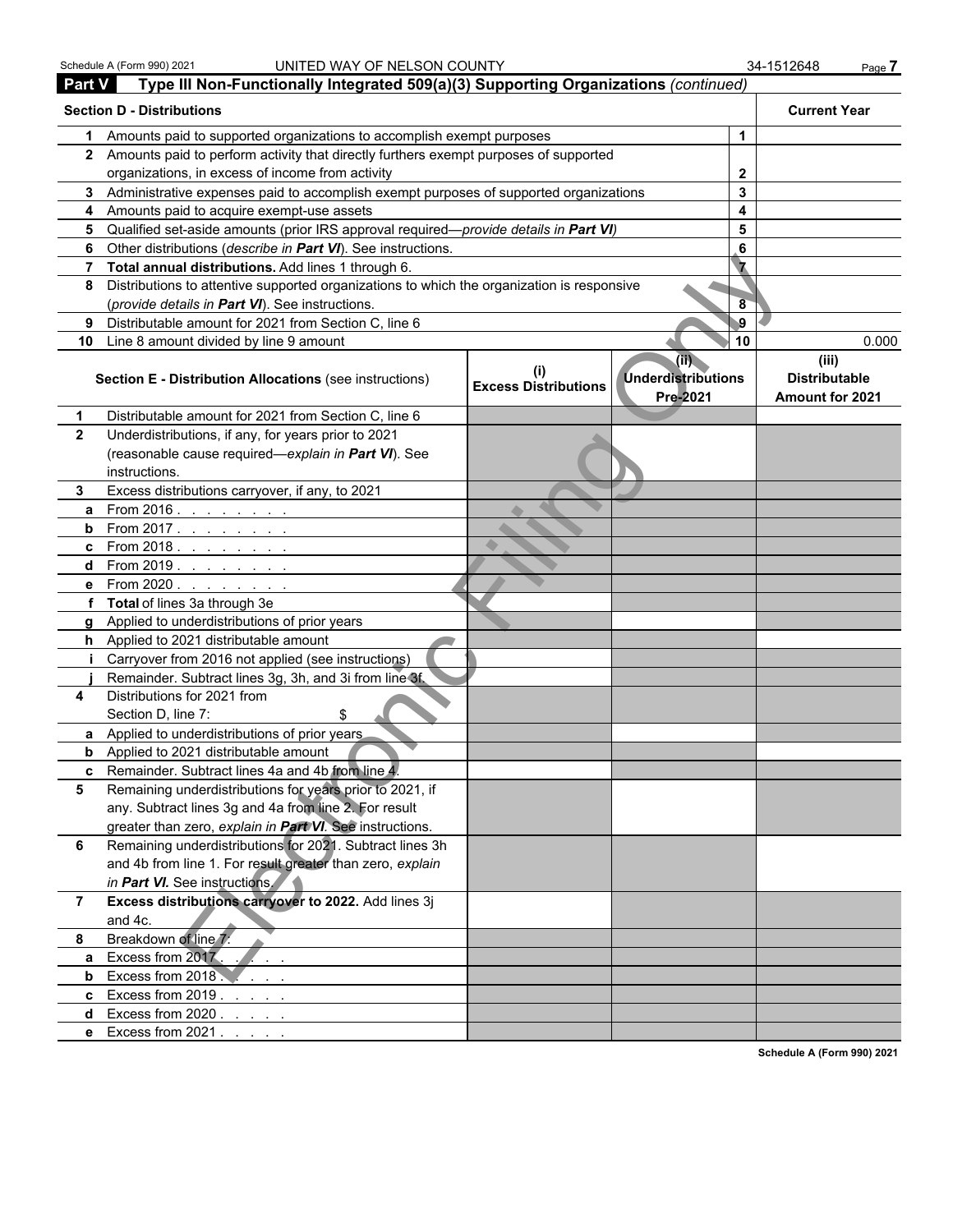| Schedule A (Form 990) 2021 | UNITED WAY OF NELSON COUNTY                                                                                                                                                                                                                                                                                                                                                                                                                                                               | 34-1512648 | Page 8 |
|----------------------------|-------------------------------------------------------------------------------------------------------------------------------------------------------------------------------------------------------------------------------------------------------------------------------------------------------------------------------------------------------------------------------------------------------------------------------------------------------------------------------------------|------------|--------|
| <b>Part VI</b>             | Supplemental Information. Provide the explanations required by Part II, line 10; Part II, line 17a or 17b; Part<br>III, line 12; Part IV, Section A, lines 1, 2, 3b, 3c, 4b, 4c, 5a, 6, 9a, 9b, 9c, 11a, 11b, and 11c; Part IV, Section<br>B, lines 1 and 2; Part IV, Section C, line 1; Part IV, Section D, lines 2 and 3; Part IV, Section E, lines 1c, 2a, 2b,<br>3a, and 3b; Part V, line 1; Part V, Section B, line 1e; Part V, Section D, lines 5, 6, and 8; and Part V, Section E, |            |        |
|                            | lines 2, 5, and 6. Also complete this part for any additional information. (See instructions.)                                                                                                                                                                                                                                                                                                                                                                                            |            |        |
|                            |                                                                                                                                                                                                                                                                                                                                                                                                                                                                                           |            |        |
|                            |                                                                                                                                                                                                                                                                                                                                                                                                                                                                                           |            |        |
|                            |                                                                                                                                                                                                                                                                                                                                                                                                                                                                                           |            |        |
|                            |                                                                                                                                                                                                                                                                                                                                                                                                                                                                                           |            |        |
|                            |                                                                                                                                                                                                                                                                                                                                                                                                                                                                                           |            |        |
|                            |                                                                                                                                                                                                                                                                                                                                                                                                                                                                                           |            |        |
|                            |                                                                                                                                                                                                                                                                                                                                                                                                                                                                                           |            |        |
|                            |                                                                                                                                                                                                                                                                                                                                                                                                                                                                                           |            |        |
|                            |                                                                                                                                                                                                                                                                                                                                                                                                                                                                                           |            |        |
|                            |                                                                                                                                                                                                                                                                                                                                                                                                                                                                                           |            |        |
|                            |                                                                                                                                                                                                                                                                                                                                                                                                                                                                                           |            |        |
|                            |                                                                                                                                                                                                                                                                                                                                                                                                                                                                                           |            |        |
|                            |                                                                                                                                                                                                                                                                                                                                                                                                                                                                                           |            |        |
|                            |                                                                                                                                                                                                                                                                                                                                                                                                                                                                                           |            |        |
|                            |                                                                                                                                                                                                                                                                                                                                                                                                                                                                                           |            |        |
|                            |                                                                                                                                                                                                                                                                                                                                                                                                                                                                                           |            |        |
|                            |                                                                                                                                                                                                                                                                                                                                                                                                                                                                                           |            |        |
|                            |                                                                                                                                                                                                                                                                                                                                                                                                                                                                                           |            |        |
|                            |                                                                                                                                                                                                                                                                                                                                                                                                                                                                                           |            |        |
|                            |                                                                                                                                                                                                                                                                                                                                                                                                                                                                                           |            |        |
|                            |                                                                                                                                                                                                                                                                                                                                                                                                                                                                                           |            |        |
|                            |                                                                                                                                                                                                                                                                                                                                                                                                                                                                                           |            |        |
|                            |                                                                                                                                                                                                                                                                                                                                                                                                                                                                                           |            |        |
|                            |                                                                                                                                                                                                                                                                                                                                                                                                                                                                                           |            |        |
|                            |                                                                                                                                                                                                                                                                                                                                                                                                                                                                                           |            |        |
|                            |                                                                                                                                                                                                                                                                                                                                                                                                                                                                                           |            |        |
|                            |                                                                                                                                                                                                                                                                                                                                                                                                                                                                                           |            |        |
|                            |                                                                                                                                                                                                                                                                                                                                                                                                                                                                                           |            |        |
|                            |                                                                                                                                                                                                                                                                                                                                                                                                                                                                                           |            |        |
|                            |                                                                                                                                                                                                                                                                                                                                                                                                                                                                                           |            |        |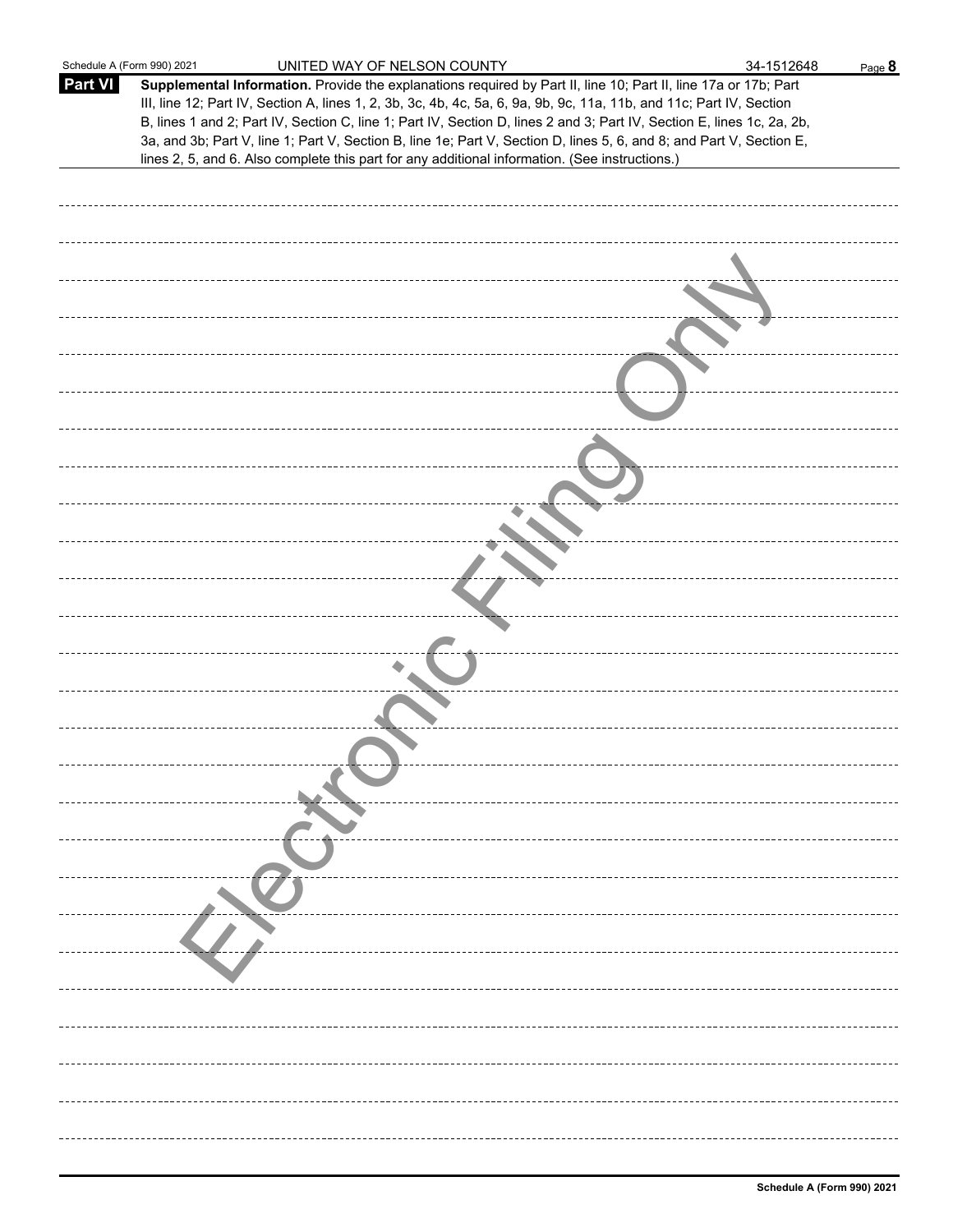### **(Form 990)**

Department of the Treasury

### **Schedule B Schedule of Contributors CONDING 1545-0047**

| Attach to Form 990 or Form 990-PF. | 2021 |
|------------------------------------|------|
|------------------------------------|------|

Internal Revenue Service **Go to** *www.irs.gov/Form990* **for the latest information.**

| Name of the organization    | <b>Employer identification number</b> |
|-----------------------------|---------------------------------------|
| UNITED WAY OF NELSON COUNTY | 34-1512648                            |

| <b>Organization type</b> (check one): |  |  |
|---------------------------------------|--|--|
|                                       |  |  |

| Filers of:           |                                    | Section:                                                                                                                                                                                                                                                                                                                                                                                                                                                                                                                                                                                                            |
|----------------------|------------------------------------|---------------------------------------------------------------------------------------------------------------------------------------------------------------------------------------------------------------------------------------------------------------------------------------------------------------------------------------------------------------------------------------------------------------------------------------------------------------------------------------------------------------------------------------------------------------------------------------------------------------------|
|                      | Form 990 or 990-EZ                 | $\vert$ X<br>501(c)<br>) (enter number) organization<br>3                                                                                                                                                                                                                                                                                                                                                                                                                                                                                                                                                           |
|                      |                                    | 4947(a)(1) nonexempt charitable trust not treated as a private foundation                                                                                                                                                                                                                                                                                                                                                                                                                                                                                                                                           |
|                      |                                    | 527 political organization                                                                                                                                                                                                                                                                                                                                                                                                                                                                                                                                                                                          |
| Form 990-PF          |                                    | 501(c)(3) exempt private foundation                                                                                                                                                                                                                                                                                                                                                                                                                                                                                                                                                                                 |
|                      |                                    | 4947(a)(1) nonexempt charitable trust treated as a private foundation                                                                                                                                                                                                                                                                                                                                                                                                                                                                                                                                               |
|                      |                                    | 501(c)(3) taxable private foundation                                                                                                                                                                                                                                                                                                                                                                                                                                                                                                                                                                                |
|                      |                                    | Check if your organization is covered by the General Rule or a Special Rule.                                                                                                                                                                                                                                                                                                                                                                                                                                                                                                                                        |
|                      |                                    | Note: Only a section 501(c)(7), (8), or (10) organization can check boxes for both the General Rule and a Special Rule. See                                                                                                                                                                                                                                                                                                                                                                                                                                                                                         |
| instructions.        |                                    |                                                                                                                                                                                                                                                                                                                                                                                                                                                                                                                                                                                                                     |
| <b>General Rule</b>  |                                    |                                                                                                                                                                                                                                                                                                                                                                                                                                                                                                                                                                                                                     |
|                      | contributor's total contributions. | For an organization filing Form 990, 990-EZ, or 990-PF that received, during the year, contributions totaling \$5,000<br>or more (in money or property) from any one contributor. Complete Parts I and II. See instructions for determining a                                                                                                                                                                                                                                                                                                                                                                       |
| <b>Special Rules</b> |                                    |                                                                                                                                                                                                                                                                                                                                                                                                                                                                                                                                                                                                                     |
| $\vert x \vert$      |                                    | For an organization described in section 501(c)(3) filing Form 990 or 990-EZ that met the 33 1/3 % support test of the<br>regulations under sections 509(a)(1) and 170(b)(1)(A)(vi), that checked Schedule A (Form 990), Part II, line 13, 16a, or<br>16b, and that received from any one contributor, during the year, total contributions of the greater of (1) \$5,000; or<br>(2) 2% of the amount on (i) Form 990, Part VIII, line 1h; or (ii) Form 990-EZ, line 1. Complete Parts I and II.                                                                                                                    |
|                      |                                    | For an organization described in section 501(c)(7), (8), or (10) filing Form 990 or 990-EZ that received from any one<br>contributor, during the year, total contributions of more than \$1,000 exclusively for religious, charitable, scientific,<br>literary, or educational purposes, or for the prevention of cruelty to children or animals. Complete Parts I (entering<br>"N/A" in column (b) instead of the contributor name and address), II, and III.                                                                                                                                                      |
|                      |                                    | For an organization described in section 501(c)(7), (8), or (10) filing Form 990 or 990-EZ that received from any one<br>contributor, during the year, contributions exclusively for religious, charitable, etc., purposes, but no such<br>contributions totaled more than \$1,000. If this box is checked, enter here the total contributions that were received<br>during the year for an exclusively religious, charitable, etc., purpose. Don't complete any of the parts unless the<br>General Rule applies to this organization because it received nonexclusively religious, charitable, etc., contributions |

#### **General Rule**

#### **Special Rules**

 For an organization described in section 501(c)(7), (8), or (10) filing Form 990 or 990-EZ that received from any one contributor, during the year, contributions *exclusively* for religious, charitable, etc., purposes, but no such contributions totaled more than \$1,000. If this box is checked, enter here the total contributions that were received during the year for an *exclusively* religious, charitable, etc., purpose. Don't complete any of the parts unless the **General Rule** applies to this organization because it received *nonexclusively* religious, charitable, etc., contributions totaling \$5,000 or more during the year . . . . . . . . . . . . . . . . . . . . . . . . . . . . . . . . . . . . . . . . . . . . . . . . . . . \$

**Caution:** An organization that isn't covered by the General Rule and/or the Special Rules doesn't file Schedule B (Form 990), but it **must** answer "No" on Part IV, line 2, of its Form 990; or check the box on line H of its Form 990-EZ or on its Form 990-PF, Part I, line 2, to certify that it doesn't meet the filing requirements of Schedule B (Form 990).

**For Paperwork Reduction Act Notice, see the instructions for Form 990, 990-EZ, or 990-PF. Schedule B (Form 990) (2021) HTA**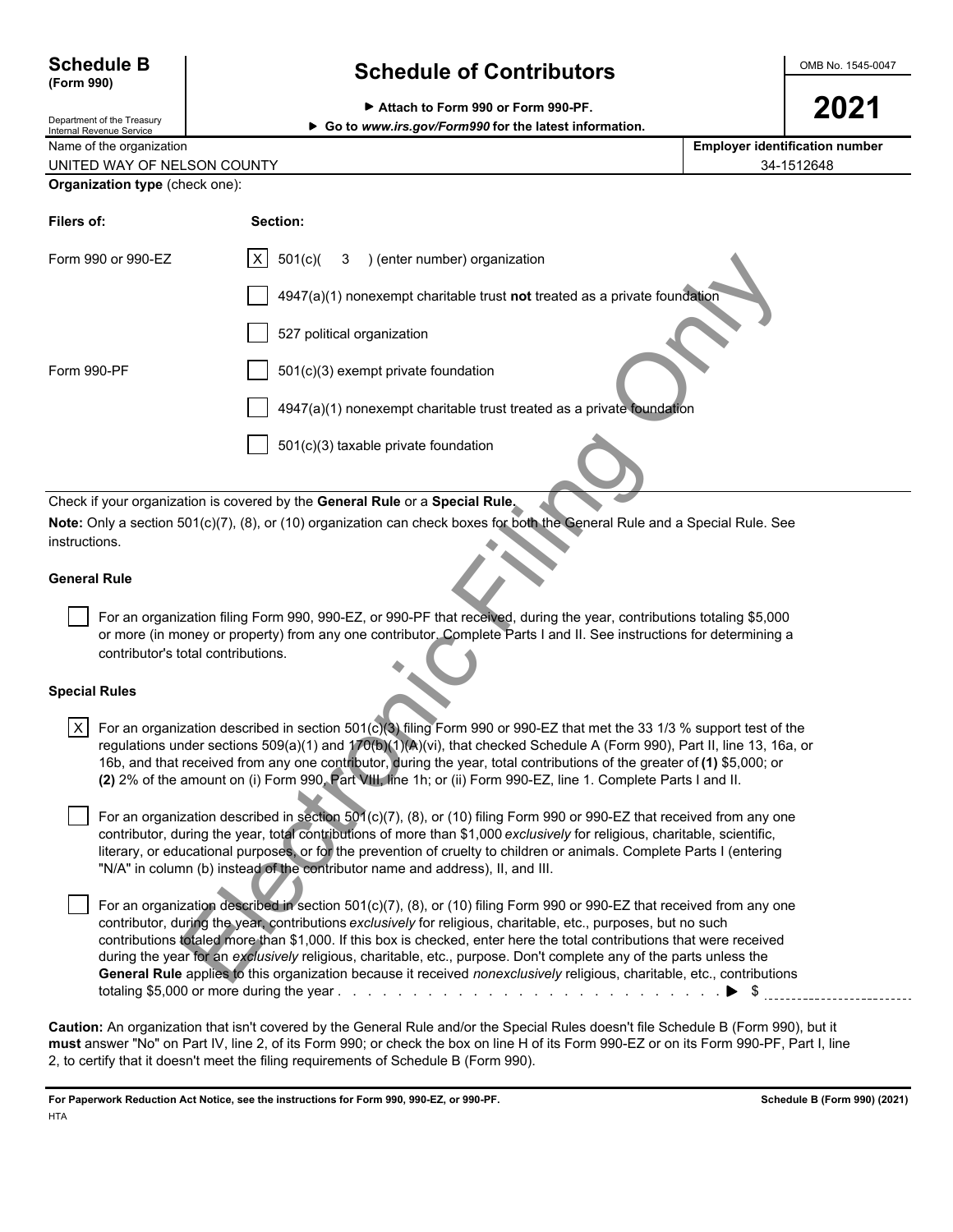| Schedule B (Form 990) (2021) | Page.                                 |
|------------------------------|---------------------------------------|
| Name of organization         | <b>Employer identification number</b> |

UNITED WAY OF NELSON COUNTY **1999 120 AU 2018 12:34-1512648** 

| Part I         | Contributors (see instructions). Use duplicate copies of Part I if additional space is needed.                                                                       |                                         |                                                                                                |
|----------------|----------------------------------------------------------------------------------------------------------------------------------------------------------------------|-----------------------------------------|------------------------------------------------------------------------------------------------|
| (a)<br>No.     | (b)<br>Name, address, and ZIP + 4                                                                                                                                    | (c)<br><b>Total contributions</b>       | (d)<br>Type of contribution                                                                    |
| 1              | Louisville ___________________KY ______ 40213 ________<br>Foreign State or Province: ________________________________                                                | $\frac{1}{24,110}$                      | <b>Person</b><br>Payroll<br><b>Noncash</b><br>(Complete Part II for<br>noncash contributions.) |
| (a)<br>No.     | (b)<br>Name, address, and ZIP + 4                                                                                                                                    | (c)<br>Total contributions              | (d)<br>Type of contribution                                                                    |
| $2 - 2$        | <u> KY 40004</u><br>Bardstown<br>Foreign State or Province: ________________________________                                                                         | $\frac{1}{2}$<br>9,085                  | <b>Person</b><br>Payroll<br><b>Noncash</b><br>(Complete Part II for<br>noncash contributions.) |
| (a)<br>No.     | (b)<br>Name, address, and ZIP + 4                                                                                                                                    | (c)<br><b>Total contributions</b>       | (d)<br>Type of contribution                                                                    |
| $3 - -$        | Jim Beam Brands<br><u>KY 40110</u><br>Cleremont                                                                                                                      | $\sqrt{\$}$<br>39,366                   | Person<br>Payroll<br>Noncash<br>(Complete Part II for<br>noncash contributions.)               |
| (a)<br>No.     | (b)<br>Name, address, and $ZIP + 4$                                                                                                                                  | (c)<br><b>Total contributions</b>       | (d)<br>Type of contribution                                                                    |
| $\overline{4}$ | Maker's Mark<br>________________ <b>_</b><br>3350 Burks Spring Road<br>40037<br>Loretto                                                                              |                                         | <b>Person</b><br>Payroll<br>Noncash<br>(Complete Part II for<br>noncash contributions.)        |
| (a)<br>No.     | (b)<br>Name, address, and ZIP + 4                                                                                                                                    | (c)<br><b>Total contributions</b>       | (d)<br>Type of contribution                                                                    |
| $\overline{5}$ | Newcomb Oil<br>951 Withrow Court<br><b>KY</b><br>Bardstown<br>$40004$ $12222222$<br>Foreign State or Province: _________________________________<br>Foreign Country: | $\frac{1}{2}$ ---------------<br>35,808 | Person<br>Payroll<br><b>Noncash</b><br>(Complete Part II for<br>noncash contributions.)        |
| (a)<br>No.     | (b)<br>Name, address, and ZIP + 4                                                                                                                                    | (c)<br><b>Total contributions</b>       | (d)<br>Type of contribution                                                                    |
| 6              | LG&E/KU<br>--------------------------------------<br>220 W Main Ste 1400<br>.<br>Louisville<br>Foreign State or Province: _________________________________          | \$<br>8,650                             | Person<br>Payroll<br>Noncash<br>(Complete Part II for<br>noncash contributions.)               |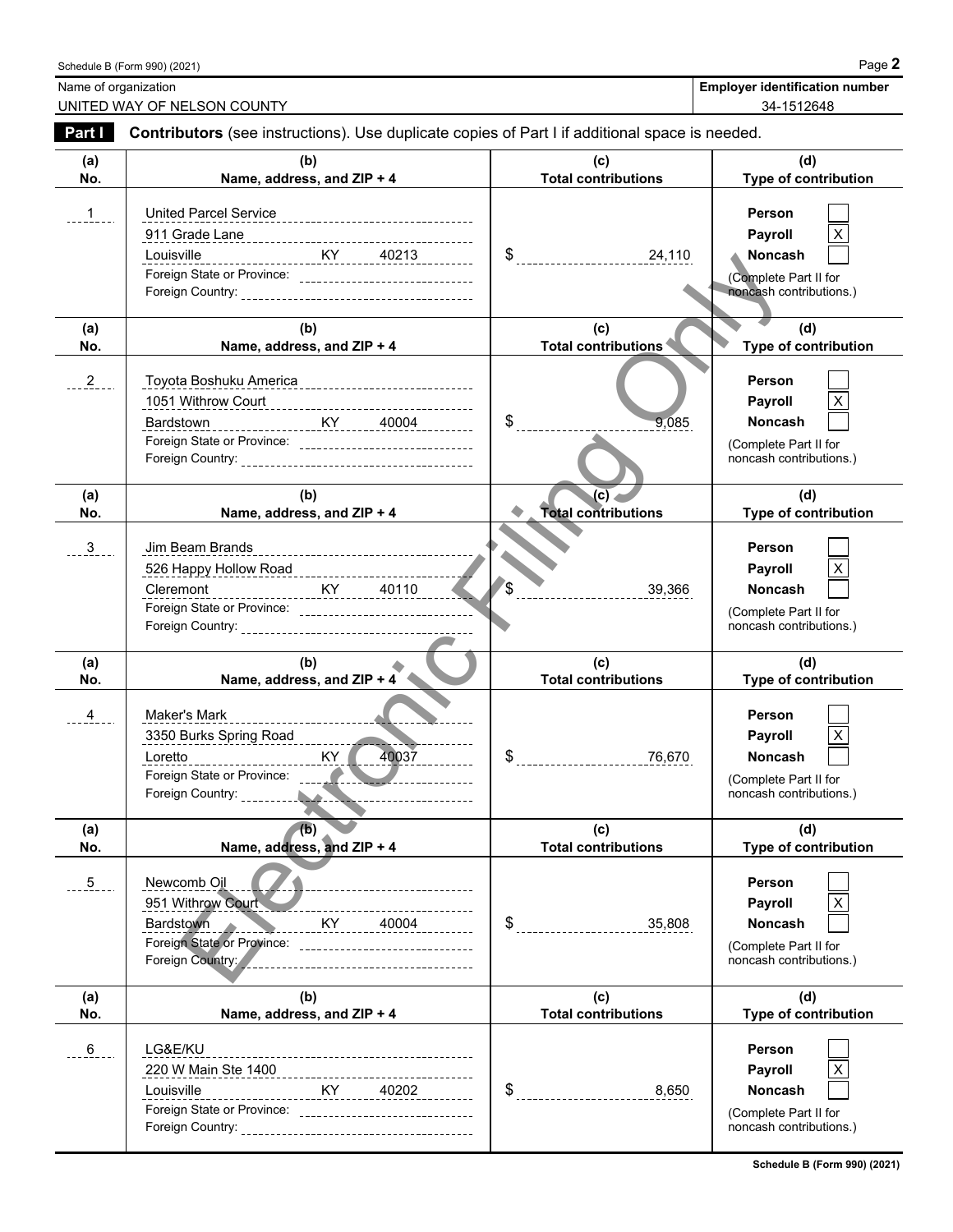|                             | Schedule B (Form 990) (2021)                                                                          |                                   | Page 2                                |
|-----------------------------|-------------------------------------------------------------------------------------------------------|-----------------------------------|---------------------------------------|
| Name of organization        |                                                                                                       |                                   | <b>Employer identification number</b> |
|                             | UNITED WAY OF NELSON COUNTY                                                                           |                                   | 34-1512648                            |
| <b>Part I</b>               | <b>Contributors</b> (see instructions). Use duplicate copies of Part I if additional space is needed. |                                   |                                       |
| (a)<br><b>N<sub>o</sub></b> | (b)<br>Name address and $71D + A$                                                                     | (c)<br><b>Total contributions</b> | (d)<br>Tuno of contribution           |

 $\sim$   $\sim$ 

 $\sim$   $\sim$ 

| <u>ಲ್</u> | $m$ ercourity $m$ riergy                                                                                                                                                                                                                                                                                                  |                                                                  | <b>FUISUII</b>                                                                                 |
|-----------|---------------------------------------------------------------------------------------------------------------------------------------------------------------------------------------------------------------------------------------------------------------------------------------------------------------------------|------------------------------------------------------------------|------------------------------------------------------------------------------------------------|
|           | 46 Old Kentucky 68<br>----------------------------                                                                                                                                                                                                                                                                        |                                                                  | Payroll                                                                                        |
|           | Lebanon                                                                                                                                                                                                                                                                                                                   | $\sqrt{s}$<br>6,334                                              | <b>Noncash</b>                                                                                 |
|           |                                                                                                                                                                                                                                                                                                                           |                                                                  | (Complete Part II for                                                                          |
|           |                                                                                                                                                                                                                                                                                                                           |                                                                  | noncash contributions.)                                                                        |
|           |                                                                                                                                                                                                                                                                                                                           |                                                                  |                                                                                                |
| (a)       | (b)                                                                                                                                                                                                                                                                                                                       | (c)                                                              | (d)                                                                                            |
| No.       | Name, address, and $ZIP + 4$                                                                                                                                                                                                                                                                                              | <b>Total contributions</b>                                       | Type of contribution                                                                           |
| $10$      | <b>WOKH &amp; WBRT Radios</b><br>Third Street<br>Third Street<br>Third Street<br>Third Street<br>Third Street<br>Third Street<br>Third Street<br>Third Street<br>Third Street<br>Third Street<br>Third Street<br>Third Street<br>Third Street<br>Third Street<br>Third Street<br>Third Street<br>KY<br>40004<br>Bardstown | \$<br>10,000                                                     | Person<br>Payroll<br>Noncash<br>X<br>(Complete Part II for<br>noncash contributions.)          |
|           |                                                                                                                                                                                                                                                                                                                           |                                                                  |                                                                                                |
| (a)       | (b)                                                                                                                                                                                                                                                                                                                       | (c)                                                              | (d)                                                                                            |
| No.       | Name, address, and ZIP + 4                                                                                                                                                                                                                                                                                                | <b>Total contributions</b>                                       | <b>Type of contribution</b>                                                                    |
|           | ________________________<br>-----------------------------<br>-----------------------------------<br>Foreign State or Province: ______________________________                                                                                                                                                             | $\$\ldots\ldots\ldots\ldots\ldots\ldots\ldots\ldots\ldots\ldots$ | Person<br><b>Payroll</b><br><b>Noncash</b><br>(Complete Part II for<br>noncash contributions.) |
| (a)       | (b)                                                                                                                                                                                                                                                                                                                       | (c)                                                              | (d)                                                                                            |
| No.       | Name, address, and ZIP + 4                                                                                                                                                                                                                                                                                                | <b>Total contributions</b>                                       | Type of contribution                                                                           |
|           |                                                                                                                                                                                                                                                                                                                           | $\frac{1}{2}$                                                    | Person<br><b>Payroll</b><br><b>Noncash</b><br>(Complete Part II for<br>noncash contributions.) |

| Part I         | <b>Contributors</b> (see instructions). Use duplicate copies of Part I if additional space is needed.                |                                     |                                                                                                         |
|----------------|----------------------------------------------------------------------------------------------------------------------|-------------------------------------|---------------------------------------------------------------------------------------------------------|
| (a)<br>No.     | (b)<br>Name, address, and ZIP + 4                                                                                    | (c)<br><b>Total contributions</b>   | (d)<br>Type of contribution                                                                             |
| 7 <sup>7</sup> | Heaven Hill<br>Bardstown<br>Foreign State or Province: ________________________________                              | $\frac{12,897}{1}$                  | <b>Person</b><br>Payroll<br><b>Noncash</b><br>(Complete Part II for<br>noncash contributions.)          |
| (a)<br>No.     | (b)<br>Name, address, and ZIP + 4                                                                                    | (c)<br><b>Total contributions</b>   | (d)<br>Type of contribution                                                                             |
| 8              | Autokiniton<br>______________________________________<br>Foreign State or Province: ________________________________ | $\frac{1}{2}$<br>9,075              | <b>Person</b><br>Payroll<br><b>Noncash</b><br>(Complete Part II for<br>noncash contributions.)          |
| (a)<br>No.     | (b)<br>Name, address, and ZIP + 4                                                                                    | (c) .<br><b>Total contributions</b> | (d)<br>Type of contribution                                                                             |
| 9              | ----------------------KY______40033<br>Lebanon                                                                       | $\int$<br>6,334                     | Person<br>Payroll<br><b>Noncash</b><br>(Complete Part II for<br>noncash contributions.)                 |
| (a)<br>No.     | (b)<br>Name, address, and $ZIP + 4$                                                                                  | (c)<br><b>Total contributions</b>   | (d)<br>Type of contribution                                                                             |
| 10             | WOKH & WBRT Radios<br>Third Street<br><u> </u><br>KY<br>40004<br>Bardstown                                           | 10,000                              | Person<br>Payroll<br>$\mathsf{X}$<br><b>Noncash</b><br>(Complete Part II for<br>noncash contributions.) |
| (a)<br>No.     | (b)<br>Name, address, and ZIP + 4                                                                                    | (c)<br><b>Total contributions</b>   | (d)<br>Type of contribution                                                                             |
|                | Foreign State or Province:<br>Foreign Country:                                                                       | \$                                  | Person<br>Payroll<br>Noncash<br>(Complete Part II for<br>noncash contributions.)                        |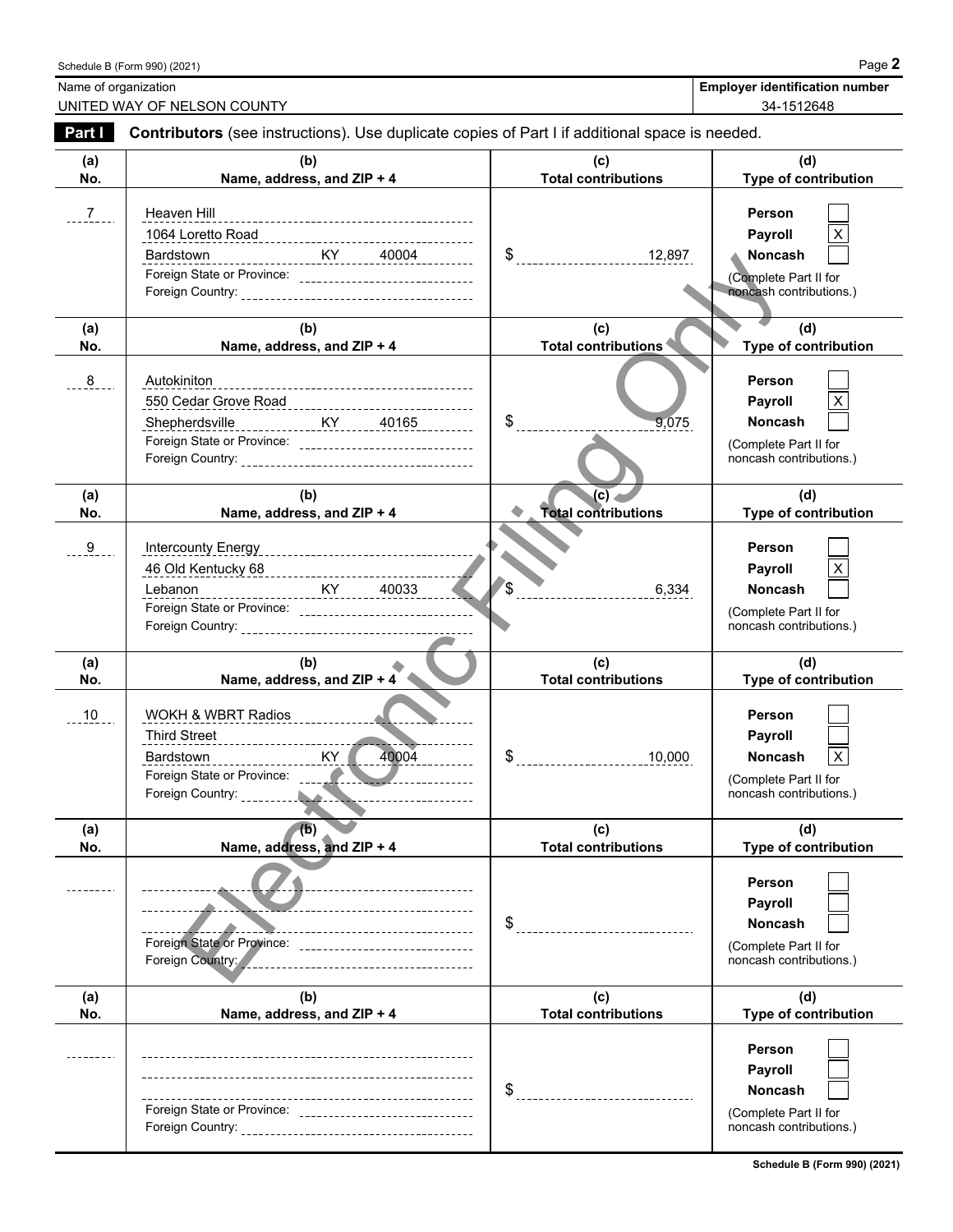|                           | Schedule B (Form 990) (2021)                                                                        |                                                        | Page 3                                              |
|---------------------------|-----------------------------------------------------------------------------------------------------|--------------------------------------------------------|-----------------------------------------------------|
| Name of organization      | UNITED WAY OF NELSON COUNTY                                                                         |                                                        | <b>Employer identification number</b><br>34-1512648 |
| Part II                   | Noncash Property (see instructions). Use duplicate copies of Part II if additional space is needed. |                                                        |                                                     |
| (a) No.<br>from<br>Part I | (b)<br>Description of noncash property given                                                        | (c)<br>FMV (or estimate)<br>(See instructions.)        | (d)<br>Date received                                |
| 10                        | free advertising                                                                                    | \$<br>10,000                                           | 1/1/2021                                            |
| (a) No.<br>from<br>Part I | (b)<br>Description of noncash property given                                                        | (c)<br>FMV (or estimate)<br>(See instructions.)        | (d)<br>Date received                                |
|                           |                                                                                                     | \$                                                     |                                                     |
| (a) No.<br>from<br>Part I | (b)<br>Description of noncash property given                                                        | (C)<br><b>FMV</b> (or estimate)<br>(See instructions.) | (d)<br>Date received                                |
|                           |                                                                                                     | \$                                                     |                                                     |
| (a) No.<br>from<br>Part I | (b)<br>Description of noncash property given                                                        | (c)<br>FMV (or estimate)<br>(See instructions.)        | (d)<br>Date received                                |
|                           |                                                                                                     | \$                                                     |                                                     |
| (a) No.<br>from<br>Part I | (b)<br>Description of noncash property given                                                        | (c)<br>FMV (or estimate)<br>(See instructions.)        | (d)<br>Date received                                |
|                           |                                                                                                     | \$                                                     |                                                     |
| (a) No.<br>from<br>Part I | (b)<br>Description of noncash property given                                                        | (c)<br>FMV (or estimate)<br>(See instructions.)        | (d)<br>Date received                                |
|                           |                                                                                                     | \$                                                     |                                                     |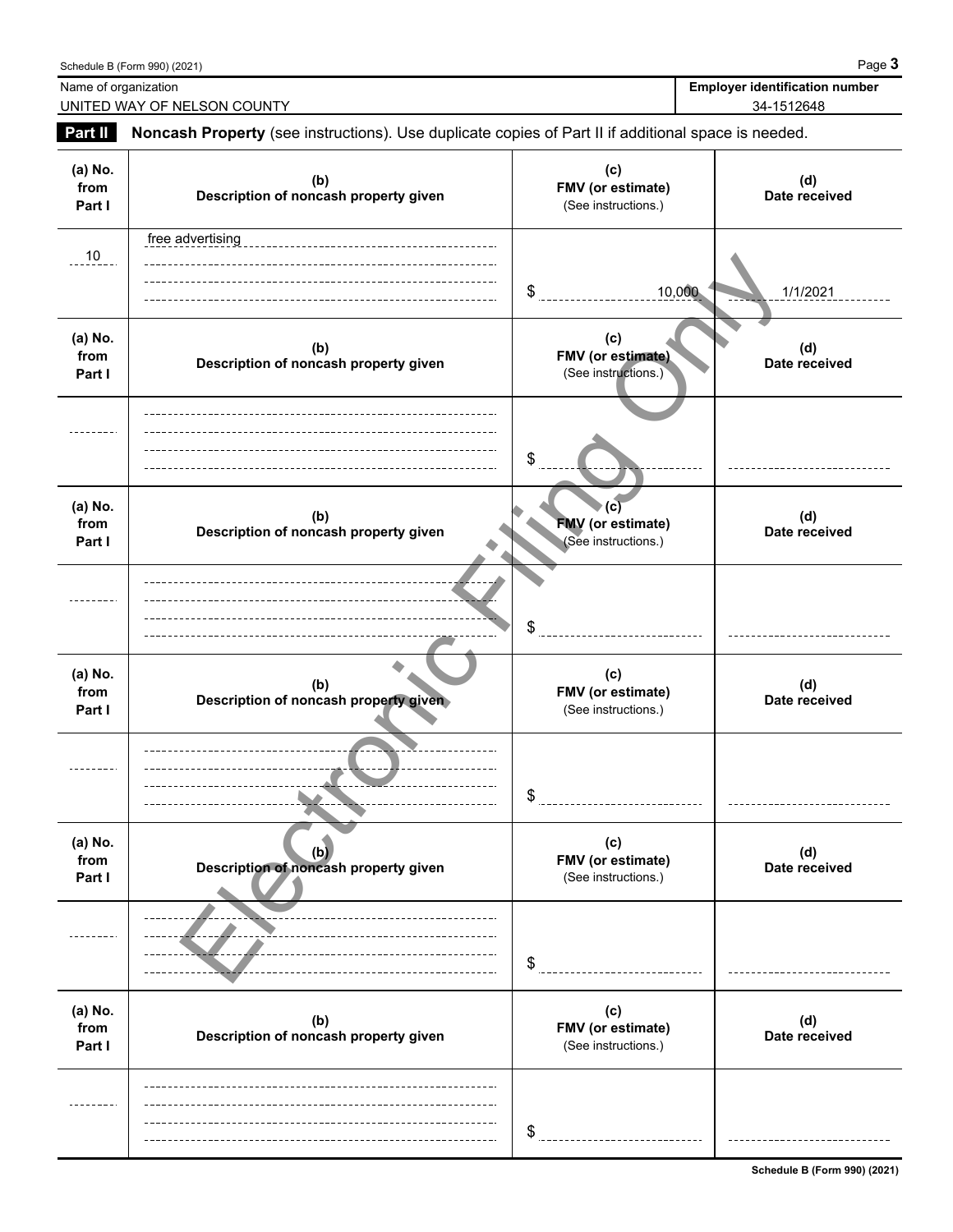|                           | Schedule B (Form 990) (2021)                                                                                                                                                                                                                                                                                                                                                                                                                                                                                                           |                      |                                          | Page 4                                              |
|---------------------------|----------------------------------------------------------------------------------------------------------------------------------------------------------------------------------------------------------------------------------------------------------------------------------------------------------------------------------------------------------------------------------------------------------------------------------------------------------------------------------------------------------------------------------------|----------------------|------------------------------------------|-----------------------------------------------------|
| Name of organization      | UNITED WAY OF NELSON COUNTY                                                                                                                                                                                                                                                                                                                                                                                                                                                                                                            |                      |                                          | <b>Employer identification number</b><br>34-1512648 |
| Part III                  | Exclusively religious, charitable, etc., contributions to organizations described in section 501(c)(7), (8), or<br>(10) that total more than \$1,000 for the year from any one contributor. Complete columns (a) through (e) and<br>the following line entry. For organizations completing Part III, enter the total of exclusively religious, charitable, etc.,<br>contributions of \$1,000 or less for the year. (Enter this information once. See instructions.)<br>Use duplicate copies of Part III if additional space is needed. |                      |                                          | $\triangleright$ \$ $\qquad \qquad$                 |
| (a) No.<br>from<br>Part I | (b) Purpose of gift                                                                                                                                                                                                                                                                                                                                                                                                                                                                                                                    | (c) Use of gift      |                                          | (d) Description of how gift is held                 |
|                           |                                                                                                                                                                                                                                                                                                                                                                                                                                                                                                                                        |                      |                                          |                                                     |
|                           | Transferee's name, address, and ZIP + 4                                                                                                                                                                                                                                                                                                                                                                                                                                                                                                | (e) Transfer of gift | Relationship of transferor to transferee |                                                     |
|                           |                                                                                                                                                                                                                                                                                                                                                                                                                                                                                                                                        |                      |                                          |                                                     |
|                           | For. Prov.<br>Country                                                                                                                                                                                                                                                                                                                                                                                                                                                                                                                  |                      |                                          |                                                     |
| (a) No.<br>from<br>Part I | (b) Purpose of gift                                                                                                                                                                                                                                                                                                                                                                                                                                                                                                                    | (c) Use of gift      |                                          | (d) Description of how gift is held                 |
|                           |                                                                                                                                                                                                                                                                                                                                                                                                                                                                                                                                        |                      |                                          |                                                     |
|                           | Transferee's name, address, and ZIP + 4                                                                                                                                                                                                                                                                                                                                                                                                                                                                                                | (e) Transfer of gift | Relationship of transferor to transferee |                                                     |
|                           | For. Prov.<br>Country                                                                                                                                                                                                                                                                                                                                                                                                                                                                                                                  |                      |                                          |                                                     |
| (a) No.<br>from<br>Part I | (b) Purpose of gift                                                                                                                                                                                                                                                                                                                                                                                                                                                                                                                    | (c) Use of gift      |                                          | (d) Description of how gift is held                 |
|                           |                                                                                                                                                                                                                                                                                                                                                                                                                                                                                                                                        |                      |                                          |                                                     |
|                           |                                                                                                                                                                                                                                                                                                                                                                                                                                                                                                                                        | (e) Transfer of gift |                                          |                                                     |
|                           | Transferee's name, address, and ZIP + 4                                                                                                                                                                                                                                                                                                                                                                                                                                                                                                |                      | Relationship of transferor to transferee |                                                     |
| $(a)$ No.                 | For. Prov.<br>Country                                                                                                                                                                                                                                                                                                                                                                                                                                                                                                                  |                      |                                          |                                                     |
| from<br>Part I            | (b) Purpose of gift                                                                                                                                                                                                                                                                                                                                                                                                                                                                                                                    | (c) Use of gift      |                                          | (d) Description of how gift is held                 |
|                           |                                                                                                                                                                                                                                                                                                                                                                                                                                                                                                                                        |                      |                                          |                                                     |
|                           |                                                                                                                                                                                                                                                                                                                                                                                                                                                                                                                                        | (e) Transfer of gift |                                          |                                                     |
|                           | Transferee's name, address, and ZIP + 4                                                                                                                                                                                                                                                                                                                                                                                                                                                                                                |                      | Relationship of transferor to transferee |                                                     |
|                           |                                                                                                                                                                                                                                                                                                                                                                                                                                                                                                                                        |                      |                                          |                                                     |
|                           | For. Prov.<br>Country                                                                                                                                                                                                                                                                                                                                                                                                                                                                                                                  |                      |                                          | Schedule B (Form 990) (2021)                        |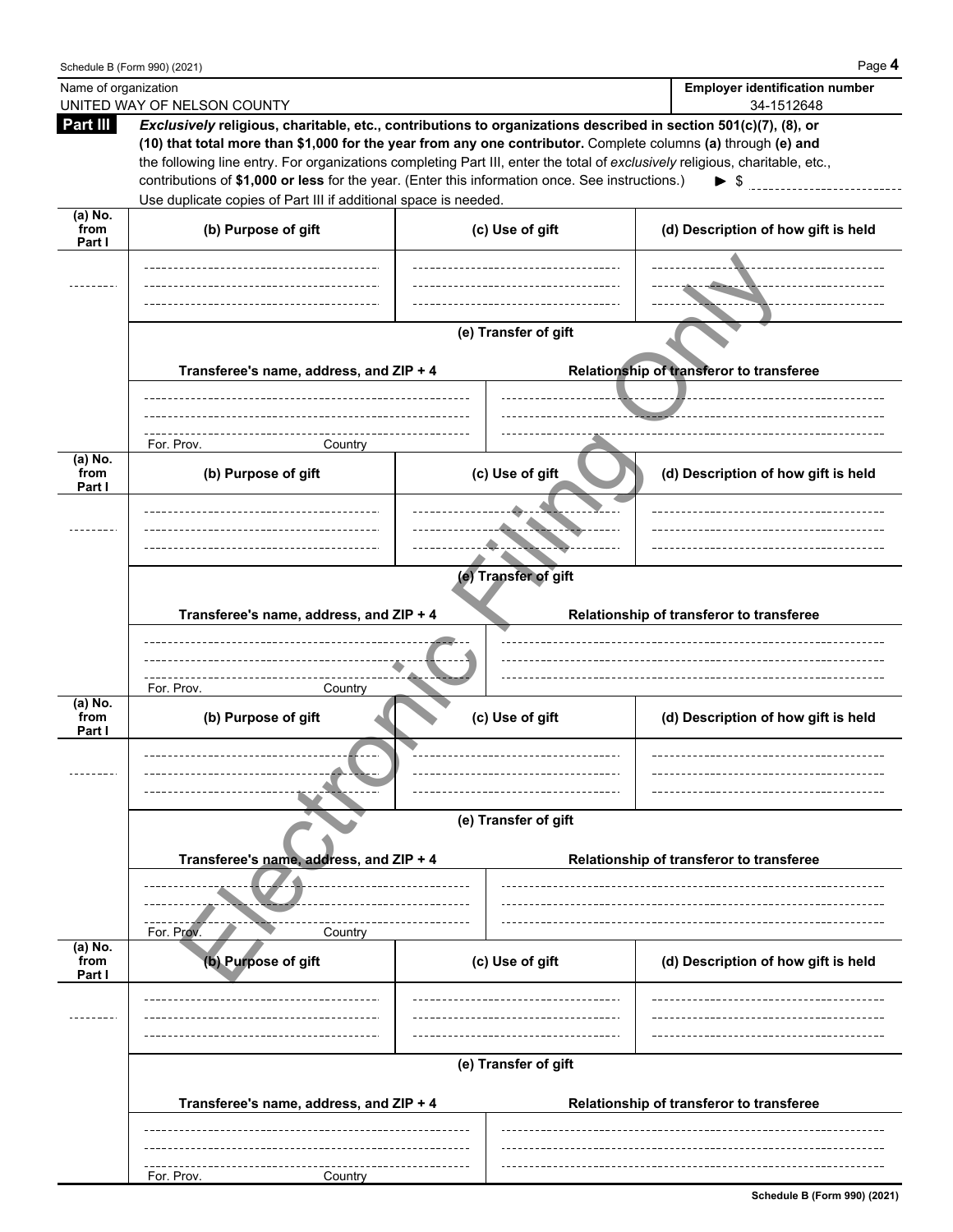| <b>SCHEDULE G</b><br>(Form 990)                      |                                                                                                                                                                                                                                       |               |                                    |                                                                      | Supplemental Information Regarding Fundraising or Gaming Activities<br>Complete if the organization answered "Yes" on Form 990, Part IV, line 17, 18, or 19, or if the |                                                                            | OMB No. 1545-0047                                       |
|------------------------------------------------------|---------------------------------------------------------------------------------------------------------------------------------------------------------------------------------------------------------------------------------------|---------------|------------------------------------|----------------------------------------------------------------------|------------------------------------------------------------------------------------------------------------------------------------------------------------------------|----------------------------------------------------------------------------|---------------------------------------------------------|
| Department of the Treasury                           |                                                                                                                                                                                                                                       |               | Attach to Form 990 or Form 990-EZ. |                                                                      | organization entered more than \$15,000 on Form 990-EZ, line 6a.                                                                                                       |                                                                            | <b>Open to Public</b>                                   |
| Internal Revenue Service<br>Name of the organization |                                                                                                                                                                                                                                       |               |                                    |                                                                      | Go to www.irs.gov/Form990 for instructions and the latest information.                                                                                                 | <b>Employer identification number</b>                                      | Inspection                                              |
|                                                      | UNITED WAY OF NELSON COUNTY                                                                                                                                                                                                           |               |                                    |                                                                      |                                                                                                                                                                        |                                                                            | 34-1512648                                              |
| Part I                                               | Fundraising Activities. Complete if the organization answered "Yes" on Form 990, Part IV, line 17.<br>Form 990-EZ filers are not required to complete this part.                                                                      |               |                                    |                                                                      |                                                                                                                                                                        |                                                                            |                                                         |
| 1                                                    | Indicate whether the organization raised funds through any of the following activities. Check all that apply.                                                                                                                         |               |                                    |                                                                      |                                                                                                                                                                        |                                                                            |                                                         |
| a                                                    | Mail solicitations                                                                                                                                                                                                                    |               | e                                  |                                                                      | Solicitation of non-government grants                                                                                                                                  |                                                                            |                                                         |
| b                                                    | Internet and email solicitations                                                                                                                                                                                                      |               |                                    |                                                                      | Solicitation of government grants                                                                                                                                      |                                                                            |                                                         |
| c                                                    | Phone solicitations                                                                                                                                                                                                                   |               | $\times$<br>g                      |                                                                      | Special fundraising events                                                                                                                                             |                                                                            |                                                         |
| d                                                    | In-person solicitations                                                                                                                                                                                                               |               |                                    |                                                                      |                                                                                                                                                                        |                                                                            |                                                         |
| 2a                                                   | Did the organization have a written or oral agreement with any individual (including officers, directors, trustees,<br>or key employees listed in Form 990, Part VII) or entity in connection with professional fundraising services? |               |                                    |                                                                      |                                                                                                                                                                        |                                                                            | Yes<br><b>IXINo</b>                                     |
| b                                                    | If "Yes," list the 10 highest paid individuals or entities (fundraisers) pursuant to agreements under which the fundraiser is to<br>be compensated at least \$5,000 by the organization.                                              |               |                                    |                                                                      |                                                                                                                                                                        |                                                                            |                                                         |
|                                                      | (i) Name and address of individual<br>or entity (fundraiser)                                                                                                                                                                          | (ii) Activity |                                    | (iii) Did fundraiser have<br>custody or control of<br>contributions? | (iv) Gross receipts<br>from activity                                                                                                                                   | (v) Amount paid to<br>(or retained by)<br>fundraiser listed in<br>col. (i) | (vi) Amount paid to<br>(or retained by)<br>organization |
| 1                                                    |                                                                                                                                                                                                                                       |               | <b>Yes</b>                         | No                                                                   |                                                                                                                                                                        |                                                                            |                                                         |
| 2                                                    |                                                                                                                                                                                                                                       |               |                                    |                                                                      |                                                                                                                                                                        |                                                                            |                                                         |
| 3                                                    |                                                                                                                                                                                                                                       |               |                                    |                                                                      |                                                                                                                                                                        |                                                                            |                                                         |
| 4                                                    |                                                                                                                                                                                                                                       |               |                                    |                                                                      |                                                                                                                                                                        |                                                                            |                                                         |
| 5                                                    |                                                                                                                                                                                                                                       |               |                                    |                                                                      |                                                                                                                                                                        |                                                                            |                                                         |
|                                                      |                                                                                                                                                                                                                                       |               |                                    |                                                                      |                                                                                                                                                                        |                                                                            |                                                         |
| 6                                                    |                                                                                                                                                                                                                                       |               |                                    |                                                                      |                                                                                                                                                                        |                                                                            |                                                         |
| $\overline{7}$                                       |                                                                                                                                                                                                                                       |               |                                    |                                                                      |                                                                                                                                                                        |                                                                            |                                                         |
| 8                                                    |                                                                                                                                                                                                                                       |               |                                    |                                                                      |                                                                                                                                                                        |                                                                            |                                                         |
| 9                                                    |                                                                                                                                                                                                                                       |               |                                    |                                                                      |                                                                                                                                                                        |                                                                            |                                                         |
| 10                                                   |                                                                                                                                                                                                                                       |               |                                    |                                                                      |                                                                                                                                                                        |                                                                            |                                                         |
| Total                                                |                                                                                                                                                                                                                                       |               |                                    |                                                                      |                                                                                                                                                                        |                                                                            |                                                         |
| 3                                                    | List all states in which the organization is registered or licensed to solicit contributions or has been notified it is exempt from<br>registration or licensing.                                                                     |               |                                    |                                                                      |                                                                                                                                                                        |                                                                            |                                                         |
|                                                      |                                                                                                                                                                                                                                       |               |                                    |                                                                      |                                                                                                                                                                        |                                                                            |                                                         |
|                                                      |                                                                                                                                                                                                                                       |               |                                    |                                                                      |                                                                                                                                                                        |                                                                            |                                                         |
|                                                      |                                                                                                                                                                                                                                       |               |                                    |                                                                      |                                                                                                                                                                        |                                                                            |                                                         |
|                                                      |                                                                                                                                                                                                                                       |               |                                    |                                                                      |                                                                                                                                                                        |                                                                            |                                                         |
|                                                      |                                                                                                                                                                                                                                       |               |                                    |                                                                      |                                                                                                                                                                        |                                                                            |                                                         |
|                                                      |                                                                                                                                                                                                                                       |               |                                    |                                                                      |                                                                                                                                                                        |                                                                            |                                                         |
|                                                      |                                                                                                                                                                                                                                       |               |                                    |                                                                      |                                                                                                                                                                        |                                                                            |                                                         |
|                                                      |                                                                                                                                                                                                                                       |               |                                    |                                                                      |                                                                                                                                                                        |                                                                            |                                                         |
|                                                      |                                                                                                                                                                                                                                       |               |                                    |                                                                      |                                                                                                                                                                        |                                                                            |                                                         |
|                                                      |                                                                                                                                                                                                                                       |               |                                    |                                                                      |                                                                                                                                                                        |                                                                            |                                                         |
|                                                      |                                                                                                                                                                                                                                       |               |                                    |                                                                      |                                                                                                                                                                        |                                                                            |                                                         |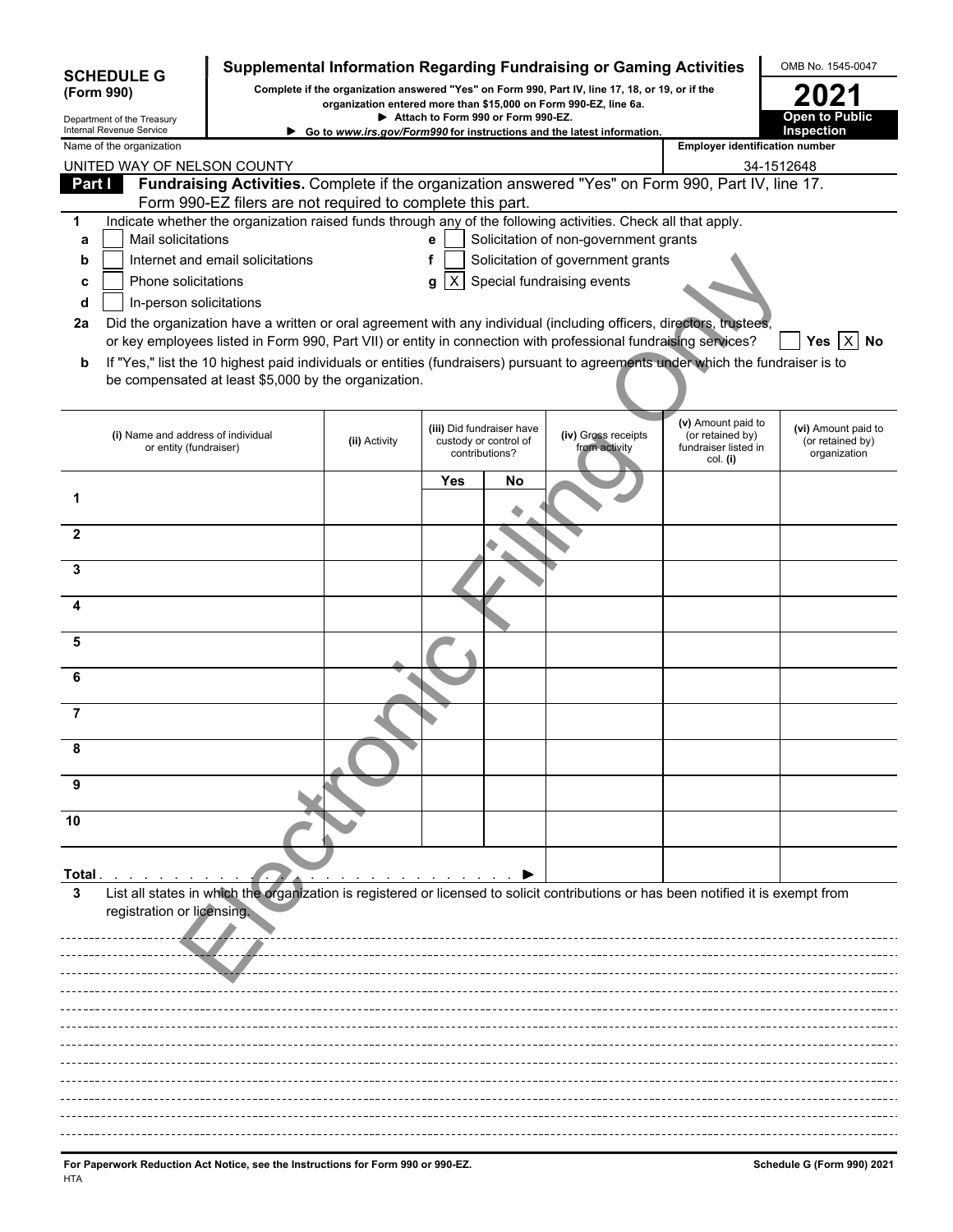| Schedule G (Form 990) 202 |  |  |  |
|---------------------------|--|--|--|
|---------------------------|--|--|--|

T

Schedule G (Form 990) 2021 **Canada Countries UNITED WAY OF NELSON COUNTY** SALE Assets that the same **2** state and the same **2** state and the same **2** state and the same **2** state and the same **2** state and the same **2** sta

**Part II Fundraising Events.** Complete if the organization answered "Yes" on Form 990, Part IV, line 18, or reported more than \$15,000 of fundraising event contributions and gross income on Form 990-EZ, lines 1 and 6b. List events with gross receipts greater than \$5,000. **(a)** Event #1 **(b)** Event #2 **(c)** Other events **(d)** Total events

|                 |              |                                                                                                                                                                                                               | $(a)$ cvent $H$ i<br>5k RACE | $(D)$ cvent $HZ$                                 | <b>(c)</b> Other events<br><b>NONE</b> | (d) Total events<br>(add col. (a) through           |
|-----------------|--------------|---------------------------------------------------------------------------------------------------------------------------------------------------------------------------------------------------------------|------------------------------|--------------------------------------------------|----------------------------------------|-----------------------------------------------------|
|                 |              |                                                                                                                                                                                                               | (event type)                 | (event type)                                     | (total number)                         | col. (c)                                            |
| Revenue         |              | Gross receipts                                                                                                                                                                                                | 23,060                       |                                                  |                                        | 23,060                                              |
|                 | 3            | 2 Less: Contributions<br>Gross income (line 1 minus<br>line 2) $\ldots$ $\ldots$ $\ldots$                                                                                                                     | 23,060                       |                                                  |                                        | 23,060                                              |
|                 |              | 4 Cash prizes                                                                                                                                                                                                 |                              |                                                  |                                        |                                                     |
|                 | 5            | Noncash prizes                                                                                                                                                                                                |                              |                                                  |                                        |                                                     |
|                 | 6            | Rent/facility costs                                                                                                                                                                                           |                              |                                                  |                                        |                                                     |
| Direct Expenses |              | 7 Food and beverages                                                                                                                                                                                          |                              |                                                  |                                        |                                                     |
|                 | 8            | Entertainment                                                                                                                                                                                                 |                              |                                                  |                                        |                                                     |
|                 | 9            | Other direct expenses                                                                                                                                                                                         |                              |                                                  |                                        |                                                     |
|                 | 10<br>11     | Direct expense summary. Add lines 4 through 9 in column (d).                                                                                                                                                  |                              |                                                  | and a straight and a straight          | 23,060                                              |
|                 | Part III     | Net income summary. Subtract line 10 from line 3, column (d)<br>Gaming. Complete if the organization answered "Yes" on Form 990, Part IV, line 19, or reported more than<br>\$15,000 on Form 990-EZ, line 6a. |                              |                                                  |                                        |                                                     |
|                 |              |                                                                                                                                                                                                               | (a) Bingo                    | (b) Pull tabs/instant<br>bingo/progressive bingo | (c) Other gaming                       | (d) Total gaming (add<br>col. (a) through col. (c)) |
| Revenue         |              |                                                                                                                                                                                                               |                              |                                                  |                                        |                                                     |
|                 |              | Gross revenue                                                                                                                                                                                                 |                              |                                                  |                                        |                                                     |
|                 | $\mathbf{2}$ | Cash prizes                                                                                                                                                                                                   |                              |                                                  |                                        |                                                     |
| Direct Expenses | 3            | Noncash prizes                                                                                                                                                                                                |                              |                                                  |                                        |                                                     |
|                 | 4            | Rent/facility costs                                                                                                                                                                                           |                              |                                                  |                                        |                                                     |
|                 | 5            | Other direct expenses                                                                                                                                                                                         |                              |                                                  |                                        |                                                     |
|                 | 6            | Volunteer labor                                                                                                                                                                                               | Yes<br>$\%$<br>n<br>No       | Yes<br>$rac{9}{1}$<br><b>No</b>                  | Yes<br>$\%$<br>$- - - - - -$<br>No     |                                                     |
|                 | 7            |                                                                                                                                                                                                               |                              |                                                  |                                        | $\left( 0\right)$                                   |
|                 | 8            | Net gaming income summary. Subtract line 7 from line 1, column (d)                                                                                                                                            |                              |                                                  |                                        |                                                     |
|                 |              | Enter the state(s) in which the organization conducts gaming activities:                                                                                                                                      |                              |                                                  |                                        |                                                     |
|                 | a<br>b       |                                                                                                                                                                                                               |                              |                                                  |                                        |                                                     |
|                 |              |                                                                                                                                                                                                               |                              |                                                  |                                        |                                                     |
|                 |              | 10a Were any of the organization's gaming licenses revoked, suspended, or terminated during the tax year?     Yes     No                                                                                      |                              |                                                  |                                        |                                                     |
|                 |              |                                                                                                                                                                                                               |                              |                                                  |                                        |                                                     |

**Schedule G (Form 990) 2021**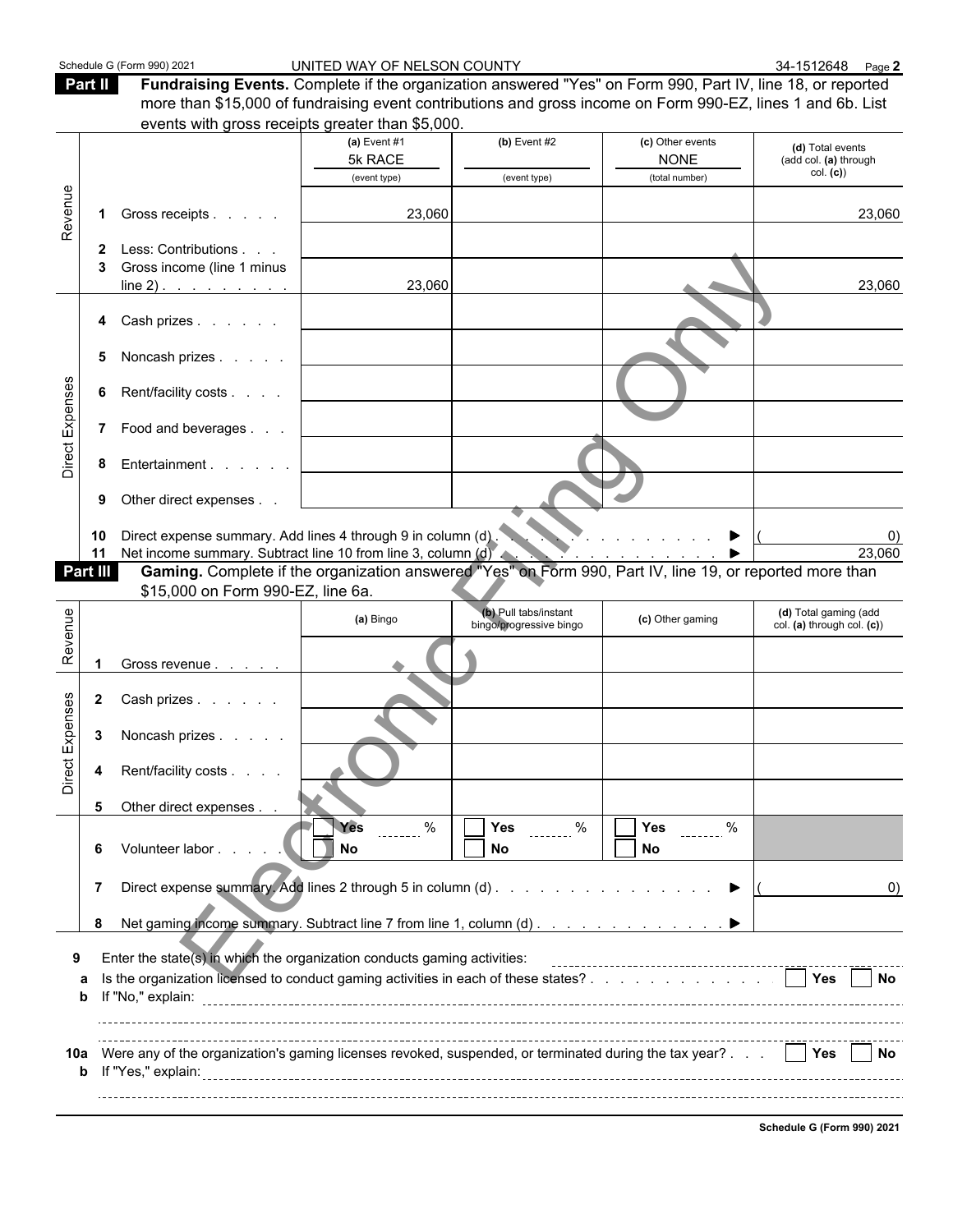|                    | Schedule G (Form 990) 2021<br>UNITED WAY OF NELSON COUNTY                                                                                                                                                                                                                                                                                                                                                                                                         | 34-1512648      |          | Page 3    |
|--------------------|-------------------------------------------------------------------------------------------------------------------------------------------------------------------------------------------------------------------------------------------------------------------------------------------------------------------------------------------------------------------------------------------------------------------------------------------------------------------|-----------------|----------|-----------|
| 11                 |                                                                                                                                                                                                                                                                                                                                                                                                                                                                   |                 |          | <b>No</b> |
| 12                 | Is the organization a grantor, beneficiary or trustee of a trust, or a member of a partnership or other entity                                                                                                                                                                                                                                                                                                                                                    |                 |          |           |
| 13<br>a<br>b<br>14 | Indicate the percentage of gaming activity conducted in:<br> 13a <br>Enter the name and address of the person who prepares the organization's gaming/special events books and<br>records:                                                                                                                                                                                                                                                                         | 13 <sub>b</sub> |          | %         |
|                    | Name $\blacktriangleright$                                                                                                                                                                                                                                                                                                                                                                                                                                        |                 |          |           |
|                    |                                                                                                                                                                                                                                                                                                                                                                                                                                                                   |                 |          |           |
| 15а                | Does the organization have a contract with a third party from whom the organization receives gaming                                                                                                                                                                                                                                                                                                                                                               |                 |          |           |
| b                  | If "Yes," enter the amount of gaming revenue received by the organization $\triangleright$ \$<br>and the<br>amount of gaming revenue retained by the third party $\bullet$ \$ $\frac{1}{2}$ = $\frac{1}{2}$ = $\frac{1}{2}$ = $\frac{1}{2}$ = $\frac{1}{2}$ = $\frac{1}{2}$ = $\frac{1}{2}$ = $\frac{1}{2}$ = $\frac{1}{2}$ = $\frac{1}{2}$ = $\frac{1}{2}$ = $\frac{1}{2}$ = $\frac{1}{2}$ = $\frac{1$<br>c If "Yes," enter name and address of the third party: |                 | Yes   No |           |
|                    |                                                                                                                                                                                                                                                                                                                                                                                                                                                                   |                 |          |           |
|                    | Name $\blacktriangleright$<br>Address $\blacktriangleright$                                                                                                                                                                                                                                                                                                                                                                                                       |                 |          |           |
| 16                 | Gaming manager information:                                                                                                                                                                                                                                                                                                                                                                                                                                       |                 |          |           |
|                    | Name $\blacktriangleright$                                                                                                                                                                                                                                                                                                                                                                                                                                        |                 |          |           |
|                    | Gaming manager compensation<br>$\blacktriangleright$ \$                                                                                                                                                                                                                                                                                                                                                                                                           |                 |          |           |
|                    | Description of services provided                                                                                                                                                                                                                                                                                                                                                                                                                                  |                 |          |           |
|                    | Director/officer<br>Employee<br>Independent contractor                                                                                                                                                                                                                                                                                                                                                                                                            |                 |          |           |
| 17                 | Mandatory distributions:<br>Is the organization required under state law to make charitable distributions from the gaming proceeds to                                                                                                                                                                                                                                                                                                                             |                 |          |           |
|                    | retain the state gaming license?                                                                                                                                                                                                                                                                                                                                                                                                                                  |                 | Yes      | $ $ No    |
| $\mathbf b$        | Enter the amount of distributions required under state law to be distributed to other exempt organizations or<br>spent in the organization's own exempt activities during the tax year $\blacktriangleright$                                                                                                                                                                                                                                                      |                 |          |           |
| Part IV            | Supplemental Information. Provide the explanations required by Part I, line 2b, columns (iii) and (v); and<br>Part III, lines 9, 9b, 10b, 15b, 15c, 16, and 17b, as applicable. Also provide any additional information.<br>See instructions.                                                                                                                                                                                                                     |                 |          |           |
|                    |                                                                                                                                                                                                                                                                                                                                                                                                                                                                   |                 |          |           |
|                    |                                                                                                                                                                                                                                                                                                                                                                                                                                                                   |                 |          |           |
|                    |                                                                                                                                                                                                                                                                                                                                                                                                                                                                   |                 |          |           |
|                    |                                                                                                                                                                                                                                                                                                                                                                                                                                                                   |                 |          |           |
|                    |                                                                                                                                                                                                                                                                                                                                                                                                                                                                   |                 |          |           |
|                    |                                                                                                                                                                                                                                                                                                                                                                                                                                                                   |                 |          |           |
|                    |                                                                                                                                                                                                                                                                                                                                                                                                                                                                   |                 |          |           |
|                    |                                                                                                                                                                                                                                                                                                                                                                                                                                                                   |                 |          |           |

**Schedule G (Form 990) 2021**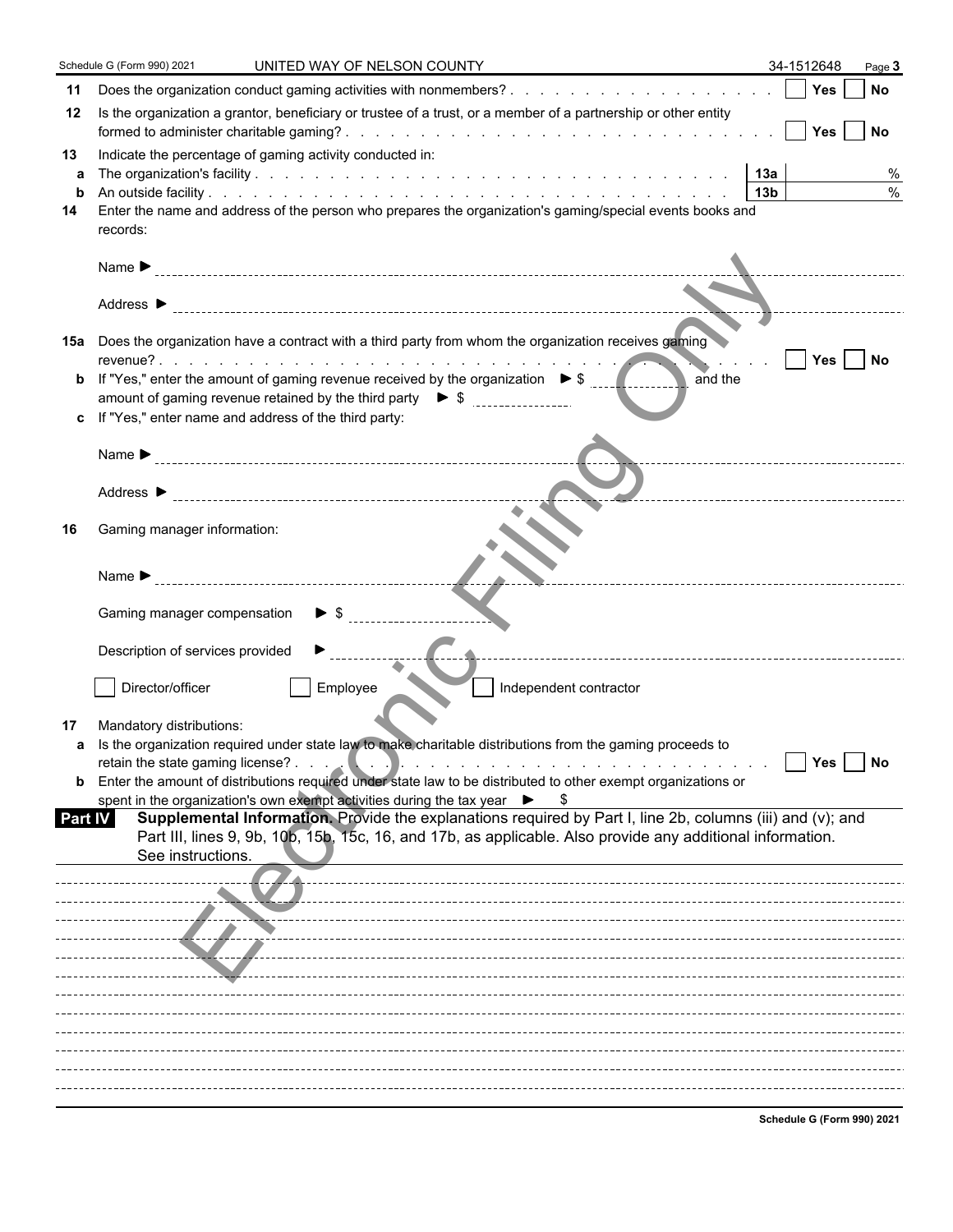| <b>SCHEDULE I</b><br>(Form 990)                        |                                                         |                                                                        |                                    | Attach to Form 990.                                                                                           | <b>Grants and Other Assistance to Organizations,</b><br>Governments, and Individuals in the United States<br>Complete if the organization answered "Yes" on Form 990, Part IV, line 21 or 22. |                                                                                                                                                                                                                                                                           |                                          | OMB No. 1545-0047<br>2021<br><b>Open to Public</b> |
|--------------------------------------------------------|---------------------------------------------------------|------------------------------------------------------------------------|------------------------------------|---------------------------------------------------------------------------------------------------------------|-----------------------------------------------------------------------------------------------------------------------------------------------------------------------------------------------|---------------------------------------------------------------------------------------------------------------------------------------------------------------------------------------------------------------------------------------------------------------------------|------------------------------------------|----------------------------------------------------|
| Department of the Treasury<br>Internal Revenue Service |                                                         |                                                                        |                                    |                                                                                                               | Go to www.irs.gov/Form990 for the latest information.                                                                                                                                         |                                                                                                                                                                                                                                                                           |                                          | Inspection                                         |
| Name of the organization                               |                                                         |                                                                        |                                    |                                                                                                               |                                                                                                                                                                                               |                                                                                                                                                                                                                                                                           | <b>Employer identification number</b>    |                                                    |
|                                                        | UNITED WAY OF NELSON COUNTY                             |                                                                        |                                    |                                                                                                               |                                                                                                                                                                                               |                                                                                                                                                                                                                                                                           |                                          | 34-1512648                                         |
| Part I                                                 |                                                         | <b>General Information on Grants and Assistance</b>                    |                                    |                                                                                                               |                                                                                                                                                                                               |                                                                                                                                                                                                                                                                           |                                          |                                                    |
| $\mathbf 1$                                            |                                                         |                                                                        |                                    |                                                                                                               |                                                                                                                                                                                               | Does the organization maintain records to substantiate the amount of the grants or assistance, the grantees' eligibility for the grants or assistance, and                                                                                                                |                                          |                                                    |
|                                                        |                                                         | the selection criteria used to award the grants or assistance?.        |                                    |                                                                                                               | de la casa de la casa de la casa de la casa de la casa de la casa de la casa de la casa de la casa de la casa de                                                                              |                                                                                                                                                                                                                                                                           |                                          | Yes $\overline{X}$ No                              |
| $\mathbf{2}$                                           |                                                         |                                                                        |                                    | Describe in Part IV the organization's procedures for monitoring the use of grant funds in the United States. |                                                                                                                                                                                               |                                                                                                                                                                                                                                                                           |                                          |                                                    |
| Part II                                                |                                                         |                                                                        |                                    |                                                                                                               |                                                                                                                                                                                               | Grants and Other Assistance to Domestic Organizations and Domestic Governments. Complete if the organization answered "Yes" on Form<br>990, Part IV, line 21, for any recipient that received more than \$5,000. Part II can be duplicated if additional space is needed. |                                          |                                                    |
|                                                        | 1 (a) Name and address of organization<br>or government | $(b)$ EIN                                                              | (c) IRC section<br>(if applicable) | (d) Amount of cash<br>grant                                                                                   | (e) Amount of non-<br>cash assistance                                                                                                                                                         | (f) Method of valuation<br>(book, FMV, appraisal,<br>other)                                                                                                                                                                                                               | (g) Description of<br>noncash assistance | (h) Purpose of grant<br>or assistance              |
| (1)                                                    |                                                         |                                                                        |                                    |                                                                                                               |                                                                                                                                                                                               |                                                                                                                                                                                                                                                                           |                                          |                                                    |
| (2)                                                    |                                                         |                                                                        |                                    |                                                                                                               |                                                                                                                                                                                               |                                                                                                                                                                                                                                                                           |                                          |                                                    |
| (3)                                                    |                                                         |                                                                        |                                    |                                                                                                               |                                                                                                                                                                                               |                                                                                                                                                                                                                                                                           |                                          |                                                    |
| (4)                                                    |                                                         |                                                                        |                                    |                                                                                                               |                                                                                                                                                                                               |                                                                                                                                                                                                                                                                           |                                          |                                                    |
| (5)                                                    |                                                         |                                                                        |                                    |                                                                                                               |                                                                                                                                                                                               |                                                                                                                                                                                                                                                                           |                                          |                                                    |
| (6)                                                    |                                                         |                                                                        |                                    |                                                                                                               |                                                                                                                                                                                               |                                                                                                                                                                                                                                                                           |                                          |                                                    |
| (7)                                                    |                                                         |                                                                        |                                    |                                                                                                               |                                                                                                                                                                                               |                                                                                                                                                                                                                                                                           |                                          |                                                    |
| (8)                                                    |                                                         |                                                                        |                                    |                                                                                                               |                                                                                                                                                                                               |                                                                                                                                                                                                                                                                           |                                          |                                                    |
|                                                        |                                                         |                                                                        |                                    |                                                                                                               |                                                                                                                                                                                               |                                                                                                                                                                                                                                                                           |                                          |                                                    |
| (9)                                                    |                                                         |                                                                        |                                    |                                                                                                               |                                                                                                                                                                                               |                                                                                                                                                                                                                                                                           |                                          |                                                    |
| (10)                                                   |                                                         |                                                                        |                                    |                                                                                                               |                                                                                                                                                                                               |                                                                                                                                                                                                                                                                           |                                          |                                                    |
| (11)                                                   |                                                         |                                                                        |                                    |                                                                                                               |                                                                                                                                                                                               |                                                                                                                                                                                                                                                                           |                                          |                                                    |
| (12)                                                   |                                                         |                                                                        |                                    |                                                                                                               |                                                                                                                                                                                               |                                                                                                                                                                                                                                                                           |                                          |                                                    |
| $\mathbf{2}$                                           |                                                         |                                                                        |                                    |                                                                                                               | Enter total number of section $501(c)(3)$ and government organizations listed in the line 1 table                                                                                             |                                                                                                                                                                                                                                                                           |                                          |                                                    |
| 3                                                      |                                                         |                                                                        |                                    |                                                                                                               |                                                                                                                                                                                               |                                                                                                                                                                                                                                                                           |                                          |                                                    |
|                                                        |                                                         | For Paperwork Reduction Act Notice, see the Instructions for Form 990. |                                    |                                                                                                               |                                                                                                                                                                                               |                                                                                                                                                                                                                                                                           |                                          | Schedule I (Form 990) 2021                         |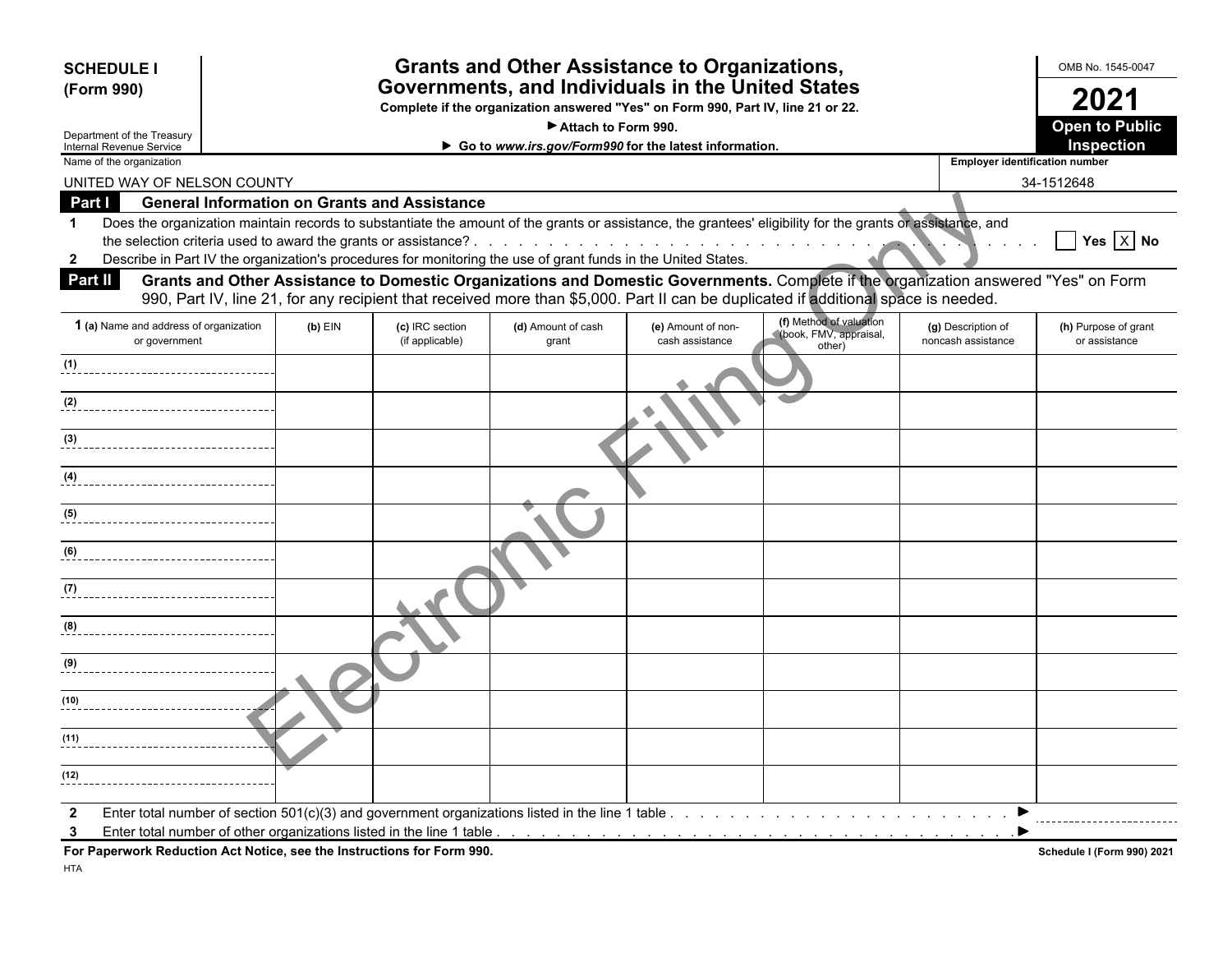Schedule I (Form 990) 2021 Page **2**

| Part III       | Grants and Other Assistance to Domestic Individuals. Complete if the organization answered "Yes" on Form 990, Part IV, line 22.           |                             |                             |                                     |                                                          |                                       |
|----------------|-------------------------------------------------------------------------------------------------------------------------------------------|-----------------------------|-----------------------------|-------------------------------------|----------------------------------------------------------|---------------------------------------|
|                | Part III can be duplicated if additional space is needed.                                                                                 |                             |                             |                                     |                                                          |                                       |
|                | (a) Type of grant or assistance                                                                                                           | (b) Number of<br>recipients | (c) Amount of<br>cash grant | (d) Amount of<br>noncash assistance | (e) Method of valuation (book,<br>FMV, appraisal, other) | (f) Description of noncash assistance |
|                |                                                                                                                                           |                             |                             |                                     |                                                          |                                       |
|                |                                                                                                                                           |                             |                             |                                     |                                                          |                                       |
|                |                                                                                                                                           |                             |                             |                                     |                                                          |                                       |
|                |                                                                                                                                           |                             |                             |                                     |                                                          |                                       |
|                |                                                                                                                                           |                             |                             |                                     |                                                          |                                       |
|                |                                                                                                                                           |                             |                             |                                     |                                                          |                                       |
| 7              |                                                                                                                                           |                             |                             |                                     |                                                          |                                       |
| <b>Part IV</b> | Supplemental Information. Provide the information required in Part I, line 2; Part III, column (b); and any other additional information. |                             |                             |                                     |                                                          |                                       |
|                |                                                                                                                                           |                             |                             |                                     |                                                          |                                       |
|                |                                                                                                                                           |                             |                             |                                     |                                                          |                                       |
|                |                                                                                                                                           |                             |                             |                                     |                                                          |                                       |
|                |                                                                                                                                           |                             |                             |                                     |                                                          |                                       |
|                |                                                                                                                                           |                             |                             |                                     |                                                          |                                       |
|                |                                                                                                                                           |                             |                             |                                     |                                                          |                                       |
|                |                                                                                                                                           |                             |                             |                                     |                                                          |                                       |
|                |                                                                                                                                           |                             |                             |                                     |                                                          |                                       |
|                |                                                                                                                                           |                             |                             |                                     |                                                          |                                       |
|                |                                                                                                                                           |                             |                             |                                     |                                                          |                                       |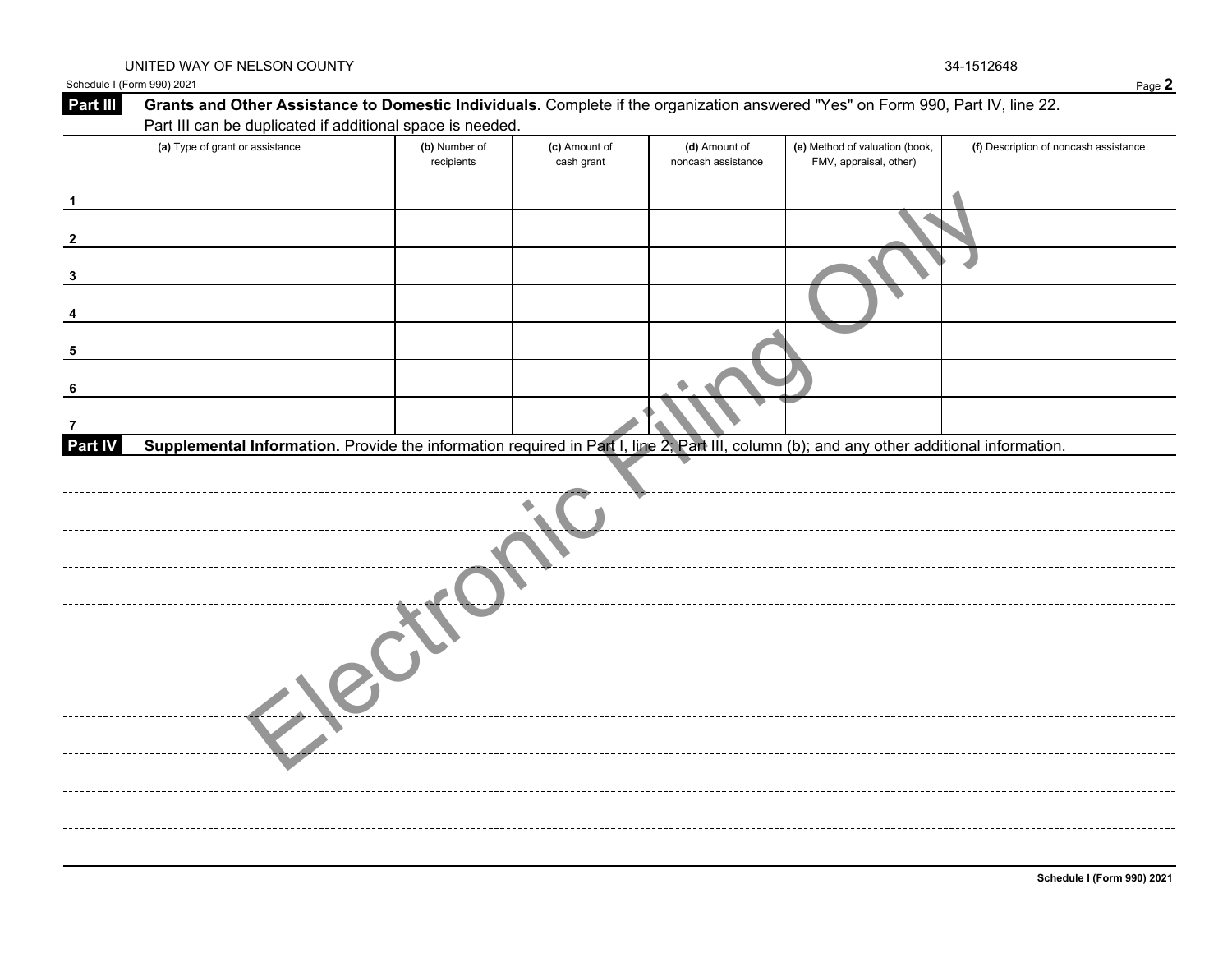| <b>Compensation Information</b><br>(Form 990)<br>For certain Officers, Directors, Trustees, Key Employees, and Highest<br>2021<br><b>Compensated Employees</b><br>> Complete if the organization answered "Yes" on Form 990, Part IV, line 23.<br><b>Open to Public</b><br>Attach to Form 990.<br>Department of the Treasury<br>Inspection<br>Internal Revenue Service<br>Go to www.irs.gov/Form990 for instructions and the latest information.<br><b>Employer identification number</b><br>Name of the organization<br>UNITED WAY OF NELSON COUNTY<br>34-1512648<br>Part I<br><b>Questions Regarding Compensation</b><br><b>Yes</b><br>No<br>Check the appropriate box(es) if the organization provided any of the following to or for a person listed on Form<br>1a<br>990, Part VII, Section A, line 1a. Complete Part III to provide any relevant information regarding these items.<br>First-class or charter travel<br>Housing allowance or residence for personal use<br>Payments for business use of personal residence<br>Travel for companions<br>Health or social club dues or initiation fees<br>Tax indemnification and gross-up payments<br>Personal services (such as maid, chauffeur, chef)<br>Discretionary spending account<br>If any of the boxes on line 1a are checked, did the organization follow a written policy regarding payment<br>b<br>or reimbursement or provision of all of the expenses described above? If "No," complete Part III to<br>1b<br>Did the organization require substantiation prior to reimbursing or allowing expenses incurred by all<br>$\mathbf{2}$<br>directors, trustees, and officers, including the CEO/Executive Director, regarding the items checked on line<br>$\mathbf{2}$<br>Indicate which, if any, of the following the organization used to establish the compensation of the<br>3<br>organization's CEO/Executive Director. Check all that apply. Do not check any boxes for methods used by a<br>related organization to establish compensation of the CEO/Executive Director, but explain in Part III.<br>Compensation committee<br>Written employment contract<br>Independent compensation consultant<br>Compensation survey or study<br>Form 990 of other organizations<br>Approval by the board or compensation committee<br>During the year, did any person listed on Form 990, Part VII, Section A, line 1a, with respect to the filing<br>4<br>organization or a related organization:<br>$\mathsf{X}$<br>4a<br>a<br>X<br>Participate in or receive payment from a supplemental nonqualified retirement plan?<br>4b<br>b<br>X<br>Participate in or receive payment from an equity-based compensation arrangement?<br>4c<br>c<br>If "Yes" to any of lines 4a-c, list the persons and provide the applicable amounts for each item in Part III.<br>Only section 501(c)(3), 501(c)(4), and $501(c)(29)$ organizations must complete lines 5-9.<br>For persons listed on Form 990, Part VII, Section A, line 1a, did the organization pay or accrue any<br>5<br>compensation contingent on the revenues of:<br>The organization?<br>X<br>5a<br>$\mathsf{X}$<br>5b<br>If "Yes" on line 5a or 5b, describe in Part III.<br>For persons listed on Form 990, Part VII, Section A, line 1a, did the organization pay or accrue any<br>6<br>compensation contingent on the net earnings of:<br>The organization?. And the contract of the contract of the contract of the contract of the contract of the contract of the contract of the contract of the contract of the contract of the contract of the contract of the con<br>X<br>6а<br>$\overline{\mathsf{x}}$<br>6b<br>If "Yes" on line 6a or 6b, describe in Part III.<br>For persons listed on Form 990, Part VII, Section A, line 1a, did the organization provide any nonfixed<br>$\overline{7}$<br>$\overline{7}$<br>$\mathsf{X}$<br>Were any amounts reported on Form 990, Part VII, paid or accrued pursuant to a contract that was subject<br>8<br>to the initial contract exception described in Regulations section 53.4958-4(a)(3)? If "Yes," describe<br>8<br>X<br>If "Yes" on line 8, did the organization also follow the rebuttable presumption procedure described in<br>9<br>9<br>For Paperwork Reduction Act Notice, see the Instructions for Form 990.<br>Schedule J (Form 990) 2021 |  | <b>SCHEDULE J</b> |  | OMB No. 1545-0047 |  |  |  |
|-------------------------------------------------------------------------------------------------------------------------------------------------------------------------------------------------------------------------------------------------------------------------------------------------------------------------------------------------------------------------------------------------------------------------------------------------------------------------------------------------------------------------------------------------------------------------------------------------------------------------------------------------------------------------------------------------------------------------------------------------------------------------------------------------------------------------------------------------------------------------------------------------------------------------------------------------------------------------------------------------------------------------------------------------------------------------------------------------------------------------------------------------------------------------------------------------------------------------------------------------------------------------------------------------------------------------------------------------------------------------------------------------------------------------------------------------------------------------------------------------------------------------------------------------------------------------------------------------------------------------------------------------------------------------------------------------------------------------------------------------------------------------------------------------------------------------------------------------------------------------------------------------------------------------------------------------------------------------------------------------------------------------------------------------------------------------------------------------------------------------------------------------------------------------------------------------------------------------------------------------------------------------------------------------------------------------------------------------------------------------------------------------------------------------------------------------------------------------------------------------------------------------------------------------------------------------------------------------------------------------------------------------------------------------------------------------------------------------------------------------------------------------------------------------------------------------------------------------------------------------------------------------------------------------------------------------------------------------------------------------------------------------------------------------------------------------------------------------------------------------------------------------------------------------------------------------------------------------------------------------------------------------------------------------------------------------------------------------------------------------------------------------------------------------------------------------------------------------------------------------------------------------------------------------------------------------------------------------------------------------------------------------------------------------------------------------------------------------------------------------------------------------------------------------------------------------------------------------------------------------------------------------------------------------------------------------------------------------------------------------------------------------------------------------------------------------------------------------------------------------------------------------------------------------------------------------------------------------------------------------------------------------------------------------------------------------------|--|-------------------|--|-------------------|--|--|--|
|                                                                                                                                                                                                                                                                                                                                                                                                                                                                                                                                                                                                                                                                                                                                                                                                                                                                                                                                                                                                                                                                                                                                                                                                                                                                                                                                                                                                                                                                                                                                                                                                                                                                                                                                                                                                                                                                                                                                                                                                                                                                                                                                                                                                                                                                                                                                                                                                                                                                                                                                                                                                                                                                                                                                                                                                                                                                                                                                                                                                                                                                                                                                                                                                                                                                                                                                                                                                                                                                                                                                                                                                                                                                                                                                                                                                                                                                                                                                                                                                                                                                                                                                                                                                                                                                                                                               |  |                   |  |                   |  |  |  |
|                                                                                                                                                                                                                                                                                                                                                                                                                                                                                                                                                                                                                                                                                                                                                                                                                                                                                                                                                                                                                                                                                                                                                                                                                                                                                                                                                                                                                                                                                                                                                                                                                                                                                                                                                                                                                                                                                                                                                                                                                                                                                                                                                                                                                                                                                                                                                                                                                                                                                                                                                                                                                                                                                                                                                                                                                                                                                                                                                                                                                                                                                                                                                                                                                                                                                                                                                                                                                                                                                                                                                                                                                                                                                                                                                                                                                                                                                                                                                                                                                                                                                                                                                                                                                                                                                                                               |  |                   |  |                   |  |  |  |
|                                                                                                                                                                                                                                                                                                                                                                                                                                                                                                                                                                                                                                                                                                                                                                                                                                                                                                                                                                                                                                                                                                                                                                                                                                                                                                                                                                                                                                                                                                                                                                                                                                                                                                                                                                                                                                                                                                                                                                                                                                                                                                                                                                                                                                                                                                                                                                                                                                                                                                                                                                                                                                                                                                                                                                                                                                                                                                                                                                                                                                                                                                                                                                                                                                                                                                                                                                                                                                                                                                                                                                                                                                                                                                                                                                                                                                                                                                                                                                                                                                                                                                                                                                                                                                                                                                                               |  |                   |  |                   |  |  |  |
|                                                                                                                                                                                                                                                                                                                                                                                                                                                                                                                                                                                                                                                                                                                                                                                                                                                                                                                                                                                                                                                                                                                                                                                                                                                                                                                                                                                                                                                                                                                                                                                                                                                                                                                                                                                                                                                                                                                                                                                                                                                                                                                                                                                                                                                                                                                                                                                                                                                                                                                                                                                                                                                                                                                                                                                                                                                                                                                                                                                                                                                                                                                                                                                                                                                                                                                                                                                                                                                                                                                                                                                                                                                                                                                                                                                                                                                                                                                                                                                                                                                                                                                                                                                                                                                                                                                               |  |                   |  |                   |  |  |  |
|                                                                                                                                                                                                                                                                                                                                                                                                                                                                                                                                                                                                                                                                                                                                                                                                                                                                                                                                                                                                                                                                                                                                                                                                                                                                                                                                                                                                                                                                                                                                                                                                                                                                                                                                                                                                                                                                                                                                                                                                                                                                                                                                                                                                                                                                                                                                                                                                                                                                                                                                                                                                                                                                                                                                                                                                                                                                                                                                                                                                                                                                                                                                                                                                                                                                                                                                                                                                                                                                                                                                                                                                                                                                                                                                                                                                                                                                                                                                                                                                                                                                                                                                                                                                                                                                                                                               |  |                   |  |                   |  |  |  |
|                                                                                                                                                                                                                                                                                                                                                                                                                                                                                                                                                                                                                                                                                                                                                                                                                                                                                                                                                                                                                                                                                                                                                                                                                                                                                                                                                                                                                                                                                                                                                                                                                                                                                                                                                                                                                                                                                                                                                                                                                                                                                                                                                                                                                                                                                                                                                                                                                                                                                                                                                                                                                                                                                                                                                                                                                                                                                                                                                                                                                                                                                                                                                                                                                                                                                                                                                                                                                                                                                                                                                                                                                                                                                                                                                                                                                                                                                                                                                                                                                                                                                                                                                                                                                                                                                                                               |  |                   |  |                   |  |  |  |
|                                                                                                                                                                                                                                                                                                                                                                                                                                                                                                                                                                                                                                                                                                                                                                                                                                                                                                                                                                                                                                                                                                                                                                                                                                                                                                                                                                                                                                                                                                                                                                                                                                                                                                                                                                                                                                                                                                                                                                                                                                                                                                                                                                                                                                                                                                                                                                                                                                                                                                                                                                                                                                                                                                                                                                                                                                                                                                                                                                                                                                                                                                                                                                                                                                                                                                                                                                                                                                                                                                                                                                                                                                                                                                                                                                                                                                                                                                                                                                                                                                                                                                                                                                                                                                                                                                                               |  |                   |  |                   |  |  |  |
|                                                                                                                                                                                                                                                                                                                                                                                                                                                                                                                                                                                                                                                                                                                                                                                                                                                                                                                                                                                                                                                                                                                                                                                                                                                                                                                                                                                                                                                                                                                                                                                                                                                                                                                                                                                                                                                                                                                                                                                                                                                                                                                                                                                                                                                                                                                                                                                                                                                                                                                                                                                                                                                                                                                                                                                                                                                                                                                                                                                                                                                                                                                                                                                                                                                                                                                                                                                                                                                                                                                                                                                                                                                                                                                                                                                                                                                                                                                                                                                                                                                                                                                                                                                                                                                                                                                               |  |                   |  |                   |  |  |  |
|                                                                                                                                                                                                                                                                                                                                                                                                                                                                                                                                                                                                                                                                                                                                                                                                                                                                                                                                                                                                                                                                                                                                                                                                                                                                                                                                                                                                                                                                                                                                                                                                                                                                                                                                                                                                                                                                                                                                                                                                                                                                                                                                                                                                                                                                                                                                                                                                                                                                                                                                                                                                                                                                                                                                                                                                                                                                                                                                                                                                                                                                                                                                                                                                                                                                                                                                                                                                                                                                                                                                                                                                                                                                                                                                                                                                                                                                                                                                                                                                                                                                                                                                                                                                                                                                                                                               |  |                   |  |                   |  |  |  |
|                                                                                                                                                                                                                                                                                                                                                                                                                                                                                                                                                                                                                                                                                                                                                                                                                                                                                                                                                                                                                                                                                                                                                                                                                                                                                                                                                                                                                                                                                                                                                                                                                                                                                                                                                                                                                                                                                                                                                                                                                                                                                                                                                                                                                                                                                                                                                                                                                                                                                                                                                                                                                                                                                                                                                                                                                                                                                                                                                                                                                                                                                                                                                                                                                                                                                                                                                                                                                                                                                                                                                                                                                                                                                                                                                                                                                                                                                                                                                                                                                                                                                                                                                                                                                                                                                                                               |  |                   |  |                   |  |  |  |
|                                                                                                                                                                                                                                                                                                                                                                                                                                                                                                                                                                                                                                                                                                                                                                                                                                                                                                                                                                                                                                                                                                                                                                                                                                                                                                                                                                                                                                                                                                                                                                                                                                                                                                                                                                                                                                                                                                                                                                                                                                                                                                                                                                                                                                                                                                                                                                                                                                                                                                                                                                                                                                                                                                                                                                                                                                                                                                                                                                                                                                                                                                                                                                                                                                                                                                                                                                                                                                                                                                                                                                                                                                                                                                                                                                                                                                                                                                                                                                                                                                                                                                                                                                                                                                                                                                                               |  |                   |  |                   |  |  |  |
|                                                                                                                                                                                                                                                                                                                                                                                                                                                                                                                                                                                                                                                                                                                                                                                                                                                                                                                                                                                                                                                                                                                                                                                                                                                                                                                                                                                                                                                                                                                                                                                                                                                                                                                                                                                                                                                                                                                                                                                                                                                                                                                                                                                                                                                                                                                                                                                                                                                                                                                                                                                                                                                                                                                                                                                                                                                                                                                                                                                                                                                                                                                                                                                                                                                                                                                                                                                                                                                                                                                                                                                                                                                                                                                                                                                                                                                                                                                                                                                                                                                                                                                                                                                                                                                                                                                               |  |                   |  |                   |  |  |  |
|                                                                                                                                                                                                                                                                                                                                                                                                                                                                                                                                                                                                                                                                                                                                                                                                                                                                                                                                                                                                                                                                                                                                                                                                                                                                                                                                                                                                                                                                                                                                                                                                                                                                                                                                                                                                                                                                                                                                                                                                                                                                                                                                                                                                                                                                                                                                                                                                                                                                                                                                                                                                                                                                                                                                                                                                                                                                                                                                                                                                                                                                                                                                                                                                                                                                                                                                                                                                                                                                                                                                                                                                                                                                                                                                                                                                                                                                                                                                                                                                                                                                                                                                                                                                                                                                                                                               |  |                   |  |                   |  |  |  |
|                                                                                                                                                                                                                                                                                                                                                                                                                                                                                                                                                                                                                                                                                                                                                                                                                                                                                                                                                                                                                                                                                                                                                                                                                                                                                                                                                                                                                                                                                                                                                                                                                                                                                                                                                                                                                                                                                                                                                                                                                                                                                                                                                                                                                                                                                                                                                                                                                                                                                                                                                                                                                                                                                                                                                                                                                                                                                                                                                                                                                                                                                                                                                                                                                                                                                                                                                                                                                                                                                                                                                                                                                                                                                                                                                                                                                                                                                                                                                                                                                                                                                                                                                                                                                                                                                                                               |  |                   |  |                   |  |  |  |
|                                                                                                                                                                                                                                                                                                                                                                                                                                                                                                                                                                                                                                                                                                                                                                                                                                                                                                                                                                                                                                                                                                                                                                                                                                                                                                                                                                                                                                                                                                                                                                                                                                                                                                                                                                                                                                                                                                                                                                                                                                                                                                                                                                                                                                                                                                                                                                                                                                                                                                                                                                                                                                                                                                                                                                                                                                                                                                                                                                                                                                                                                                                                                                                                                                                                                                                                                                                                                                                                                                                                                                                                                                                                                                                                                                                                                                                                                                                                                                                                                                                                                                                                                                                                                                                                                                                               |  |                   |  |                   |  |  |  |
|                                                                                                                                                                                                                                                                                                                                                                                                                                                                                                                                                                                                                                                                                                                                                                                                                                                                                                                                                                                                                                                                                                                                                                                                                                                                                                                                                                                                                                                                                                                                                                                                                                                                                                                                                                                                                                                                                                                                                                                                                                                                                                                                                                                                                                                                                                                                                                                                                                                                                                                                                                                                                                                                                                                                                                                                                                                                                                                                                                                                                                                                                                                                                                                                                                                                                                                                                                                                                                                                                                                                                                                                                                                                                                                                                                                                                                                                                                                                                                                                                                                                                                                                                                                                                                                                                                                               |  |                   |  |                   |  |  |  |
|                                                                                                                                                                                                                                                                                                                                                                                                                                                                                                                                                                                                                                                                                                                                                                                                                                                                                                                                                                                                                                                                                                                                                                                                                                                                                                                                                                                                                                                                                                                                                                                                                                                                                                                                                                                                                                                                                                                                                                                                                                                                                                                                                                                                                                                                                                                                                                                                                                                                                                                                                                                                                                                                                                                                                                                                                                                                                                                                                                                                                                                                                                                                                                                                                                                                                                                                                                                                                                                                                                                                                                                                                                                                                                                                                                                                                                                                                                                                                                                                                                                                                                                                                                                                                                                                                                                               |  |                   |  |                   |  |  |  |
|                                                                                                                                                                                                                                                                                                                                                                                                                                                                                                                                                                                                                                                                                                                                                                                                                                                                                                                                                                                                                                                                                                                                                                                                                                                                                                                                                                                                                                                                                                                                                                                                                                                                                                                                                                                                                                                                                                                                                                                                                                                                                                                                                                                                                                                                                                                                                                                                                                                                                                                                                                                                                                                                                                                                                                                                                                                                                                                                                                                                                                                                                                                                                                                                                                                                                                                                                                                                                                                                                                                                                                                                                                                                                                                                                                                                                                                                                                                                                                                                                                                                                                                                                                                                                                                                                                                               |  |                   |  |                   |  |  |  |
|                                                                                                                                                                                                                                                                                                                                                                                                                                                                                                                                                                                                                                                                                                                                                                                                                                                                                                                                                                                                                                                                                                                                                                                                                                                                                                                                                                                                                                                                                                                                                                                                                                                                                                                                                                                                                                                                                                                                                                                                                                                                                                                                                                                                                                                                                                                                                                                                                                                                                                                                                                                                                                                                                                                                                                                                                                                                                                                                                                                                                                                                                                                                                                                                                                                                                                                                                                                                                                                                                                                                                                                                                                                                                                                                                                                                                                                                                                                                                                                                                                                                                                                                                                                                                                                                                                                               |  |                   |  |                   |  |  |  |
|                                                                                                                                                                                                                                                                                                                                                                                                                                                                                                                                                                                                                                                                                                                                                                                                                                                                                                                                                                                                                                                                                                                                                                                                                                                                                                                                                                                                                                                                                                                                                                                                                                                                                                                                                                                                                                                                                                                                                                                                                                                                                                                                                                                                                                                                                                                                                                                                                                                                                                                                                                                                                                                                                                                                                                                                                                                                                                                                                                                                                                                                                                                                                                                                                                                                                                                                                                                                                                                                                                                                                                                                                                                                                                                                                                                                                                                                                                                                                                                                                                                                                                                                                                                                                                                                                                                               |  |                   |  |                   |  |  |  |
|                                                                                                                                                                                                                                                                                                                                                                                                                                                                                                                                                                                                                                                                                                                                                                                                                                                                                                                                                                                                                                                                                                                                                                                                                                                                                                                                                                                                                                                                                                                                                                                                                                                                                                                                                                                                                                                                                                                                                                                                                                                                                                                                                                                                                                                                                                                                                                                                                                                                                                                                                                                                                                                                                                                                                                                                                                                                                                                                                                                                                                                                                                                                                                                                                                                                                                                                                                                                                                                                                                                                                                                                                                                                                                                                                                                                                                                                                                                                                                                                                                                                                                                                                                                                                                                                                                                               |  |                   |  |                   |  |  |  |
|                                                                                                                                                                                                                                                                                                                                                                                                                                                                                                                                                                                                                                                                                                                                                                                                                                                                                                                                                                                                                                                                                                                                                                                                                                                                                                                                                                                                                                                                                                                                                                                                                                                                                                                                                                                                                                                                                                                                                                                                                                                                                                                                                                                                                                                                                                                                                                                                                                                                                                                                                                                                                                                                                                                                                                                                                                                                                                                                                                                                                                                                                                                                                                                                                                                                                                                                                                                                                                                                                                                                                                                                                                                                                                                                                                                                                                                                                                                                                                                                                                                                                                                                                                                                                                                                                                                               |  |                   |  |                   |  |  |  |
|                                                                                                                                                                                                                                                                                                                                                                                                                                                                                                                                                                                                                                                                                                                                                                                                                                                                                                                                                                                                                                                                                                                                                                                                                                                                                                                                                                                                                                                                                                                                                                                                                                                                                                                                                                                                                                                                                                                                                                                                                                                                                                                                                                                                                                                                                                                                                                                                                                                                                                                                                                                                                                                                                                                                                                                                                                                                                                                                                                                                                                                                                                                                                                                                                                                                                                                                                                                                                                                                                                                                                                                                                                                                                                                                                                                                                                                                                                                                                                                                                                                                                                                                                                                                                                                                                                                               |  |                   |  |                   |  |  |  |
|                                                                                                                                                                                                                                                                                                                                                                                                                                                                                                                                                                                                                                                                                                                                                                                                                                                                                                                                                                                                                                                                                                                                                                                                                                                                                                                                                                                                                                                                                                                                                                                                                                                                                                                                                                                                                                                                                                                                                                                                                                                                                                                                                                                                                                                                                                                                                                                                                                                                                                                                                                                                                                                                                                                                                                                                                                                                                                                                                                                                                                                                                                                                                                                                                                                                                                                                                                                                                                                                                                                                                                                                                                                                                                                                                                                                                                                                                                                                                                                                                                                                                                                                                                                                                                                                                                                               |  |                   |  |                   |  |  |  |
|                                                                                                                                                                                                                                                                                                                                                                                                                                                                                                                                                                                                                                                                                                                                                                                                                                                                                                                                                                                                                                                                                                                                                                                                                                                                                                                                                                                                                                                                                                                                                                                                                                                                                                                                                                                                                                                                                                                                                                                                                                                                                                                                                                                                                                                                                                                                                                                                                                                                                                                                                                                                                                                                                                                                                                                                                                                                                                                                                                                                                                                                                                                                                                                                                                                                                                                                                                                                                                                                                                                                                                                                                                                                                                                                                                                                                                                                                                                                                                                                                                                                                                                                                                                                                                                                                                                               |  |                   |  |                   |  |  |  |
|                                                                                                                                                                                                                                                                                                                                                                                                                                                                                                                                                                                                                                                                                                                                                                                                                                                                                                                                                                                                                                                                                                                                                                                                                                                                                                                                                                                                                                                                                                                                                                                                                                                                                                                                                                                                                                                                                                                                                                                                                                                                                                                                                                                                                                                                                                                                                                                                                                                                                                                                                                                                                                                                                                                                                                                                                                                                                                                                                                                                                                                                                                                                                                                                                                                                                                                                                                                                                                                                                                                                                                                                                                                                                                                                                                                                                                                                                                                                                                                                                                                                                                                                                                                                                                                                                                                               |  |                   |  |                   |  |  |  |
|                                                                                                                                                                                                                                                                                                                                                                                                                                                                                                                                                                                                                                                                                                                                                                                                                                                                                                                                                                                                                                                                                                                                                                                                                                                                                                                                                                                                                                                                                                                                                                                                                                                                                                                                                                                                                                                                                                                                                                                                                                                                                                                                                                                                                                                                                                                                                                                                                                                                                                                                                                                                                                                                                                                                                                                                                                                                                                                                                                                                                                                                                                                                                                                                                                                                                                                                                                                                                                                                                                                                                                                                                                                                                                                                                                                                                                                                                                                                                                                                                                                                                                                                                                                                                                                                                                                               |  |                   |  |                   |  |  |  |
|                                                                                                                                                                                                                                                                                                                                                                                                                                                                                                                                                                                                                                                                                                                                                                                                                                                                                                                                                                                                                                                                                                                                                                                                                                                                                                                                                                                                                                                                                                                                                                                                                                                                                                                                                                                                                                                                                                                                                                                                                                                                                                                                                                                                                                                                                                                                                                                                                                                                                                                                                                                                                                                                                                                                                                                                                                                                                                                                                                                                                                                                                                                                                                                                                                                                                                                                                                                                                                                                                                                                                                                                                                                                                                                                                                                                                                                                                                                                                                                                                                                                                                                                                                                                                                                                                                                               |  |                   |  |                   |  |  |  |
|                                                                                                                                                                                                                                                                                                                                                                                                                                                                                                                                                                                                                                                                                                                                                                                                                                                                                                                                                                                                                                                                                                                                                                                                                                                                                                                                                                                                                                                                                                                                                                                                                                                                                                                                                                                                                                                                                                                                                                                                                                                                                                                                                                                                                                                                                                                                                                                                                                                                                                                                                                                                                                                                                                                                                                                                                                                                                                                                                                                                                                                                                                                                                                                                                                                                                                                                                                                                                                                                                                                                                                                                                                                                                                                                                                                                                                                                                                                                                                                                                                                                                                                                                                                                                                                                                                                               |  |                   |  |                   |  |  |  |
|                                                                                                                                                                                                                                                                                                                                                                                                                                                                                                                                                                                                                                                                                                                                                                                                                                                                                                                                                                                                                                                                                                                                                                                                                                                                                                                                                                                                                                                                                                                                                                                                                                                                                                                                                                                                                                                                                                                                                                                                                                                                                                                                                                                                                                                                                                                                                                                                                                                                                                                                                                                                                                                                                                                                                                                                                                                                                                                                                                                                                                                                                                                                                                                                                                                                                                                                                                                                                                                                                                                                                                                                                                                                                                                                                                                                                                                                                                                                                                                                                                                                                                                                                                                                                                                                                                                               |  |                   |  |                   |  |  |  |
|                                                                                                                                                                                                                                                                                                                                                                                                                                                                                                                                                                                                                                                                                                                                                                                                                                                                                                                                                                                                                                                                                                                                                                                                                                                                                                                                                                                                                                                                                                                                                                                                                                                                                                                                                                                                                                                                                                                                                                                                                                                                                                                                                                                                                                                                                                                                                                                                                                                                                                                                                                                                                                                                                                                                                                                                                                                                                                                                                                                                                                                                                                                                                                                                                                                                                                                                                                                                                                                                                                                                                                                                                                                                                                                                                                                                                                                                                                                                                                                                                                                                                                                                                                                                                                                                                                                               |  |                   |  |                   |  |  |  |
|                                                                                                                                                                                                                                                                                                                                                                                                                                                                                                                                                                                                                                                                                                                                                                                                                                                                                                                                                                                                                                                                                                                                                                                                                                                                                                                                                                                                                                                                                                                                                                                                                                                                                                                                                                                                                                                                                                                                                                                                                                                                                                                                                                                                                                                                                                                                                                                                                                                                                                                                                                                                                                                                                                                                                                                                                                                                                                                                                                                                                                                                                                                                                                                                                                                                                                                                                                                                                                                                                                                                                                                                                                                                                                                                                                                                                                                                                                                                                                                                                                                                                                                                                                                                                                                                                                                               |  |                   |  |                   |  |  |  |
|                                                                                                                                                                                                                                                                                                                                                                                                                                                                                                                                                                                                                                                                                                                                                                                                                                                                                                                                                                                                                                                                                                                                                                                                                                                                                                                                                                                                                                                                                                                                                                                                                                                                                                                                                                                                                                                                                                                                                                                                                                                                                                                                                                                                                                                                                                                                                                                                                                                                                                                                                                                                                                                                                                                                                                                                                                                                                                                                                                                                                                                                                                                                                                                                                                                                                                                                                                                                                                                                                                                                                                                                                                                                                                                                                                                                                                                                                                                                                                                                                                                                                                                                                                                                                                                                                                                               |  |                   |  |                   |  |  |  |
|                                                                                                                                                                                                                                                                                                                                                                                                                                                                                                                                                                                                                                                                                                                                                                                                                                                                                                                                                                                                                                                                                                                                                                                                                                                                                                                                                                                                                                                                                                                                                                                                                                                                                                                                                                                                                                                                                                                                                                                                                                                                                                                                                                                                                                                                                                                                                                                                                                                                                                                                                                                                                                                                                                                                                                                                                                                                                                                                                                                                                                                                                                                                                                                                                                                                                                                                                                                                                                                                                                                                                                                                                                                                                                                                                                                                                                                                                                                                                                                                                                                                                                                                                                                                                                                                                                                               |  |                   |  |                   |  |  |  |
|                                                                                                                                                                                                                                                                                                                                                                                                                                                                                                                                                                                                                                                                                                                                                                                                                                                                                                                                                                                                                                                                                                                                                                                                                                                                                                                                                                                                                                                                                                                                                                                                                                                                                                                                                                                                                                                                                                                                                                                                                                                                                                                                                                                                                                                                                                                                                                                                                                                                                                                                                                                                                                                                                                                                                                                                                                                                                                                                                                                                                                                                                                                                                                                                                                                                                                                                                                                                                                                                                                                                                                                                                                                                                                                                                                                                                                                                                                                                                                                                                                                                                                                                                                                                                                                                                                                               |  |                   |  |                   |  |  |  |
|                                                                                                                                                                                                                                                                                                                                                                                                                                                                                                                                                                                                                                                                                                                                                                                                                                                                                                                                                                                                                                                                                                                                                                                                                                                                                                                                                                                                                                                                                                                                                                                                                                                                                                                                                                                                                                                                                                                                                                                                                                                                                                                                                                                                                                                                                                                                                                                                                                                                                                                                                                                                                                                                                                                                                                                                                                                                                                                                                                                                                                                                                                                                                                                                                                                                                                                                                                                                                                                                                                                                                                                                                                                                                                                                                                                                                                                                                                                                                                                                                                                                                                                                                                                                                                                                                                                               |  |                   |  |                   |  |  |  |
|                                                                                                                                                                                                                                                                                                                                                                                                                                                                                                                                                                                                                                                                                                                                                                                                                                                                                                                                                                                                                                                                                                                                                                                                                                                                                                                                                                                                                                                                                                                                                                                                                                                                                                                                                                                                                                                                                                                                                                                                                                                                                                                                                                                                                                                                                                                                                                                                                                                                                                                                                                                                                                                                                                                                                                                                                                                                                                                                                                                                                                                                                                                                                                                                                                                                                                                                                                                                                                                                                                                                                                                                                                                                                                                                                                                                                                                                                                                                                                                                                                                                                                                                                                                                                                                                                                                               |  |                   |  |                   |  |  |  |
|                                                                                                                                                                                                                                                                                                                                                                                                                                                                                                                                                                                                                                                                                                                                                                                                                                                                                                                                                                                                                                                                                                                                                                                                                                                                                                                                                                                                                                                                                                                                                                                                                                                                                                                                                                                                                                                                                                                                                                                                                                                                                                                                                                                                                                                                                                                                                                                                                                                                                                                                                                                                                                                                                                                                                                                                                                                                                                                                                                                                                                                                                                                                                                                                                                                                                                                                                                                                                                                                                                                                                                                                                                                                                                                                                                                                                                                                                                                                                                                                                                                                                                                                                                                                                                                                                                                               |  |                   |  |                   |  |  |  |
|                                                                                                                                                                                                                                                                                                                                                                                                                                                                                                                                                                                                                                                                                                                                                                                                                                                                                                                                                                                                                                                                                                                                                                                                                                                                                                                                                                                                                                                                                                                                                                                                                                                                                                                                                                                                                                                                                                                                                                                                                                                                                                                                                                                                                                                                                                                                                                                                                                                                                                                                                                                                                                                                                                                                                                                                                                                                                                                                                                                                                                                                                                                                                                                                                                                                                                                                                                                                                                                                                                                                                                                                                                                                                                                                                                                                                                                                                                                                                                                                                                                                                                                                                                                                                                                                                                                               |  |                   |  |                   |  |  |  |
|                                                                                                                                                                                                                                                                                                                                                                                                                                                                                                                                                                                                                                                                                                                                                                                                                                                                                                                                                                                                                                                                                                                                                                                                                                                                                                                                                                                                                                                                                                                                                                                                                                                                                                                                                                                                                                                                                                                                                                                                                                                                                                                                                                                                                                                                                                                                                                                                                                                                                                                                                                                                                                                                                                                                                                                                                                                                                                                                                                                                                                                                                                                                                                                                                                                                                                                                                                                                                                                                                                                                                                                                                                                                                                                                                                                                                                                                                                                                                                                                                                                                                                                                                                                                                                                                                                                               |  |                   |  |                   |  |  |  |
|                                                                                                                                                                                                                                                                                                                                                                                                                                                                                                                                                                                                                                                                                                                                                                                                                                                                                                                                                                                                                                                                                                                                                                                                                                                                                                                                                                                                                                                                                                                                                                                                                                                                                                                                                                                                                                                                                                                                                                                                                                                                                                                                                                                                                                                                                                                                                                                                                                                                                                                                                                                                                                                                                                                                                                                                                                                                                                                                                                                                                                                                                                                                                                                                                                                                                                                                                                                                                                                                                                                                                                                                                                                                                                                                                                                                                                                                                                                                                                                                                                                                                                                                                                                                                                                                                                                               |  |                   |  |                   |  |  |  |
|                                                                                                                                                                                                                                                                                                                                                                                                                                                                                                                                                                                                                                                                                                                                                                                                                                                                                                                                                                                                                                                                                                                                                                                                                                                                                                                                                                                                                                                                                                                                                                                                                                                                                                                                                                                                                                                                                                                                                                                                                                                                                                                                                                                                                                                                                                                                                                                                                                                                                                                                                                                                                                                                                                                                                                                                                                                                                                                                                                                                                                                                                                                                                                                                                                                                                                                                                                                                                                                                                                                                                                                                                                                                                                                                                                                                                                                                                                                                                                                                                                                                                                                                                                                                                                                                                                                               |  |                   |  |                   |  |  |  |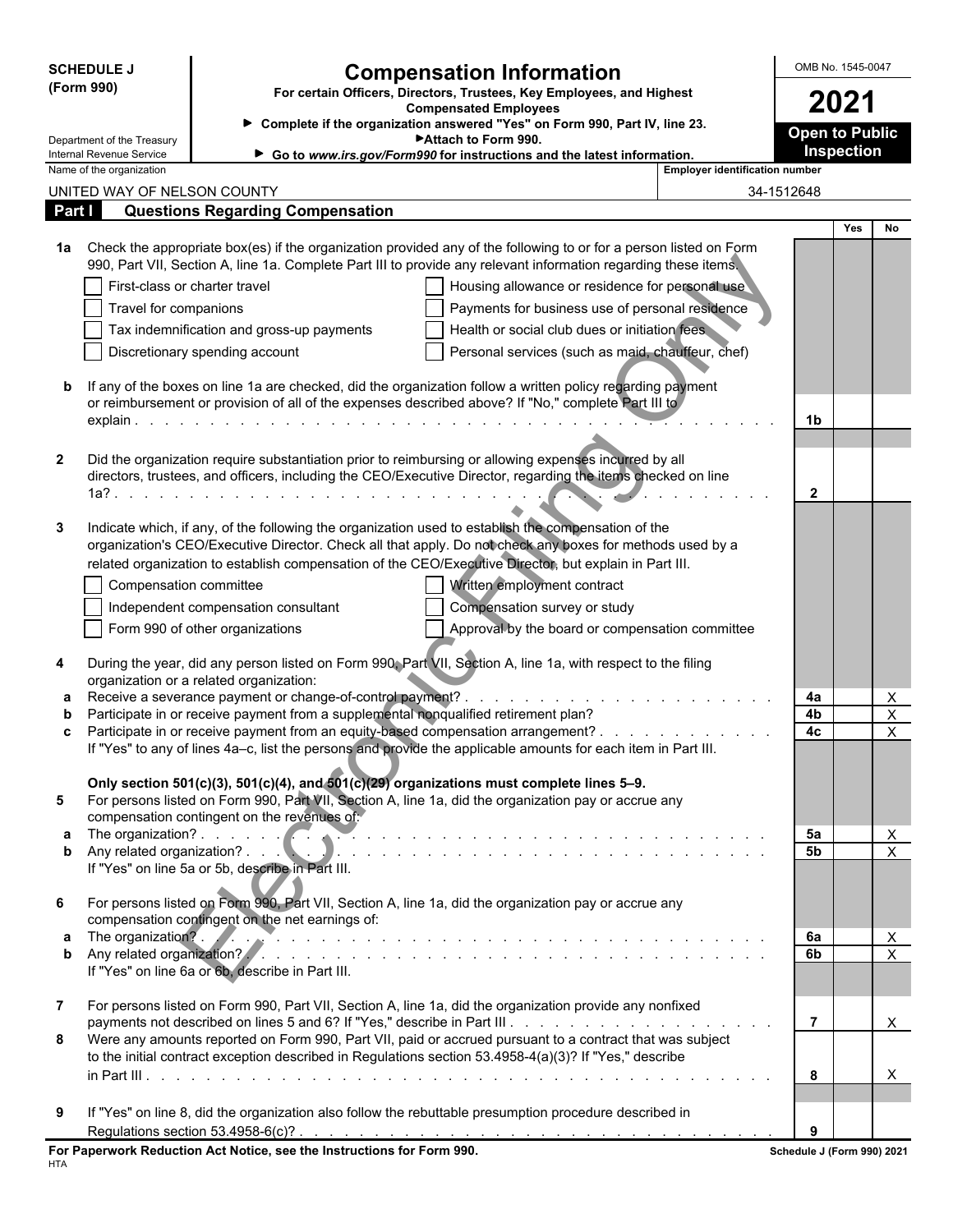#### **Part II Officers, Directors, Trustees, Key Employees, and Highest Compensated Employees.** Use duplicate copies if additional space is needed.

For each individual whose compensation must be reported on Schedule J, report compensation from the organization on row (i) and from related organizations, described in the instructions, on row (ii). Do not list any individuals that aren't listed on Form 990, Part VII.

Note: The sum of columns (B)(i)–(iii) for each listed individual must equal the total amount of Form 990, Part VII, Section A, line 1a, applicable column (D) and (E) amounts for that individual.

|                             |                              |                          | (B) Breakdown of W-2 and/or 1099-MISC and/or 1099-NEC compensation |                                           | (C) Retirement and             | (D) Nontaxable | (E) Total of columns | (F) Compensation                                           |
|-----------------------------|------------------------------|--------------------------|--------------------------------------------------------------------|-------------------------------------------|--------------------------------|----------------|----------------------|------------------------------------------------------------|
| (A) Name and Title          |                              | (i) Base<br>compensation | (ii) Bonus & incentive<br>compensation                             | (iii) Other<br>reportable<br>compensation | other deferred<br>compensation | benefits       | $(B)(i)$ – $(D)$     | in column (B) reported<br>as deferred on prior<br>Form 990 |
| LAURA SEDLATSCHEK           | (i)                          | 24,250                   |                                                                    |                                           |                                |                | 24,250               |                                                            |
| <b>1 EXECUTIVE DIRECTOR</b> | (ii)                         |                          |                                                                    |                                           |                                |                |                      |                                                            |
|                             | (i)                          |                          |                                                                    |                                           |                                |                |                      |                                                            |
| $\mathbf{2}$                | (ii)                         |                          |                                                                    |                                           |                                |                |                      |                                                            |
|                             | (i)                          |                          |                                                                    |                                           |                                |                |                      |                                                            |
| 3                           | (ii)                         |                          |                                                                    |                                           |                                |                |                      |                                                            |
|                             | (i)                          |                          |                                                                    |                                           |                                |                |                      |                                                            |
|                             | (ii)                         |                          |                                                                    |                                           |                                |                |                      |                                                            |
|                             | (i)                          |                          |                                                                    | $\blacktriangle$                          |                                |                |                      |                                                            |
| 5                           | (ii)                         |                          |                                                                    |                                           |                                |                |                      |                                                            |
|                             | (i)                          |                          |                                                                    |                                           |                                |                |                      |                                                            |
| 6                           | (iii)                        |                          |                                                                    |                                           |                                |                |                      |                                                            |
|                             | (i)                          |                          |                                                                    |                                           |                                |                |                      |                                                            |
| $\overline{7}$              | (ii)                         |                          |                                                                    |                                           |                                |                |                      |                                                            |
|                             | (i)                          |                          | $\blacktriangle$                                                   |                                           |                                |                |                      |                                                            |
| 8                           | (i)                          |                          |                                                                    |                                           |                                |                |                      |                                                            |
| 9                           | (i)<br>(i)                   |                          |                                                                    |                                           |                                |                |                      |                                                            |
|                             | (i)                          |                          |                                                                    |                                           |                                |                |                      |                                                            |
| 10                          | (ii)                         |                          |                                                                    |                                           |                                |                |                      |                                                            |
|                             | (i)                          |                          |                                                                    |                                           |                                |                |                      |                                                            |
| 11                          | (ii)                         |                          |                                                                    |                                           |                                |                |                      |                                                            |
|                             | (i)                          |                          |                                                                    |                                           |                                |                |                      |                                                            |
| 12                          | (ii)                         |                          |                                                                    |                                           |                                |                |                      |                                                            |
|                             | $\overline{(\cdot)}$         |                          |                                                                    |                                           |                                |                |                      |                                                            |
| 13                          | (ii)                         |                          |                                                                    |                                           |                                |                |                      |                                                            |
| 14                          | $\overline{\bf{u}}$<br>(iii) |                          |                                                                    |                                           |                                |                |                      |                                                            |
|                             | (i)                          |                          |                                                                    |                                           |                                |                |                      |                                                            |
| 15                          | (ii)                         |                          |                                                                    |                                           |                                |                |                      |                                                            |
|                             | (i)                          |                          |                                                                    |                                           |                                |                |                      |                                                            |
| 16                          | (ii)                         |                          |                                                                    |                                           |                                |                |                      |                                                            |

**Schedule J (Form 990) 2021**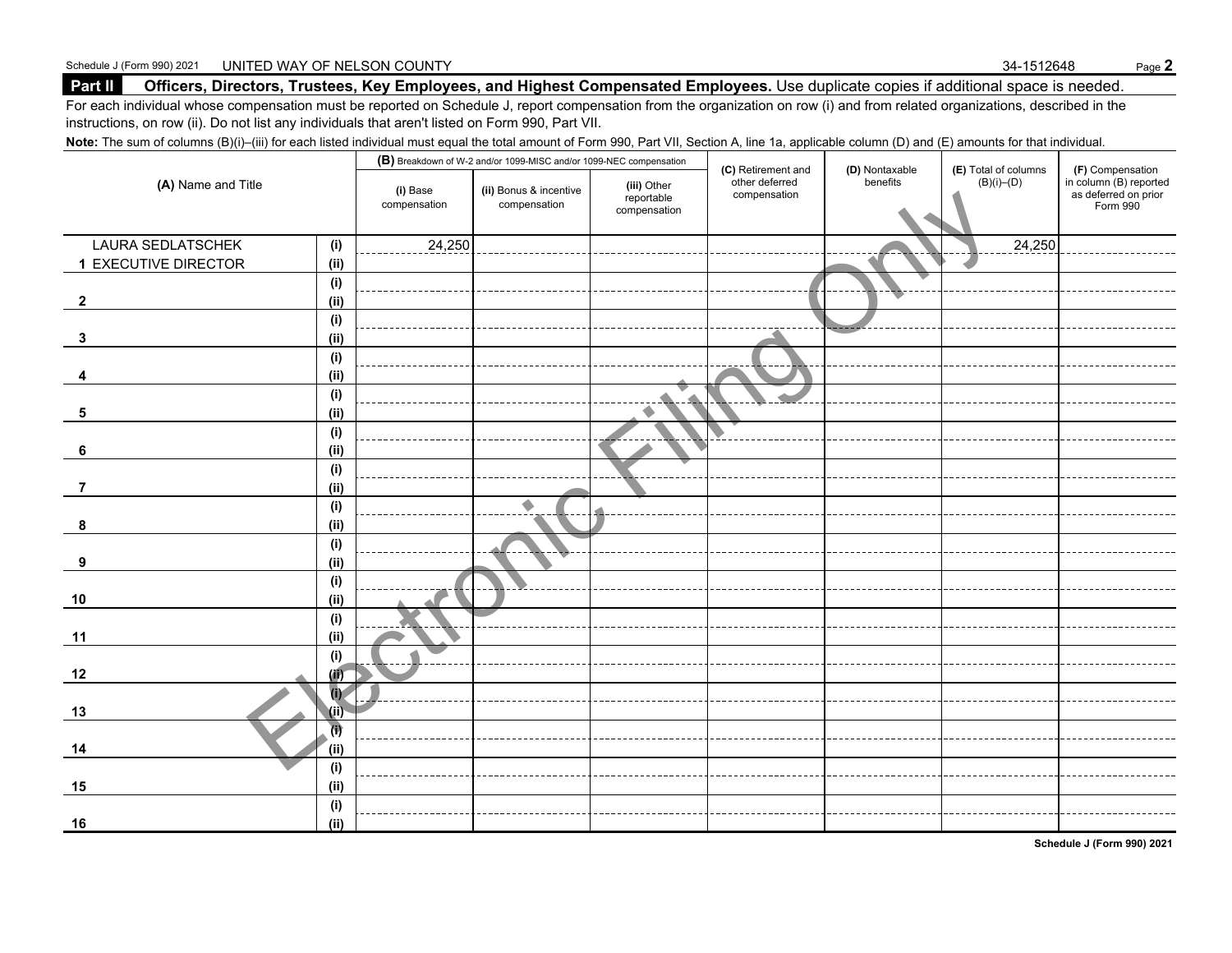#### **Part III Supplemental Information**

Provide the information, explanation, or descriptions required for Part I, lines 1a, 1b, 3, 4a, 4b, 4c, 5a, 5b, 6a, 6b, 7, and 8, and for Part II. Also complete this part for any additional information.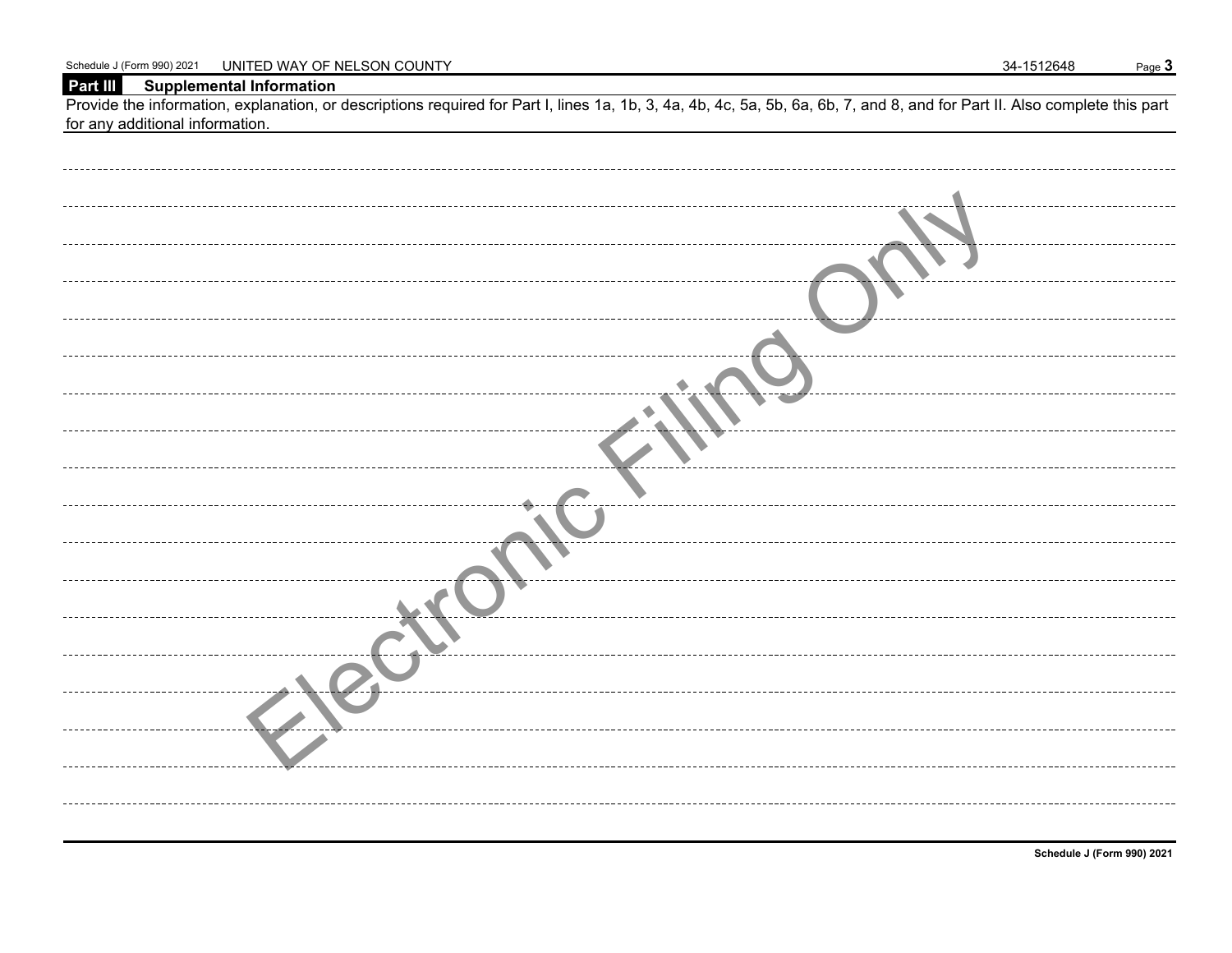| <b>SCHEDULE O</b>                                      | Supplemental Information to Form 990 or 990-EZ                                                                                         | OMB No. 1545-0047                   |  |
|--------------------------------------------------------|----------------------------------------------------------------------------------------------------------------------------------------|-------------------------------------|--|
| (Form 990)                                             | Complete to provide information for responses to specific questions on<br>Form 990 or 990-EZ or to provide any additional information. | 2021                                |  |
| Department of the Treasury<br>Internal Revenue Service | Attach to Form 990 or Form 990-EZ.<br>Go to www.irs.gov/Form990 for the latest information.                                            | <b>Open to Public</b><br>Inspection |  |
| Name of the organization                               |                                                                                                                                        | Employer identification number      |  |
| UNITED WAY OF NELSON COUNTY                            |                                                                                                                                        | 34-1512648                          |  |
|                                                        | Form 990, Part III, Line 4d: Program Service Expenses: 0, Grants and allocations: 157,990,                                             |                                     |  |
| Revenue: 0 Other Programs and Services                 |                                                                                                                                        |                                     |  |
|                                                        |                                                                                                                                        |                                     |  |
|                                                        |                                                                                                                                        |                                     |  |
|                                                        |                                                                                                                                        |                                     |  |
|                                                        |                                                                                                                                        |                                     |  |
|                                                        |                                                                                                                                        |                                     |  |
|                                                        |                                                                                                                                        |                                     |  |
|                                                        |                                                                                                                                        |                                     |  |
|                                                        |                                                                                                                                        |                                     |  |
|                                                        |                                                                                                                                        |                                     |  |
|                                                        |                                                                                                                                        |                                     |  |
|                                                        |                                                                                                                                        |                                     |  |
|                                                        |                                                                                                                                        |                                     |  |
|                                                        |                                                                                                                                        |                                     |  |
|                                                        |                                                                                                                                        |                                     |  |
|                                                        |                                                                                                                                        |                                     |  |
|                                                        |                                                                                                                                        |                                     |  |
|                                                        |                                                                                                                                        |                                     |  |
|                                                        |                                                                                                                                        |                                     |  |
|                                                        |                                                                                                                                        |                                     |  |
|                                                        |                                                                                                                                        |                                     |  |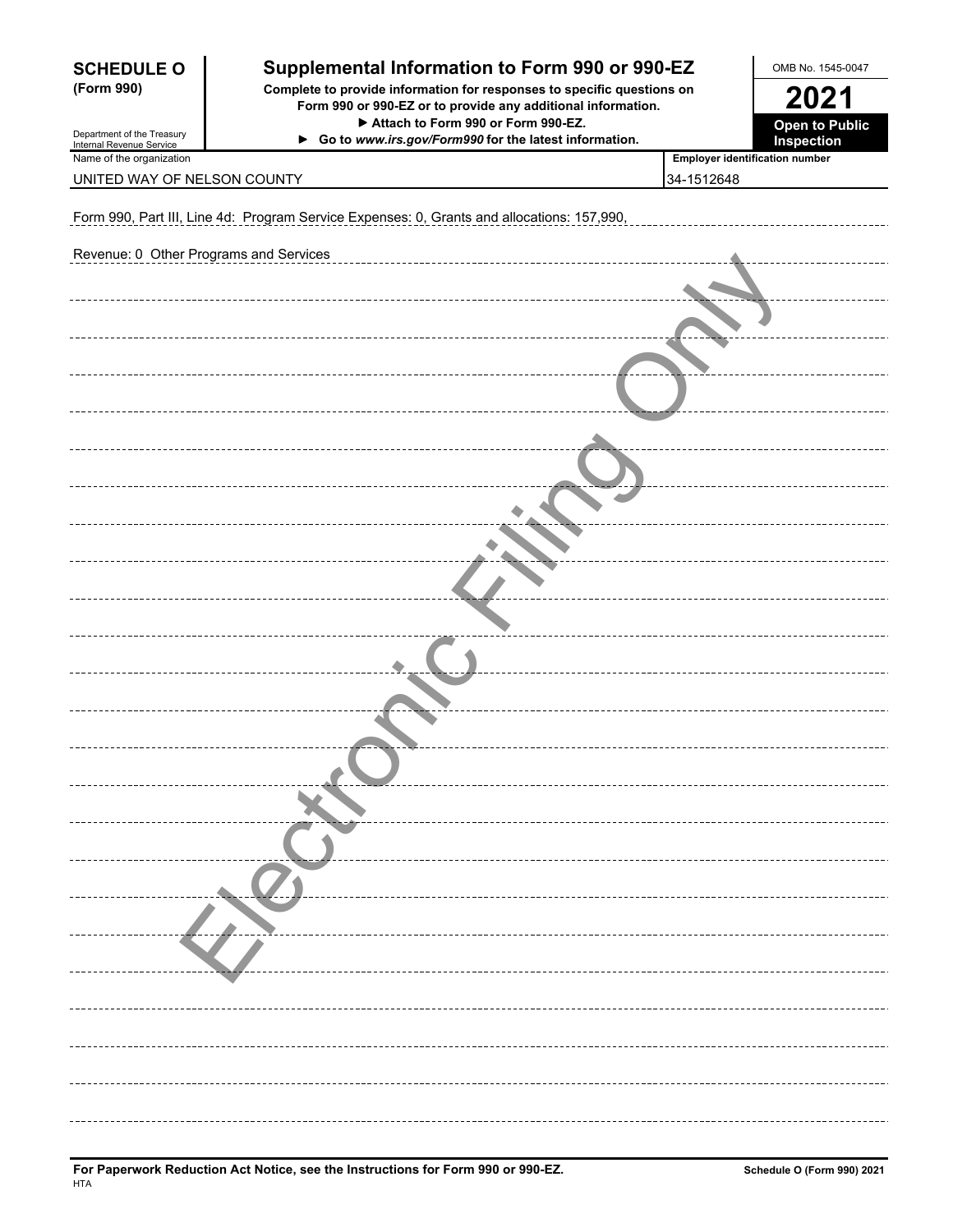| Schedule O (Form 990) 2021          | $\boldsymbol{2}$<br>Page              |
|-------------------------------------|---------------------------------------|
| Name of the organization            | <b>Employer identification number</b> |
| UNITED WAY OF NELSON COUNTY         | 34-1512648                            |
|                                     |                                       |
|                                     |                                       |
|                                     |                                       |
|                                     |                                       |
|                                     |                                       |
|                                     |                                       |
|                                     |                                       |
|                                     |                                       |
|                                     |                                       |
|                                     |                                       |
|                                     |                                       |
|                                     |                                       |
|                                     |                                       |
|                                     |                                       |
|                                     |                                       |
|                                     |                                       |
|                                     |                                       |
|                                     |                                       |
|                                     |                                       |
|                                     |                                       |
|                                     |                                       |
|                                     |                                       |
|                                     |                                       |
|                                     |                                       |
|                                     |                                       |
|                                     |                                       |
|                                     |                                       |
|                                     |                                       |
|                                     |                                       |
|                                     |                                       |
|                                     |                                       |
|                                     |                                       |
|                                     |                                       |
|                                     |                                       |
|                                     |                                       |
|                                     |                                       |
| ----------------------------------- |                                       |
|                                     |                                       |
|                                     |                                       |
|                                     |                                       |
|                                     |                                       |
|                                     |                                       |
|                                     |                                       |
|                                     |                                       |
|                                     |                                       |
|                                     |                                       |
|                                     |                                       |
|                                     |                                       |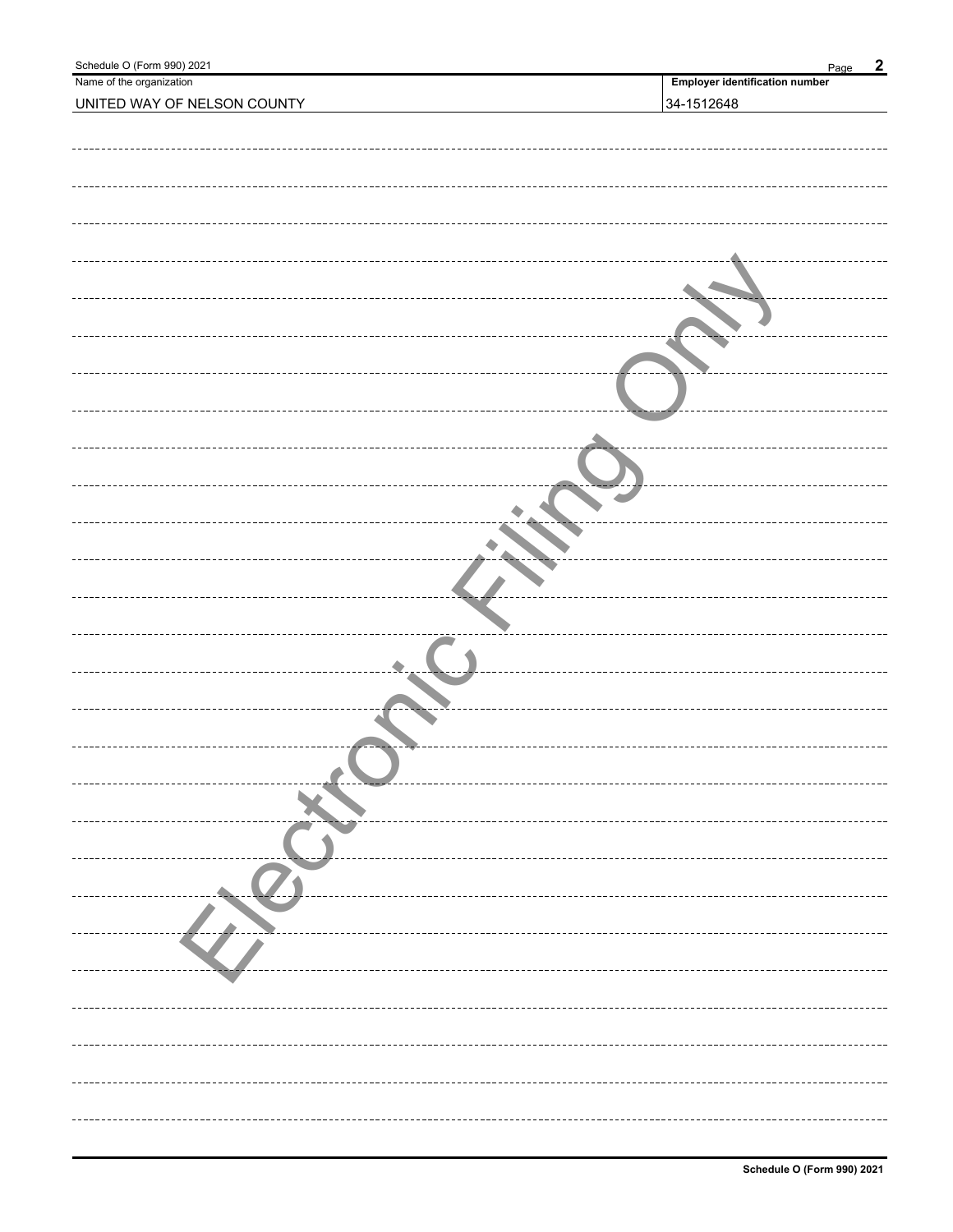| Form 8879-TE                                                                                                                          |                                              | <b>IRS e-file Signature Authorization</b><br>for a Tax Exempt Entity                                                                                                                                                                                                                                                                                                                                                                                                                                                                                                                                                                                                                                                                                                                                                                                                                                                                                                                                                                                                                                                                                                                                                                                                                                                                                                                                                                                                                                                                                                                                                                                                                                                                                                                                                                                                                                                                                                                                                                                                                                                                                                           |                     |                                                            |            | OMB No. 1545-0047 |
|---------------------------------------------------------------------------------------------------------------------------------------|----------------------------------------------|--------------------------------------------------------------------------------------------------------------------------------------------------------------------------------------------------------------------------------------------------------------------------------------------------------------------------------------------------------------------------------------------------------------------------------------------------------------------------------------------------------------------------------------------------------------------------------------------------------------------------------------------------------------------------------------------------------------------------------------------------------------------------------------------------------------------------------------------------------------------------------------------------------------------------------------------------------------------------------------------------------------------------------------------------------------------------------------------------------------------------------------------------------------------------------------------------------------------------------------------------------------------------------------------------------------------------------------------------------------------------------------------------------------------------------------------------------------------------------------------------------------------------------------------------------------------------------------------------------------------------------------------------------------------------------------------------------------------------------------------------------------------------------------------------------------------------------------------------------------------------------------------------------------------------------------------------------------------------------------------------------------------------------------------------------------------------------------------------------------------------------------------------------------------------------|---------------------|------------------------------------------------------------|------------|-------------------|
| Department of the Treasury<br><b>Internal Revenue Service</b>                                                                         |                                              | Do not send to the IRS. Keep for your records.<br>▶<br>Go to www.irs.gov/Form8879TE for the latest information.                                                                                                                                                                                                                                                                                                                                                                                                                                                                                                                                                                                                                                                                                                                                                                                                                                                                                                                                                                                                                                                                                                                                                                                                                                                                                                                                                                                                                                                                                                                                                                                                                                                                                                                                                                                                                                                                                                                                                                                                                                                                |                     |                                                            |            | 2021              |
| Name of filer                                                                                                                         |                                              |                                                                                                                                                                                                                                                                                                                                                                                                                                                                                                                                                                                                                                                                                                                                                                                                                                                                                                                                                                                                                                                                                                                                                                                                                                                                                                                                                                                                                                                                                                                                                                                                                                                                                                                                                                                                                                                                                                                                                                                                                                                                                                                                                                                |                     | <b>EIN or SSN</b>                                          |            |                   |
| UNITED WAY OF NELSON COUNTY                                                                                                           |                                              |                                                                                                                                                                                                                                                                                                                                                                                                                                                                                                                                                                                                                                                                                                                                                                                                                                                                                                                                                                                                                                                                                                                                                                                                                                                                                                                                                                                                                                                                                                                                                                                                                                                                                                                                                                                                                                                                                                                                                                                                                                                                                                                                                                                |                     |                                                            | 34-1512648 |                   |
| Name and title of officer or person subject to tax                                                                                    |                                              |                                                                                                                                                                                                                                                                                                                                                                                                                                                                                                                                                                                                                                                                                                                                                                                                                                                                                                                                                                                                                                                                                                                                                                                                                                                                                                                                                                                                                                                                                                                                                                                                                                                                                                                                                                                                                                                                                                                                                                                                                                                                                                                                                                                |                     |                                                            |            |                   |
| <b>LAURA SEDLATSCHEK</b>                                                                                                              |                                              |                                                                                                                                                                                                                                                                                                                                                                                                                                                                                                                                                                                                                                                                                                                                                                                                                                                                                                                                                                                                                                                                                                                                                                                                                                                                                                                                                                                                                                                                                                                                                                                                                                                                                                                                                                                                                                                                                                                                                                                                                                                                                                                                                                                |                     | <b>EXECUTIVE DIRECTOR</b>                                  |            |                   |
| Part I                                                                                                                                | <b>Type of Return and Return Information</b> |                                                                                                                                                                                                                                                                                                                                                                                                                                                                                                                                                                                                                                                                                                                                                                                                                                                                                                                                                                                                                                                                                                                                                                                                                                                                                                                                                                                                                                                                                                                                                                                                                                                                                                                                                                                                                                                                                                                                                                                                                                                                                                                                                                                |                     |                                                            |            |                   |
| applicable line below. Do not complete more than one line in Part I.                                                                  |                                              | Check the box for the return for which you are using this Form 8879-TE and enter the applicable amount, if any, from the return. Form 8038-<br>CP and Form 5330 filers may enter dollars and cents. For all other forms, enter whole dollars only. If you check the box on line 1a, 2a, 3a, 4a,<br>5a, 6a, 7a, 8a, 9a, or 10a below, and the amount on that line for the return being filed with this form was blank, then leave line 1b, 2b, 3b, 4b,<br>5b, 6b, 7b, 8b, 9b, or 10b, whichever is applicable, blank (do not enter -0-). But, if you entered -0- on the return, then enter -0- on the                                                                                                                                                                                                                                                                                                                                                                                                                                                                                                                                                                                                                                                                                                                                                                                                                                                                                                                                                                                                                                                                                                                                                                                                                                                                                                                                                                                                                                                                                                                                                                           |                     |                                                            |            |                   |
| 1a Form 990 check here                                                                                                                | $\mathsf{X}$                                 | <b>b</b> Total revenue, if any (Form 990, Part VIII, column (A), line 12)                                                                                                                                                                                                                                                                                                                                                                                                                                                                                                                                                                                                                                                                                                                                                                                                                                                                                                                                                                                                                                                                                                                                                                                                                                                                                                                                                                                                                                                                                                                                                                                                                                                                                                                                                                                                                                                                                                                                                                                                                                                                                                      |                     |                                                            |            | 345,168           |
| 2a Form 990-EZ check here $\blacksquare$                                                                                              |                                              | <b>b</b> Total revenue, if any (Form 990-EZ, line 9)                                                                                                                                                                                                                                                                                                                                                                                                                                                                                                                                                                                                                                                                                                                                                                                                                                                                                                                                                                                                                                                                                                                                                                                                                                                                                                                                                                                                                                                                                                                                                                                                                                                                                                                                                                                                                                                                                                                                                                                                                                                                                                                           |                     |                                                            | 2b         |                   |
| 3a Form 1120-POL check here . ▶                                                                                                       |                                              | <b>b</b> Total tax (Form 1120-POL, line 22). $\ldots$                                                                                                                                                                                                                                                                                                                                                                                                                                                                                                                                                                                                                                                                                                                                                                                                                                                                                                                                                                                                                                                                                                                                                                                                                                                                                                                                                                                                                                                                                                                                                                                                                                                                                                                                                                                                                                                                                                                                                                                                                                                                                                                          |                     |                                                            | 3b         |                   |
| <b>4a</b> Form 990-PF check here                                                                                                      |                                              | <b>b</b> Tax based on investment income (Form 990-PF, Part V, line 5).                                                                                                                                                                                                                                                                                                                                                                                                                                                                                                                                                                                                                                                                                                                                                                                                                                                                                                                                                                                                                                                                                                                                                                                                                                                                                                                                                                                                                                                                                                                                                                                                                                                                                                                                                                                                                                                                                                                                                                                                                                                                                                         |                     |                                                            | 4b.        |                   |
| 5a Form 8868 check here                                                                                                               |                                              |                                                                                                                                                                                                                                                                                                                                                                                                                                                                                                                                                                                                                                                                                                                                                                                                                                                                                                                                                                                                                                                                                                                                                                                                                                                                                                                                                                                                                                                                                                                                                                                                                                                                                                                                                                                                                                                                                                                                                                                                                                                                                                                                                                                |                     |                                                            | 5b         |                   |
| 6a Form 990-T check here $\blacksquare$                                                                                               |                                              | <b>b</b> Total tax (Form 990-T, Part III, line 4). $\ldots$                                                                                                                                                                                                                                                                                                                                                                                                                                                                                                                                                                                                                                                                                                                                                                                                                                                                                                                                                                                                                                                                                                                                                                                                                                                                                                                                                                                                                                                                                                                                                                                                                                                                                                                                                                                                                                                                                                                                                                                                                                                                                                                    |                     |                                                            | 6b.        |                   |
| 7a Form 4720 check here                                                                                                               |                                              | <b>b</b> Total tax (Form 4720, Part III, line 1) $\ldots$ $\ldots$ $\ldots$ $\ldots$                                                                                                                                                                                                                                                                                                                                                                                                                                                                                                                                                                                                                                                                                                                                                                                                                                                                                                                                                                                                                                                                                                                                                                                                                                                                                                                                                                                                                                                                                                                                                                                                                                                                                                                                                                                                                                                                                                                                                                                                                                                                                           |                     |                                                            | 7b.        |                   |
| 8a Form 5227 check here                                                                                                               |                                              | <b>b</b> FMV of assets at end of tax year (Form 5227, Item D) $\ldots$                                                                                                                                                                                                                                                                                                                                                                                                                                                                                                                                                                                                                                                                                                                                                                                                                                                                                                                                                                                                                                                                                                                                                                                                                                                                                                                                                                                                                                                                                                                                                                                                                                                                                                                                                                                                                                                                                                                                                                                                                                                                                                         |                     |                                                            | 8b         |                   |
| 9a Form 5330 check here                                                                                                               |                                              | <b>b</b> Tax due (Form 5330, Part II, line 19) $\ldots$ $\ldots$ $\ldots$ $\ldots$                                                                                                                                                                                                                                                                                                                                                                                                                                                                                                                                                                                                                                                                                                                                                                                                                                                                                                                                                                                                                                                                                                                                                                                                                                                                                                                                                                                                                                                                                                                                                                                                                                                                                                                                                                                                                                                                                                                                                                                                                                                                                             |                     |                                                            | 9b         |                   |
| 10a Form 8038-CP check here                                                                                                           |                                              | <b>b</b> Amount of credit payment requested (Form 8038]CP, Part III, line 22)                                                                                                                                                                                                                                                                                                                                                                                                                                                                                                                                                                                                                                                                                                                                                                                                                                                                                                                                                                                                                                                                                                                                                                                                                                                                                                                                                                                                                                                                                                                                                                                                                                                                                                                                                                                                                                                                                                                                                                                                                                                                                                  |                     |                                                            | 10b        |                   |
| Part II                                                                                                                               |                                              | Declaration and Signature Authorization of Officer or Person Subject to Tax                                                                                                                                                                                                                                                                                                                                                                                                                                                                                                                                                                                                                                                                                                                                                                                                                                                                                                                                                                                                                                                                                                                                                                                                                                                                                                                                                                                                                                                                                                                                                                                                                                                                                                                                                                                                                                                                                                                                                                                                                                                                                                    |                     |                                                            |            |                   |
| electronic funds withdrawal.<br>PIN: check one box only<br>I authorize<br>$\mathsf{X}$                                                |                                              | complete. I further declare that the amount in Part I above is the amount shown on the copy of the electronic return. I consent to allow my<br>intermediate service provider, transmitter, or electronic return originator (ERO) to send the return to the IRS and to receive from the IRS (a) an<br>acknowledgement of receipt or reason for rejection of the transmission, (b) the reason for any delay in processing the return or refund, and (c)<br>the date of any refund. If applicable, I authorize the U.S. Treasury and its designated Financial Agent to initiate an electronic funds withdrawal<br>(direct debit) entry to the financial institution account indicated in the tax preparation software for payment of the federal taxes owed on this<br>return, and the financial institution to debit the entry to this account. To revoke a payment, I must contact the U.S. Treasury Financial Agent at<br>1-888-353-4537 no later than 2 business days prior to the payment (settlement) date. I also authorize the financial institutions involved in the<br>processing of the electronic payment of taxes to receive confidential information necessary to answer inquiries and resolve issues related to<br>the payment. I have selected a personal identification number (PIN) as my signature for the electronic return and, if applicable, the consent to<br><b>Westview Tax Services</b><br><b>ERO firm name</b><br>on the tax year 2021 electronically filed return. If I have indicated within this return that a copy of the return is being filed with<br>a state agency(ies) regulating charities as part of the IRS Fed/State program, I also authorize the aforementioned ERO to<br>enter my PIN on the return's disclosure consent screen.<br>As an officer or person subject to tax with respect to the entity, I will enter my PIN as my signature on the tax year 2021<br>electronically filed return. If I have indicated within this return that a copy of the return is being filed with a state agency(ies)<br>regulating charities as part of the IRS Fed/State program, I will enter my PIN on the return's disclosure consent screen. | to enter my PIN     | 88890<br>Enter five numbers, but<br>do not enter all zeros |            | as my signature   |
| Signature of officer or person subject to tax ▶                                                                                       |                                              |                                                                                                                                                                                                                                                                                                                                                                                                                                                                                                                                                                                                                                                                                                                                                                                                                                                                                                                                                                                                                                                                                                                                                                                                                                                                                                                                                                                                                                                                                                                                                                                                                                                                                                                                                                                                                                                                                                                                                                                                                                                                                                                                                                                |                     | Date $\blacktriangleright$                                 |            |                   |
| Part III                                                                                                                              | <b>Certification and Authentication</b>      |                                                                                                                                                                                                                                                                                                                                                                                                                                                                                                                                                                                                                                                                                                                                                                                                                                                                                                                                                                                                                                                                                                                                                                                                                                                                                                                                                                                                                                                                                                                                                                                                                                                                                                                                                                                                                                                                                                                                                                                                                                                                                                                                                                                |                     |                                                            |            |                   |
| ERO's EFIN/PIN. Enter your six-digit electronic filing identification<br>number (EFIN) followed by your five-digit self-selected PIN. |                                              |                                                                                                                                                                                                                                                                                                                                                                                                                                                                                                                                                                                                                                                                                                                                                                                                                                                                                                                                                                                                                                                                                                                                                                                                                                                                                                                                                                                                                                                                                                                                                                                                                                                                                                                                                                                                                                                                                                                                                                                                                                                                                                                                                                                |                     | 61477799755<br>Do not enter all zeros                      |            |                   |
| IRS e-file Providers for Business Returns.                                                                                            |                                              | I certify that the above numeric entry is my PIN, which is my signature on the 2021 electronically filed return indicated above. I confirm<br>that I am submitting this return in accordance with the requirements of Pub. 4163, Modernized e-File (MeF) Information for Authorized                                                                                                                                                                                                                                                                                                                                                                                                                                                                                                                                                                                                                                                                                                                                                                                                                                                                                                                                                                                                                                                                                                                                                                                                                                                                                                                                                                                                                                                                                                                                                                                                                                                                                                                                                                                                                                                                                            |                     |                                                            |            |                   |
| ERO's signature $\blacktriangleright$                                                                                                 | Martha A Nest                                |                                                                                                                                                                                                                                                                                                                                                                                                                                                                                                                                                                                                                                                                                                                                                                                                                                                                                                                                                                                                                                                                                                                                                                                                                                                                                                                                                                                                                                                                                                                                                                                                                                                                                                                                                                                                                                                                                                                                                                                                                                                                                                                                                                                | Date $\blacksquare$ |                                                            | 5/19/2022  |                   |
|                                                                                                                                       |                                              | <b>ERO Must Retain This Form-See Instructions</b><br>Do Not Submit This Form to the IRS Unless Requested To Do So                                                                                                                                                                                                                                                                                                                                                                                                                                                                                                                                                                                                                                                                                                                                                                                                                                                                                                                                                                                                                                                                                                                                                                                                                                                                                                                                                                                                                                                                                                                                                                                                                                                                                                                                                                                                                                                                                                                                                                                                                                                              |                     |                                                            |            |                   |